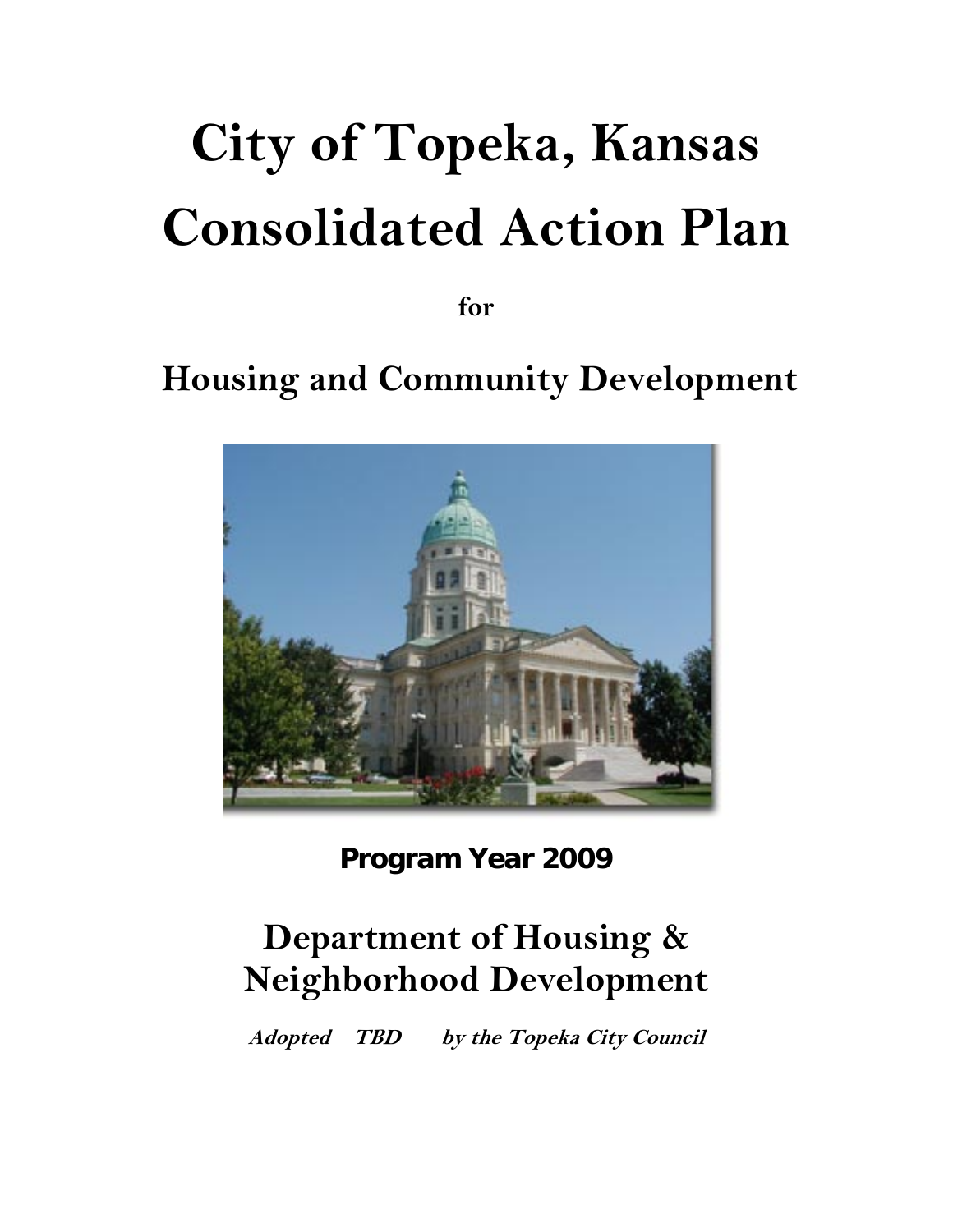# **Table of Contents**

|                                                | 2  |
|------------------------------------------------|----|
|                                                | 3  |
|                                                | 3  |
|                                                | 5  |
|                                                | 8  |
|                                                | 9  |
|                                                | 9  |
|                                                | 9  |
|                                                | 11 |
|                                                | 11 |
|                                                |    |
|                                                | 12 |
|                                                | 12 |
|                                                | 13 |
|                                                | 14 |
|                                                | 14 |
|                                                | 16 |
|                                                | 17 |
|                                                | 17 |
|                                                | 23 |
|                                                | 25 |
|                                                | 27 |
|                                                | 28 |
|                                                | 29 |
|                                                | 30 |
|                                                | 31 |
|                                                | 33 |
| Sources & Uses / Major Activity and Subprogram | 33 |
|                                                |    |
|                                                | 39 |
|                                                | 40 |
|                                                |    |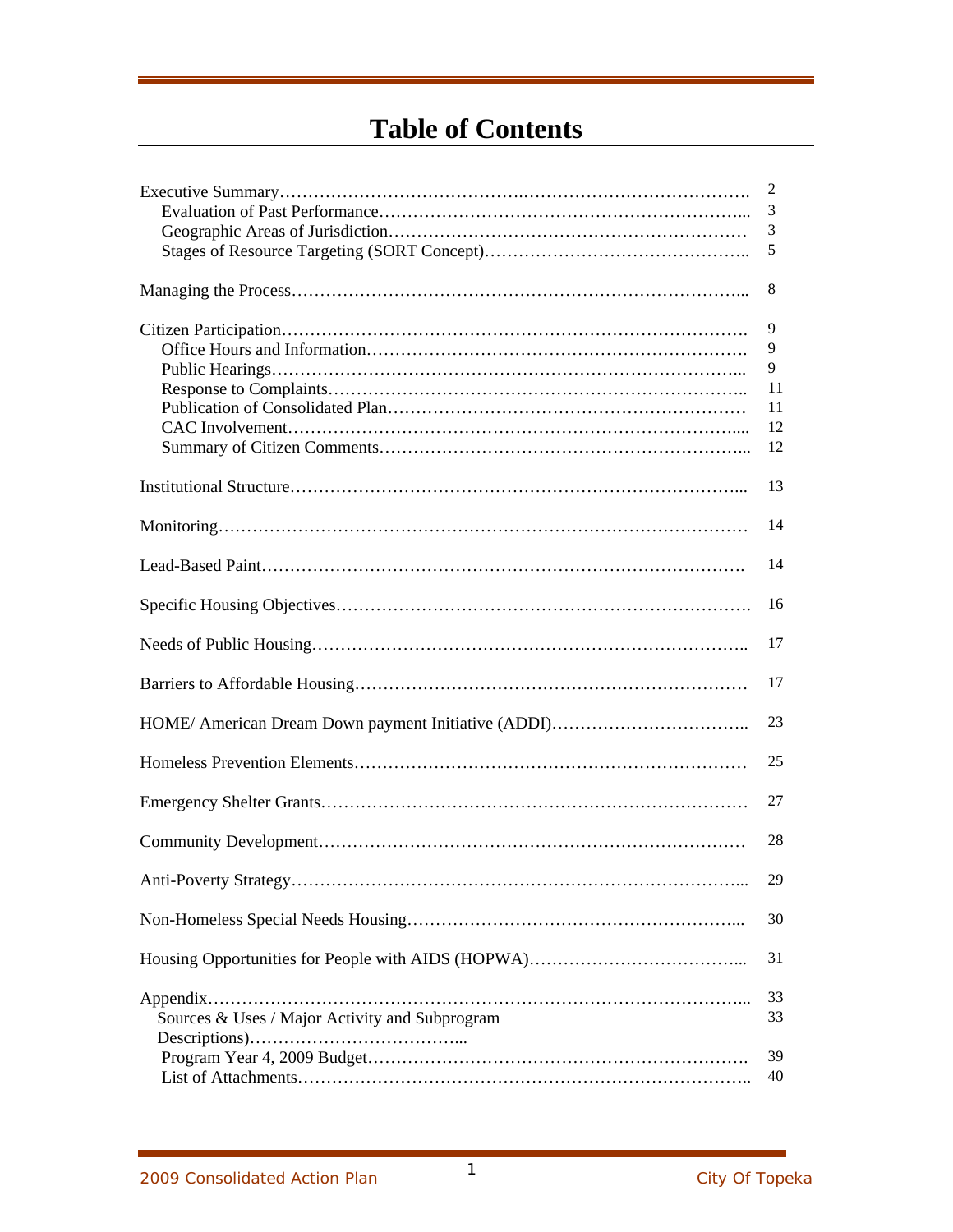

Annual Action Plan includes the SF 424 and Narrative Responses to Action Plan questions that CDBG, HOME, HOPWA, and ESG grantees must respond to each year in order to be compliant with the Consolidated Planning Regulations.

# Narrative Responses

# GENERAL

# **Executive Summary**

**The Executive Summary is required. Include the objectives and outcomes identified in the plan and an evaluation of past performance.** 

<span id="page-2-0"></span>Program year 4 Action Plan Executive Summary:

The City of Topeka Department of Housing & Neighborhood Development (HND) will concentrate resources geographically to entice collaborative investment from the private sector. Assistance will be directed primarily to the low-to-moderate-income areas of the City of Topeka. A major emphasis will be to promote identifiable impacts and enhanced neighborhood wealth. Where prior and ongoing financial investment is present, HND will invest to enhance current and future success.

The objectives of revitalization activities within low-income, distressed neighborhoods will be to:

- A). Enhance the Quality of Life for Targeted Topeka Neighborhoods & Residents;
- B). Increase Homeownership and Rental Housing Opportunities;
- C). Support Economic Development; and
- D). Enhance Local Resources to Maximize Impact of Federal Funds.

All programs, to achieve these objectives, will provide one of the following outcomes:

- A). New or Improved Availability / Accessibility;
- B). New or Improved Affordability;
- C). New or Improved Sustainability.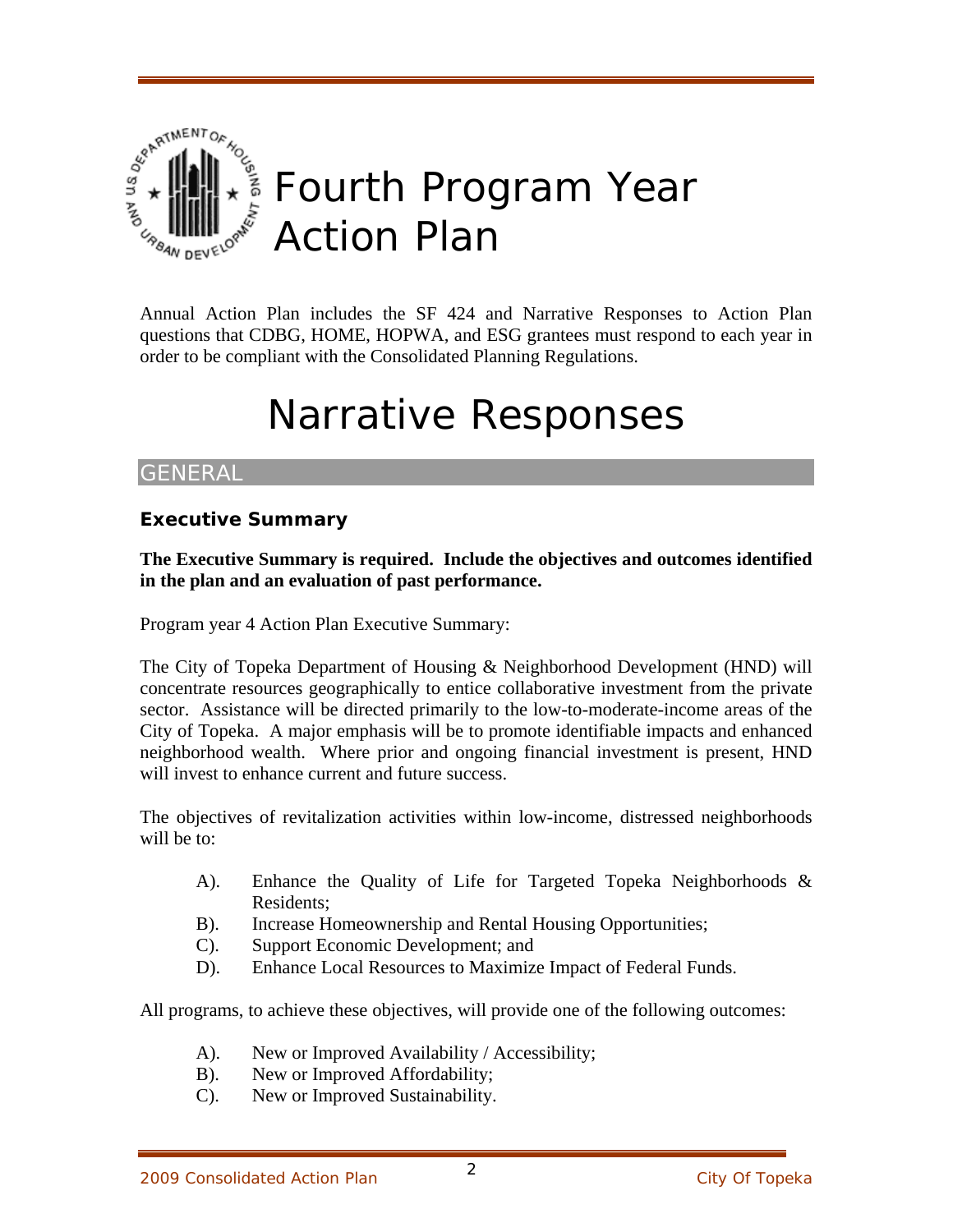In addition to these HUD prescribed performance measures, HND of Topeka will evaluate the performance of revitalization activities based upon such factors as crime statistics, real estate values and the number of boarded or vacant houses.

# **Evaluation of Past Performance**

In 2002, the City began an effort to provide resources into major redevelopment within existing neighborhoods. This gave rise to the new process called Stages of Resource Targeting (SORT) where funds were targeted into smaller defined areas. Specifically, Tennessee Town, Monroe and East Topeka South NIA's were the sites selected.

Today, with the investment of targeted resources at these locations, crime statistics have plummeted, and the property values have increased to a level that exceeds other locations within Topeka. In the Monroe Neighborhood, for example, the housing in close proximity to the historic site has improved substantially and property values have increased dramatically. Furthermore, new infrastructure has provided a cleaner looking environment and improved the appeal of the three formerly targeted neighborhoods, which accommodates new and improved housing stock.

**1. Describe the geographic areas of the jurisdiction (including areas of low income families and/or racial/minority concentration) in which assistance will be directed during the next year. Where appropriate, the jurisdiction should estimate the percentage of funds the jurisdiction plans to dedicate to target areas.** 

Based on an annual review, assistance will be primarily directed to the low and moderateincome areas of the City of Topeka. The City's goal is to commit at least 50% of annual Consolidated Plan funding for neighborhood development activities into high priority intensive care or at-risk neighborhoods. Activities provided by the Emergency Rehabilitation program, the Accessibility program, as well as the TOTO Home program however are each available to any income eligible resident of the City of Topeka to the extent funding is available.

With minor exceptions, spending in low-income neighborhoods will be concentrated in multi-block areas (typically 3-5 blocks) that have been strategically identified through a neighborhood/area plan process for multi-faceted housing in-fill development and rehabilitation. The multi-block areas that will be targeted to receive the greatest assistance in the next year are limited sections of the following neighborhoods: Historic Holiday Park and Central Park neighborhoods.

**2. Describe the basis for allocating investments geographically within the jurisdiction (or within the EMSA for HOPWA) (91.215(a)(1)) during the next year and the rationale for assigning the priorities.**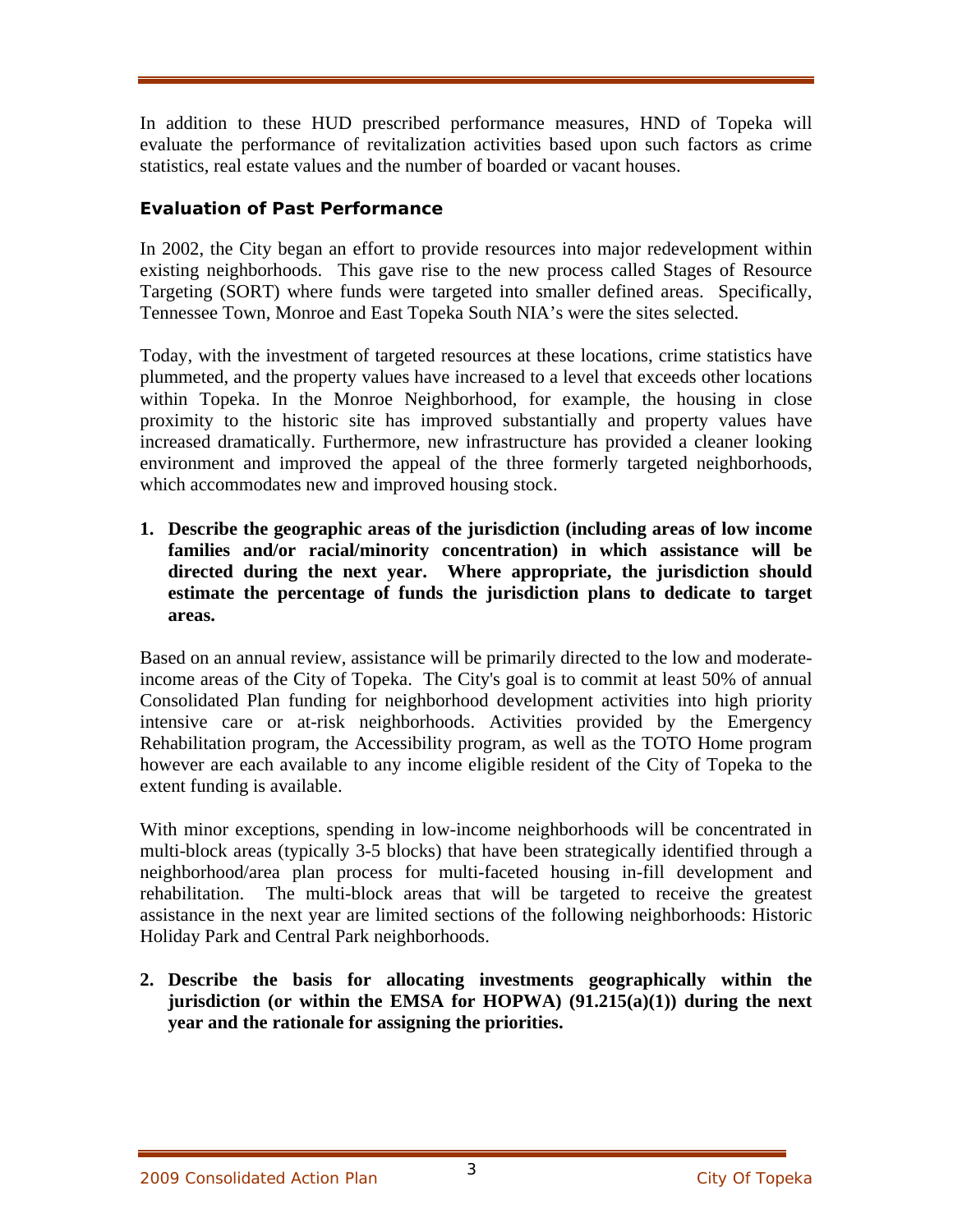**3.** Based on the Neighborhood Health Model of intensive care, at-risk, outpatient and healthy neighborhoods, treatment for neighborhoods are based on a "continuum of care" approach. Those neighborhoods that are most distressed (intensive care) require the most intervention and therefore, will require sizeable resources and attention. However, if all relevant resources are devoted to an intensive care area, an at-risk or unstable outpatient neighborhood may fall prey to blighting influences themselves.

Since the needs of distressed neighborhoods within the City exceed the resources to care for them, a four-pronged approach similar to a triage system should be employed to identify neighborhoods that will likely benefit the most from revitalization activities. The method of identifying these neighborhoods is described below:

A). High priority neighborhoods are areas that have the poorest health. These areas require significant stimulus and major intervention over a long period of time. Our goal is to revitalize these neighborhoods. These are priority status neighborhoods that will be targeted the most aggressively.

B). Above-average priority neighborhoods are areas that have poor health. These areas are rapidly declining but can be revitalized through moderately aggressive intervention over a short period of time due to substantial revitalization activity. These neighborhoods are a priority, but only secondary to the immediate needs of the poorest health neighborhoods.

**C**). Average priority areas are stable/rising at-risk neighborhoods or declining outpatient neighborhood areas of favorable health that will require either minor intervention or prevention measures to address a significant neighborhood need. Rising healthy neighborhoods may require some planning intervention to prevent incompatibilities. They should be treated on an as needed basis to ensure maintenance of their health.

**D**). Low priority neighborhoods are areas of favorable or optimal health conditions that are least in need of intervention. Public intervention in the form of funding subsidies is not expected except to respond to private market forces that compromise the quality of health.

The Topeka Planning Department developed a neighborhood health map in 2000 and was last updated in 2007. The neighborhood health map is used to determine priorities for planning and funding assistance based on the City's Comprehensive Plan and Consolidated Plan. For example, the Planning Department has worked with all "intensive care" neighborhoods since 2000, to develop individual neighborhood plans while Housing and Neighborhood Development has targeted their infill housing efforts to implement two of those plans each year. The map, therefore, is a composite "health" ranking for City neighborhood areas as measured by five vital signs: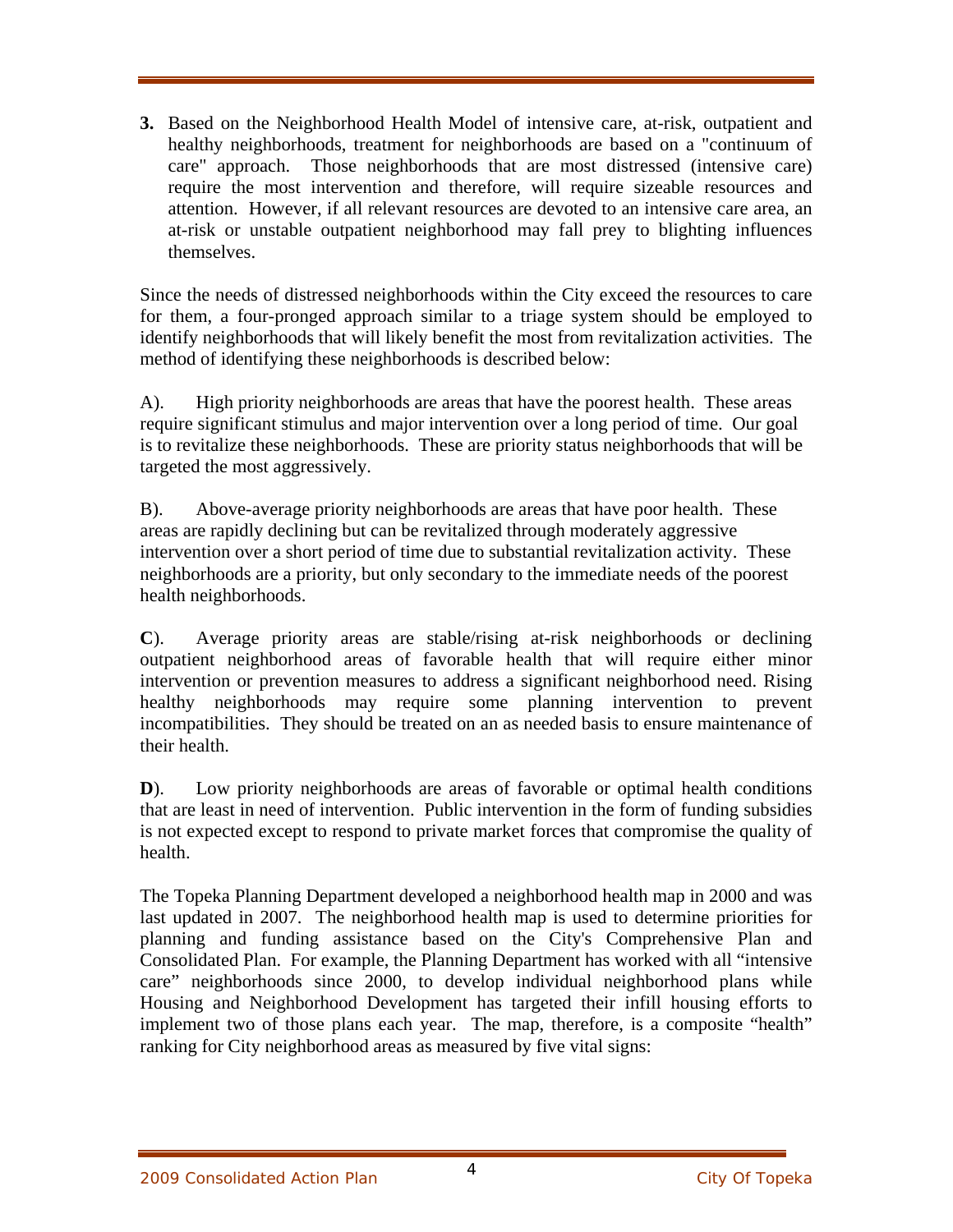- Poverty
- Public safety (Type I crimes)
- Residential property values
- Single-family homeownership
- Boarded houses

Each vital sign has four rating levels that are assigned points ranging from the most desirable condition (4 points) to the least desirable condition (1 point). The averaged combined score for each neighborhood area fell into one of the following classifications:

**Healthy** – optimal condition  $(3.3 - 4.0)$ **Out Patient** – favorable condition (2.7 – 3.2) At-Risk – emerging negative conditions  $(1.9 - 2.6)$ **Intensive Care** – seriously distressed condition  $(1.0 - 1.8)$ 

Neighborhood areas do not necessarily conform to defined neighborhood boundaries, but instead typically follow 2000 Census block group boundaries. Therefore, some neighborhoods are combined with other neighborhoods as part of Census block groups and will show a more generalized average than if broken down separately. The source of the data varies between vital signs. Poverty ratings are based on 2000 U.S. Census figures. Public Safety ratings are based on 2005-2006 Type I crimes from the Topeka Police Department. Residential Property Values and Single Family Homeownership ratings are from the Shawnee County Appraisers Office in 2007. Lastly, Boarded House ratings are from the Code Compliance Services Division of Public Works in 2006.

The original maps and the updated maps can be viewed on the City's website under the Planning Department's web page (click on "Neighborhood and Area Plans").

# **Stages Of Resource Targeting (SORT)**

Redevelopment areas and neighborhoods desiring to be a focus of targeting from the Department of Housing & Neighborhood Development (HND) will be considered within the following conceptual framework for allocation of resources:

#### Phase I – Planning Stage

This stage is where two (2) Neighborhood Revitalization Plans are initially developed, reviewed or updated to address current neighborhood needs. The emphasis of this stage will be to identify various housing, neighborhood, community, infrastructure and economic development needs and to match them with funding options for the following two years. In addition, efforts will be made to identify non-City resources including, but not limited to, human, organizational and financial.

#### Phase II – Activation Stage

At this stage, the City will activate its existing resources, most of which will have little or no additional fiscal impact on City operations. Focusing existing activities such as Code Compliance, litigation regarding demolitions and crime reduction activities will be a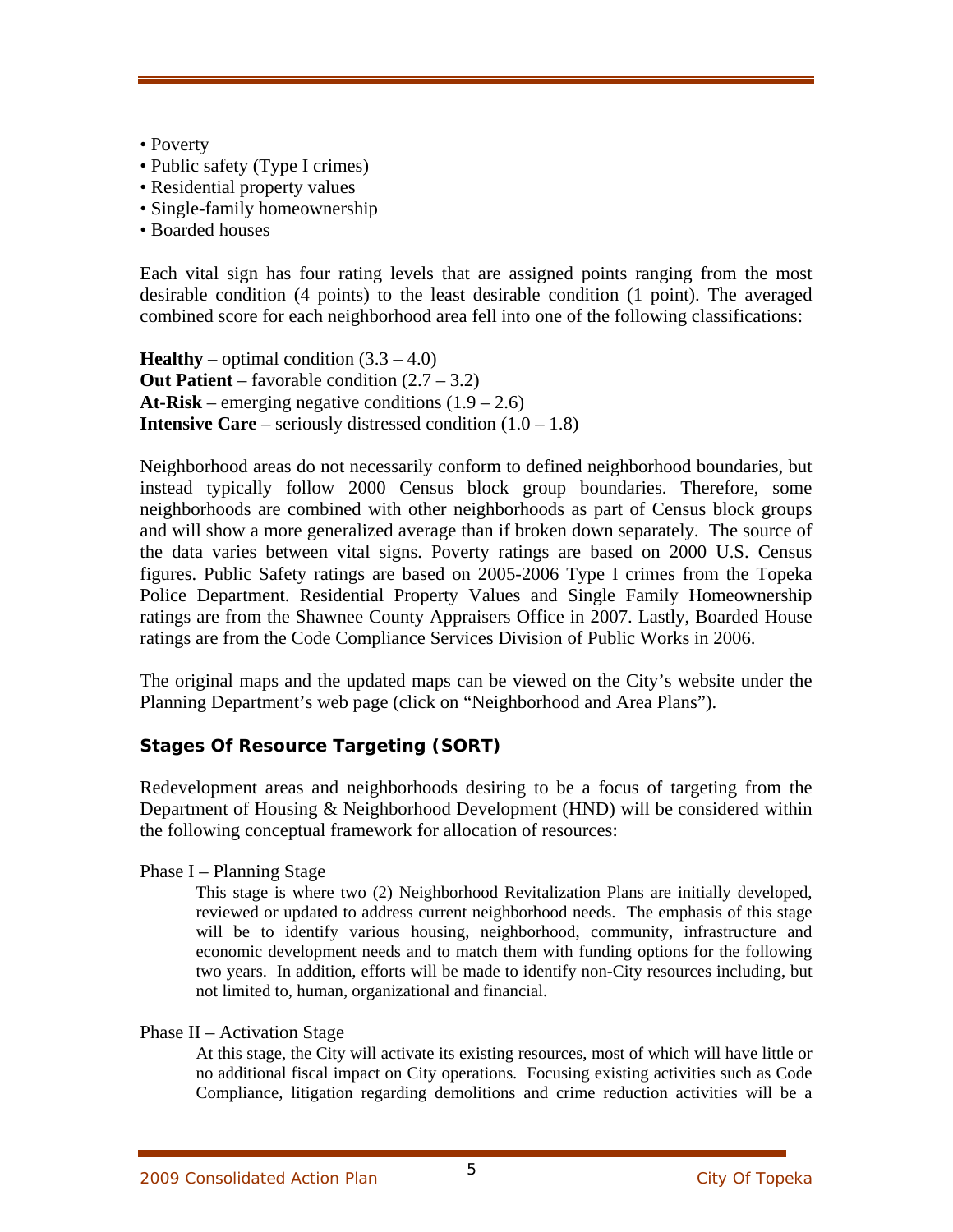major component of this stage. Existing programs administered by Housing and Neighborhood Development may also target areas in preparation for the Investment Stage. Also, CIP funds for the repair and expansion of infrastructure will receive priority. Developing public/private partnerships will be necessary during this stage to ensure a framework that is conducive to future leveraging in the next phase. Homeownership and rehabilitation of existing homes will be considered during this phase, while new construction will not. The acquisition of vacant land and dilapidated structures for demolition and rebuilding will be allowed, whether by the City or a private entity.

#### Phase III – Investment Stage

Investment of new capital will be the highlight of this phase. However, City funds will not be the only focus. Because the Activation Stage included the development of public/private partnerships, an area must be prepared to demonstrate it has the potential to lure private capital to its region before it can advance to this phase. Leveraging of City resources will be a major target during this phase. Other government capital resources as well as those from the private sector will be pursued during the Investment Stage. Only during this phase will the Department of Housing and Neighborhood Development consider new construction, homeownership opportunities.

HND will generally target a majority of its resources in no more than two redevelopment areas or neighborhoods per year. Each redevelopment area or neighborhood will first become a Planning Target Area. With this designation, they will spend the first year establishing or updating their existing Neighborhood Plan. This will also be the time when they identify a two to three block area that will become the Target Area for funding during the following two years. A Target Area will be identified based upon its ability to show measurable impacts with the most efficient use of resources. If a Target Area shows significant measurable impacts before the end of the two-year funding period, it may be removed from the top priority position. A major economic event that will have community-wide impacts could accelerate a redevelopment area or neighborhood through the stages of resource targeting. Every other calendar year, the Department of Housing and Neighborhood Development, with input from the Citizen Advisory Council, will prepare the list of rated and ranked redevelopment areas or neighborhoods for consideration by the City Council. The City Council will either identify new or ratify existing Planning Target Areas through its approval of the annual Consolidated Action Plan.

# **SORT Targeting Boundary Criteria**

- 1) Target Areas identified that are referenced in an adopted neighborhood plan will have a priority.
- 2) When a boundary is drawn it will encompass both sides of a street. Funding may be allocated to more than one NIA, NA or neighborhood if it is contiguous to the Target Area and the investment will enhance the overall Targeting effort.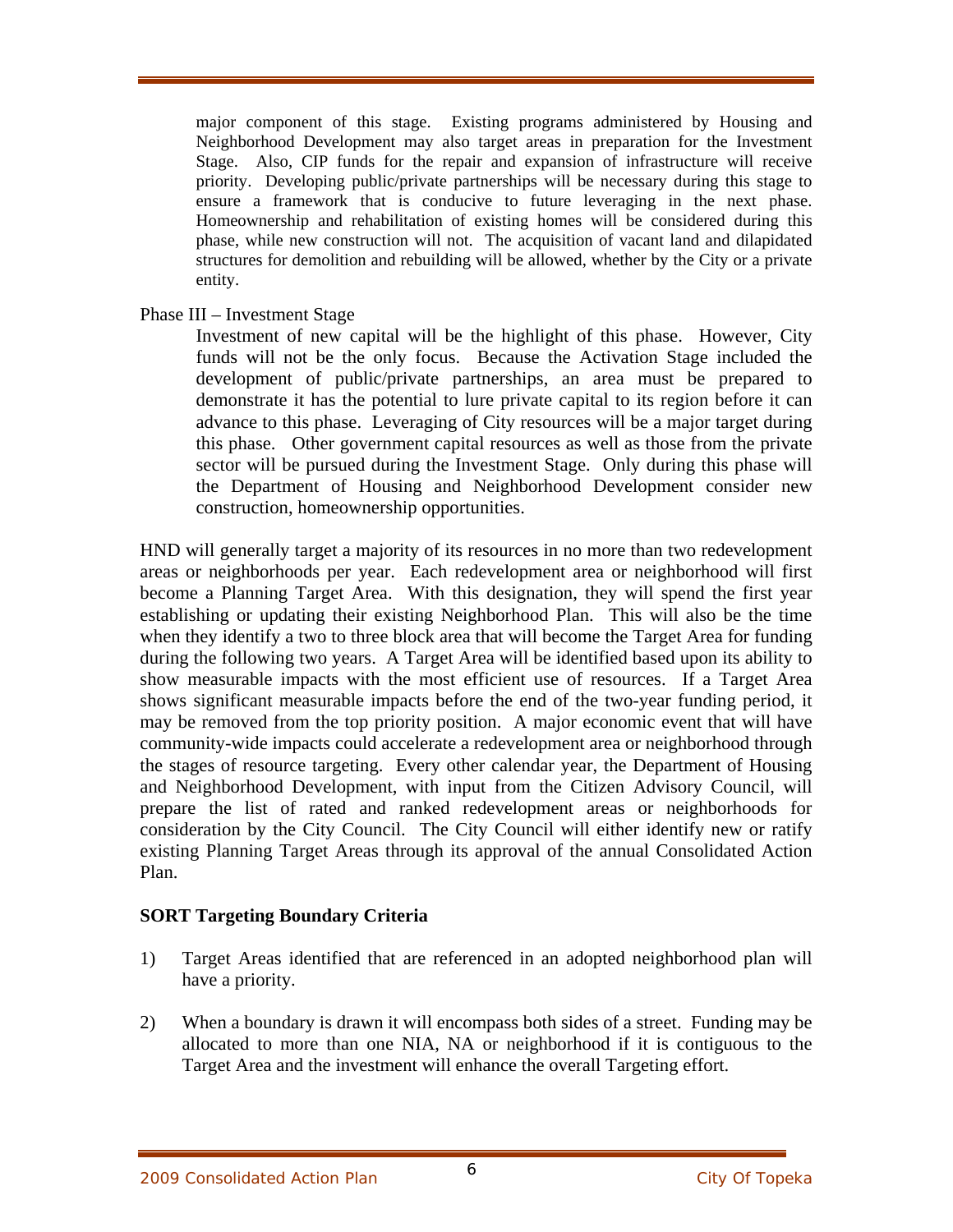- 3) Each Target Area should not exceed three to five square blocks including its "primary" and "secondary" areas.
- 4) Primary access streets through a neighborhood will receive a priority in notification of funding or staging of efforts.
- 5) When commercial or industrial property is included within a targeted area, only streetscape or public infrastructure may be addressed for that property.
- 6) Each Target Area identified will be subdivided into a "primary" and "secondary" area. The "primary" area will be initial recipient of the major portion of its Target Area funds the initial funding year. The "secondary" area will receive funds only if:
	- a) There are savings from activities in the "primary" area.
	- b) There are no eligible properties left due to activity completed in the "primary" area.
	- c) There are regulatory and/or legal limitations that prevent further investment in the "primary" area.
	- d) Substantial progress has been made in the "primary" area and private investment is beginning to fund activities in the "primary" area at a rate similar to non-target areas, that are slowing stable or rising property values.
- 7) All neighborhood groups impacted by the proposed target boundaries will be asked for input.

Boundaries may change slightly between the first funding year and the second, depending upon a review of the progress achieved by the NIA, Planning and HND. See the Barriers to Affordability section in page 16.

**4. Identify the federal, state, and local resources expected to be available to address the needs identified in the plan. Federal resources should include Section 8 funds made available to the jurisdiction, Low-Income Housing Tax Credits, and competitive McKinney-Vento Homeless Assistance Act funds expected to be available to address priority needs and specific objectives identified in the strategic plan.** 

The Consolidated Plan regulations combine into a single submission the planning and application elements of the Community Development Block Grant (CDBG), Emergency Shelter Grant (ESG), HOME Investment Partnerships (HOME) programs, American Dream Down Payment Initiative (ADDI), and Housing Opportunities for Persons with AIDS (HOPWA). The reporting requirements for these programs are also consolidated into one performance report. In addition, the City produces the Consolidated Plan in order to ensure its eligibility for Supportive Housing, Shelter Plus Care, and other federal housing funds. Furthermore, Neighborhood Infrastructure and CIP funds will be used to secure the goals of the Consolidated Plan.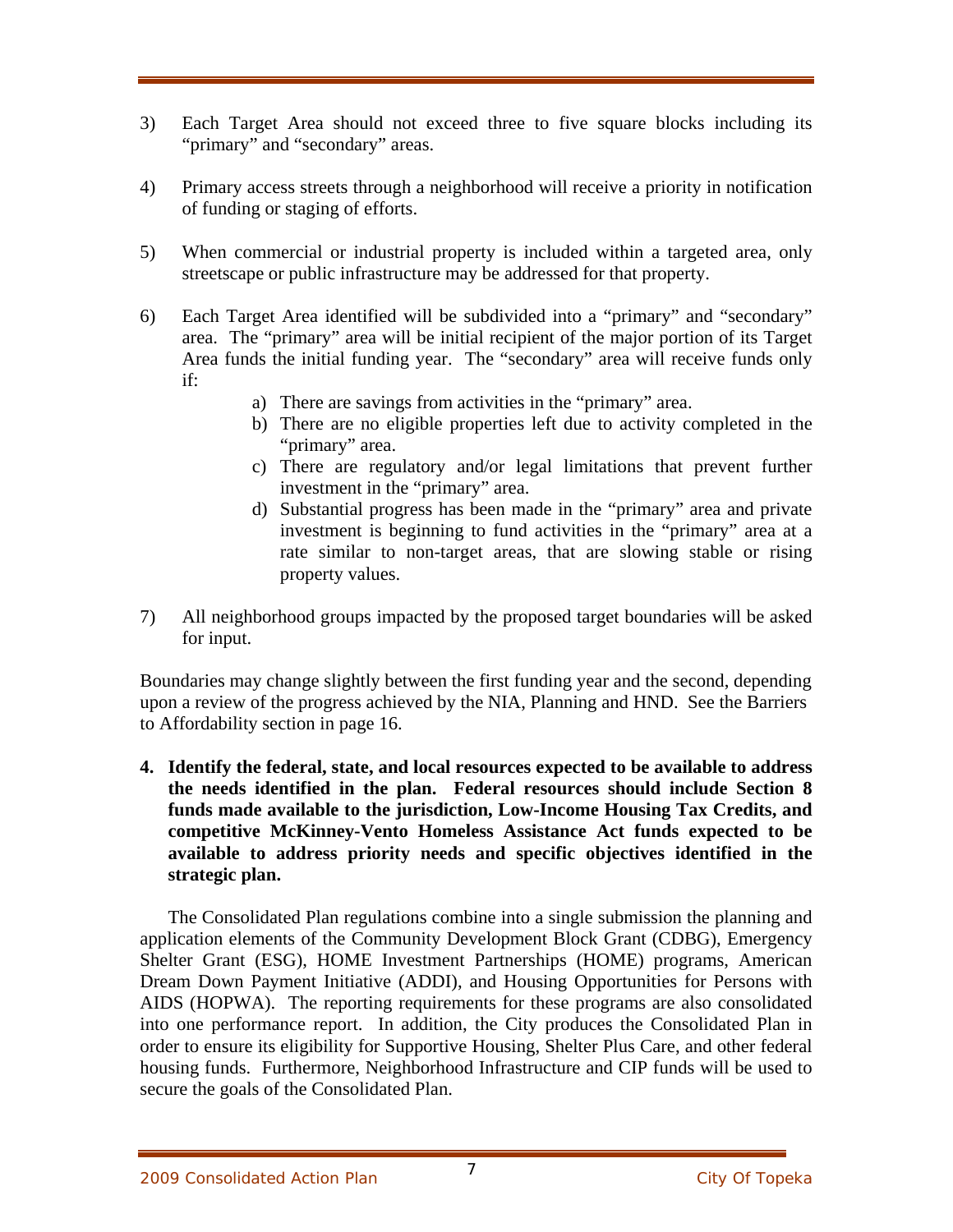# **Managing the Process**

#### **1. Identify the lead agency, entity, and agencies responsible for administering programs covered by the consolidated plan.**

The Department of Housing and Neighborhood Development in Topeka is the lead agency. Rental housing programs are administered by the Topeka Housing Authority, the private sector through the Low-Income Housing Tax Credit program, Breakthrough House and Cornerstone. Homeownership programs are administered by the City of Topeka's Major Rehab and Emergency Repair program, the Topeka Opportunity to Own, Habitat for Humanity, and the East Topeka Action Program. Homeless facilities or programs are supervised by the Topeka Rescue Mission, YWCA Battered Women's Center, Kansas Legal Service, Cornerstone, and Shelter Plus Care. Other support services include Housing and Credit Counseling of Topeka, Doorstep, Community Action, Meals on Wheels, Topeka Day Care, Lakeshoere Learning Centers, Big Brothers Big Sisters, Valeo, Topeka AIDS Project, Let's Help, The Salvation Army and Family Service and Guidance Center of Topeka.

# **2. Identify the significant aspects of the process by which the plan was developed and the agencies, groups, organizations, and others who participated in the process.**

By incorporating input from both individual citizens of the City and through organizations such as the Citizen Advisory Council (CAC) and the Neighborhood Improvement Associations (NIA) that represent residents of low-income areas exclusively, HND of Topeka was able to identify the most pressing community needs within the City and address them in the Consolidated Plan. All residents of the City of Topeka, not just those residing in low-income areas, are encouraged to participate in the citizen participation process outlined in the next page. More information about the CAC is provided in page 12.

Two (2) Needs Assessment Meetings were conducted in order for residents of the City to share their housing, neighborhood and community development needs with HND of Topeka. Comments received during the meetings were used in the development of the Consolidated Action Plan for 2009. Verbal and written citizen comments are summarized in page 10 of this document.

**3. Describe actions that will take place during the next year to enhance coordination between public and private housing, health, and social service agencies.**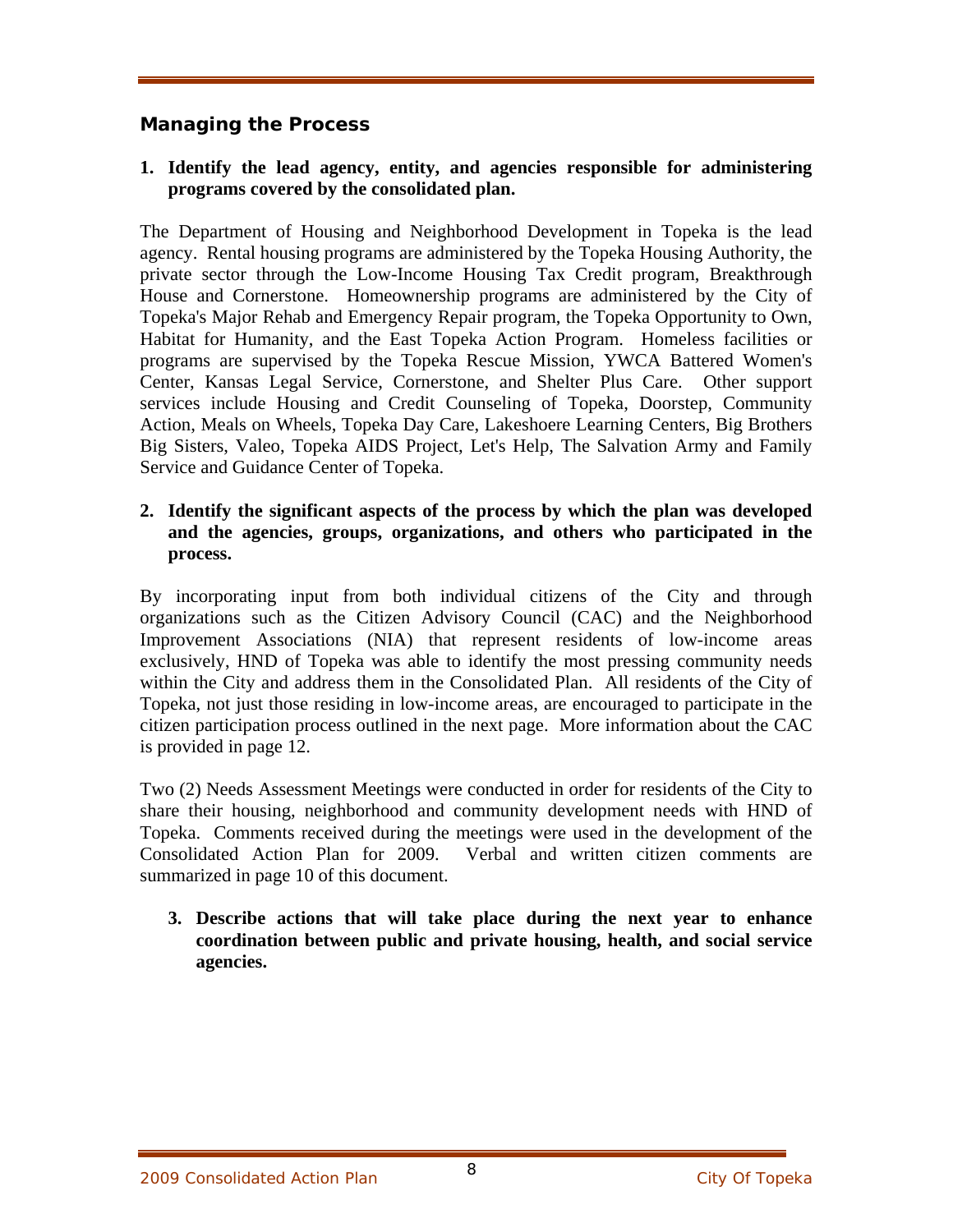The Shawnee County Homeless Task Force (HTF) is a group of community participants from both the public and private sector whose goal is to help individuals and families who are experiencing homelessness, or are at-risk of becoming homeless, have access to a continuum of appropriate emergency shelter, transitional housing, affordable and permanent housing and the support services necessary to maintain such housing. In the upcoming year, the HTF is placing additional effort to involve the private sector such as landlords and local business to a greater degree.

# **Citizen Participation**

# **1. Provide a summary of the citizen participation process.**

[Program year 4 A](#page-2-0)ction Plan Citizen Participation responses:

In order to comply with the objectives established for the City of Topeka's Citizen Participation Plan, the following policies will be implemented by the Housing and Neighborhood Development Department:

# **Office Hours and Availability of Public Information:**

The offices of the Housing and Neighborhood Development of Topeka will be open from 8:00 AM to 5:00 PM Monday - Friday, except during legal holidays, in order to allow City of Topeka residents the opportunity to inspect public files and records related to the activities receiving CDBG, ESG and/or HOME program funding.

Housing & Neighborhood Development staff members will be available to furnish interested citizens with information concerning:

- 1. The total amount of CDBG, ESG and HOME funds expected to be available for use;
- 2. The range of activities that may be undertaken with those funds, and the percent of the CDBG, ESG and/or HOME funds proposed to be used for activities that will benefit low/moderate income persons;
- 3. Proposed CDBG, ESG and HOME activities may result in displacement, and the City of Topeka's plans for minimizing such displacement;
- 4. The types and levels of assistance the City of Topeka will make available to persons displaced by CDBG funded activities. (See Displacement Narrative available on request at the Housing and Neighborhood Development office.)

# **Public Hearings:**

The City of Topeka will conduct at least two (2), usually three (3) public hearings annually for the CDBG, ESG and HOME programs. Meetings will be staffed for assisting non-English speaking persons and persons with impairments when necessary.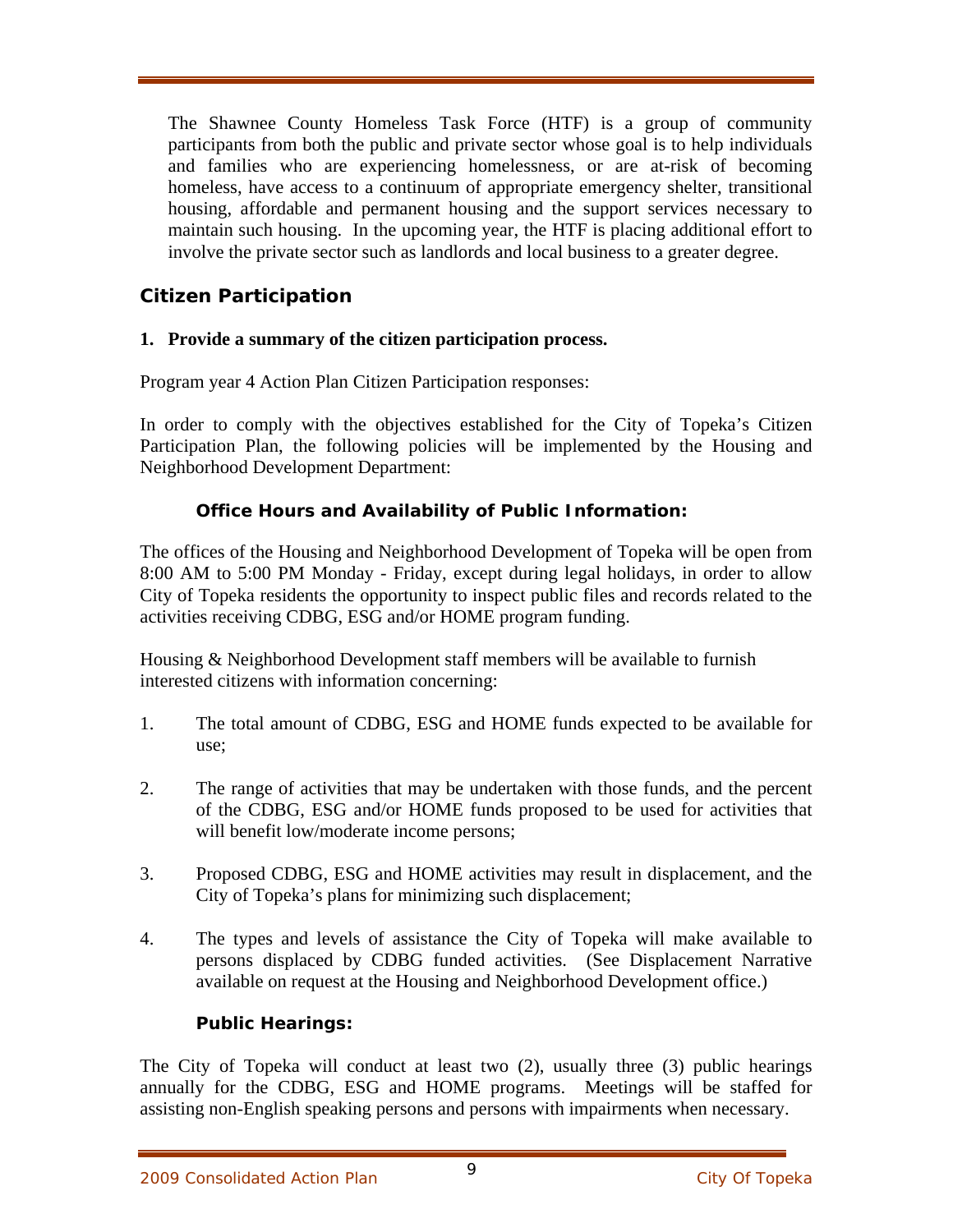Public hearings will be advertised community-wide in the City of Topeka's official newspaper at least two (2) weeks in advance, in order to allow interested parties to express their views of needs or respond to proposals or questions related to the CDBG, ESG and HOME programs. In order to maximize exposure and public participation, public hearings are held during City Council meetings whenever possible.

At least one public hearing will be conducted before the proposed Consolidated Plan is initially published for comment. This public hearing will provide an opportunity to obtain the views of citizens on housing and community development needs and to develop proposed activities for inclusion in the one-year action plan. A public hearing will be held after the thirty-day comment period has elapsed for the published draft of the Consolidated Plan. This hearing is to give residents an opportunity to comment on the proposed use of funds in the Plan.

At least fifteen calendar days prior to the submission of the annual performance report the City will announce the availability of the report at the Housing and Neighborhood Development office for citizen review and comment.

The City will consider all comments or views of citizens received both written and oral at the public hearings and a summary of the comments or views will be attached and submitted with all of the reports.

In the event that a number of non-English speaking residents and/or persons with disabilities needing assistance are expected to participate in a public hearing, the City of Topeka will provide an interpreter and other needed assistance, including using staff or contracting with individuals to provide needed services.

# **Applications for Community Development Block Grant, ESG and/or HOME Funds:**

The application process for CDBG, ESG and HOME program funding will commence with the announcement of the RFP process for these programs. The availability of the RFP will be published in the City's official newspaper. Application announcements will be sent to all current and former applicants and grantees. Any interested agency, organization, business or individual will be given thirty (30) days from the time of this announcement to submit proposals for CDBG, ESG and/or HOME funding.

HND staff will be available during the application period to provide technical assistance to any interested group, especially those representatives of persons of low and moderate income, in the development of funding proposals.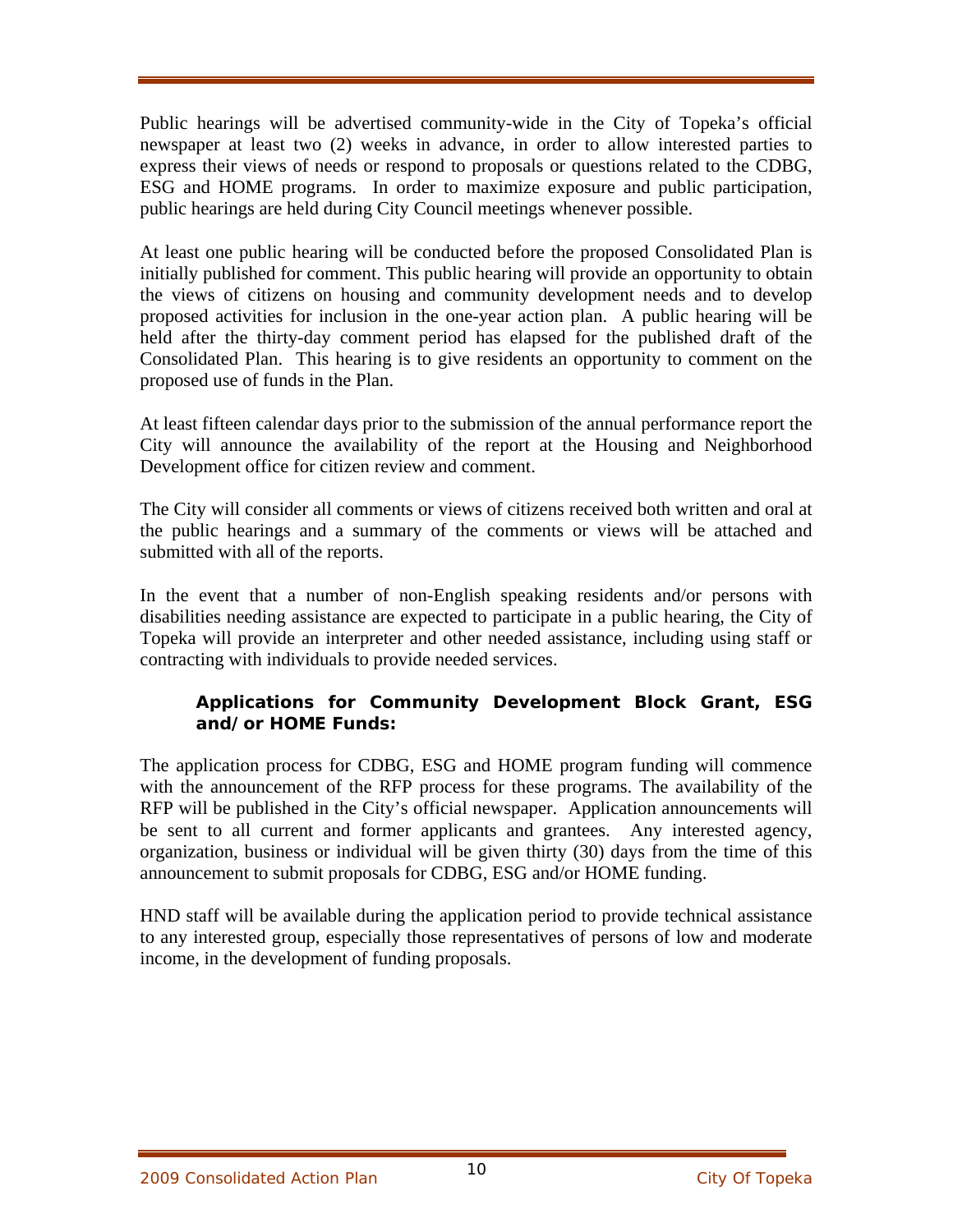#### **Response to Complaints and Grievances:**

The City of Topeka, through the Housing and Neighborhood Development Department, will provide for a timely, written answer to complaints and grievances related to the CDBG, ESG and/or HOME programs within fifteen (15) days. Grievances should be sent to the Department of Housing and Neighborhood Development at the following address:

> 620 SE Madison,  $1<sup>st</sup>$  Floor Topeka, Kansas 66607

#### **Publication of the Five-Year Consolidated Plan/Annual Action Plan:**

The City of Topeka will publish a community-wide summary of the Five Year Consolidated Plan and/or the one (1) year action plan in the City's official newspaper. The summary will include the content and purpose of the consolidated plan and will contain a list of the locations where copies of the entire plan may be examined. Copies of the Consolidated Plan will be available at the Topeka Shawnee County Public Library, the Department of Housing and Neighborhood Development and the Topeka City Clerks office, as to afford affected citizens an opportunity to examine the document's contents and to provide comments on the Five Year Consolidated Plan and/or the one (1) year action plan. A reasonable number of free copies of the plan will be available to citizens and groups that request it. A comment period of no less than thirty (30) calendar days after publication of the summary will be allowed for citizen input.

In accordance with established policy, the City of Topeka will respond to written comments on the Consolidated Plan within fifteen (15) working days.

The City of Topeka will prepare the Consolidated Plan and Development Programs. The City of Topeka will consider all comments or views received related to the Consolidated Plan. The City of Topeka will incorporate appropriate comments or views as modifications to the Consolidated Plan. Those comments not incorporated into the plan will be submitted as well, along with the reasons they were not accepted.

# **Consolidated Plan Amendment Criteria:**

On January 6, 1995, the U.S. Department of Housing and Urban Development published in the Federal Register the Consolidated Submission for Community Planning and Development Programs Final Rule, which established new regulations related to the application for Community Development Block Grant (CDBG), ESG and HOME programs.

The Final Rule requires that grantees of the CDBG, ESG and HOME programs make public the criteria the jurisdiction will use for determining what changes in the planned or actual activities constitute a substantial amendment to the Consolidated Plan.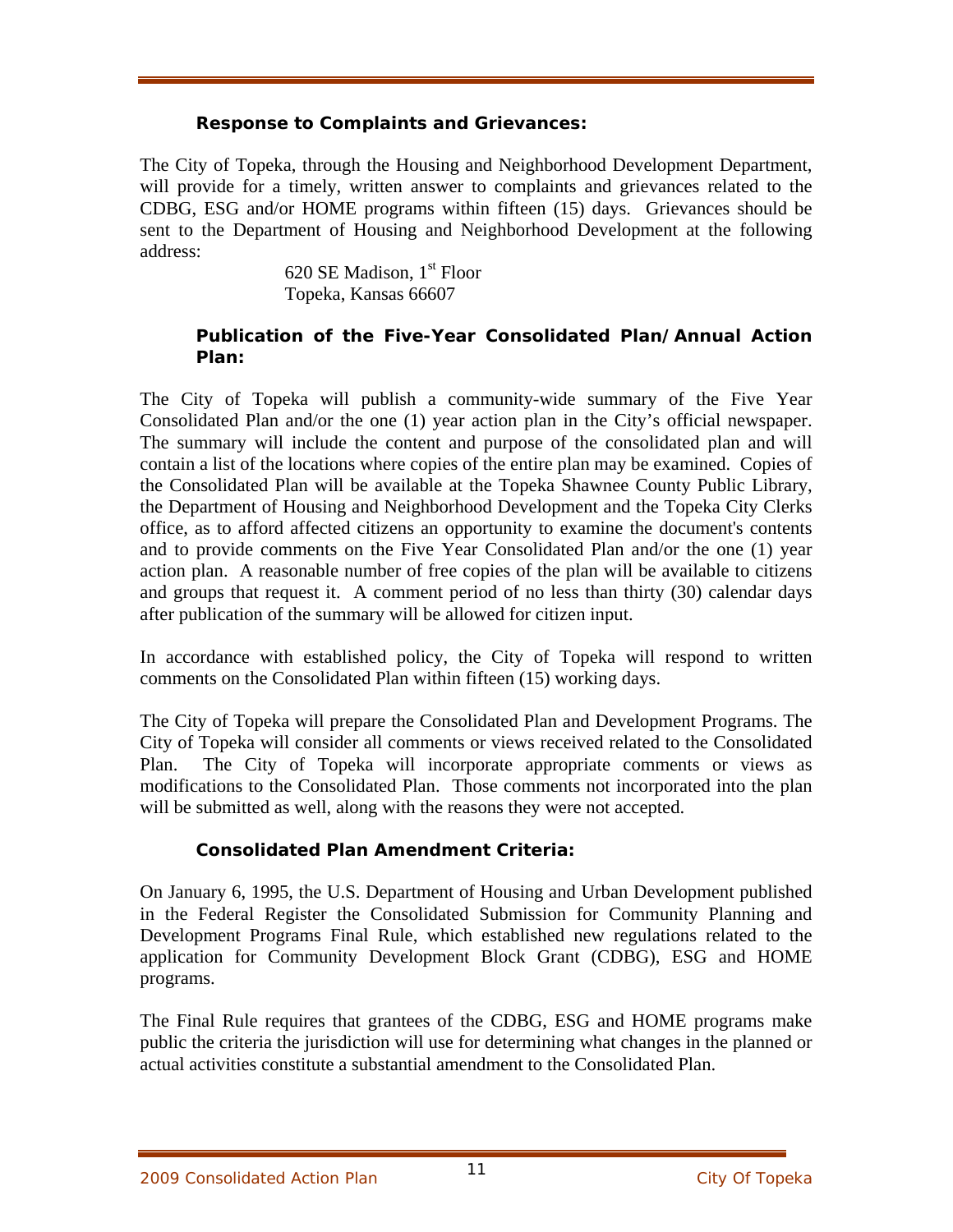In compliance with these requirements, the City of Topeka hereby announces the following criteria under which an amendment to its Consolidated Plan will be made:

1) The City of Topeka shall amend its Consolidated Plan whenever it decides to carry out an activity not previously described, or to substantially change the purpose, scope, location or beneficiaries of an activity described in the Consolidated Plan.

2) For the purpose of this requirement, substantial amendment shall be defined as: a) an increase in the budgeted amount for an activity of 50% or more; and/or b) inclusion of any new activity not previously described.

3) Upon the City's determination that an amendment to the Five Year Consolidated Plan and/or the One (1) Year Action Plan is necessary and consistent with the amendment criteria established herein, the City shall publish a community-wide summary of the proposed amendment in the City's official newspaper. The City will provide an opportunity for affected individuals, in writing, via e-mail or by visiting the Housing and Neighborhood Development office, to comment on the proposed amendment for a period of not less than thirty (30) calendar days. A summary of incorporated comments, and a summary of comments not accepted and the reasons therefore, will be attached to the substantial amendment of the consolidated plan.

# **CAC INVOLVEMENT:**

The CAC is one of the organizations through which residents of low-income areas can provide input into the Consolidated Plan process. The CAC is comprised of one representative from each Low-Moderate Income Area (LMA) Neighborhood Improvement Association (NIA) and three at-large members. One of the at-large members shall reside in a LMA not represented by a NIA or shall be a LMI citizen not residing in a NIA area, while the remaining two at-large members shall represent disciplines relevant to housing and neighborhood development. The CAC is provided a calendar of scheduled events for the year including the public hearing dates and reminded of the Public hearings at the quarterly meetings.

# **2. Provide a summary of citizen comments or views on the plan.**

# **Summary of Citizen Comments:**

- 1. FY2009 Needs Assessment Meeting
- Held 3/26/08 at 620 SE Madison, Cyrus K. Holliday Building

No citizens attended with 5 staff members attending the first of two 2009 public hearings. No Public Comments Received

- 2. FY2009 Needs Assessment Hearing
- Held 4/16/08 at Hillcrest Community Center

No citizens attended with 3 staff members attending the second of two 2009 public hearings.

No Public Comments Received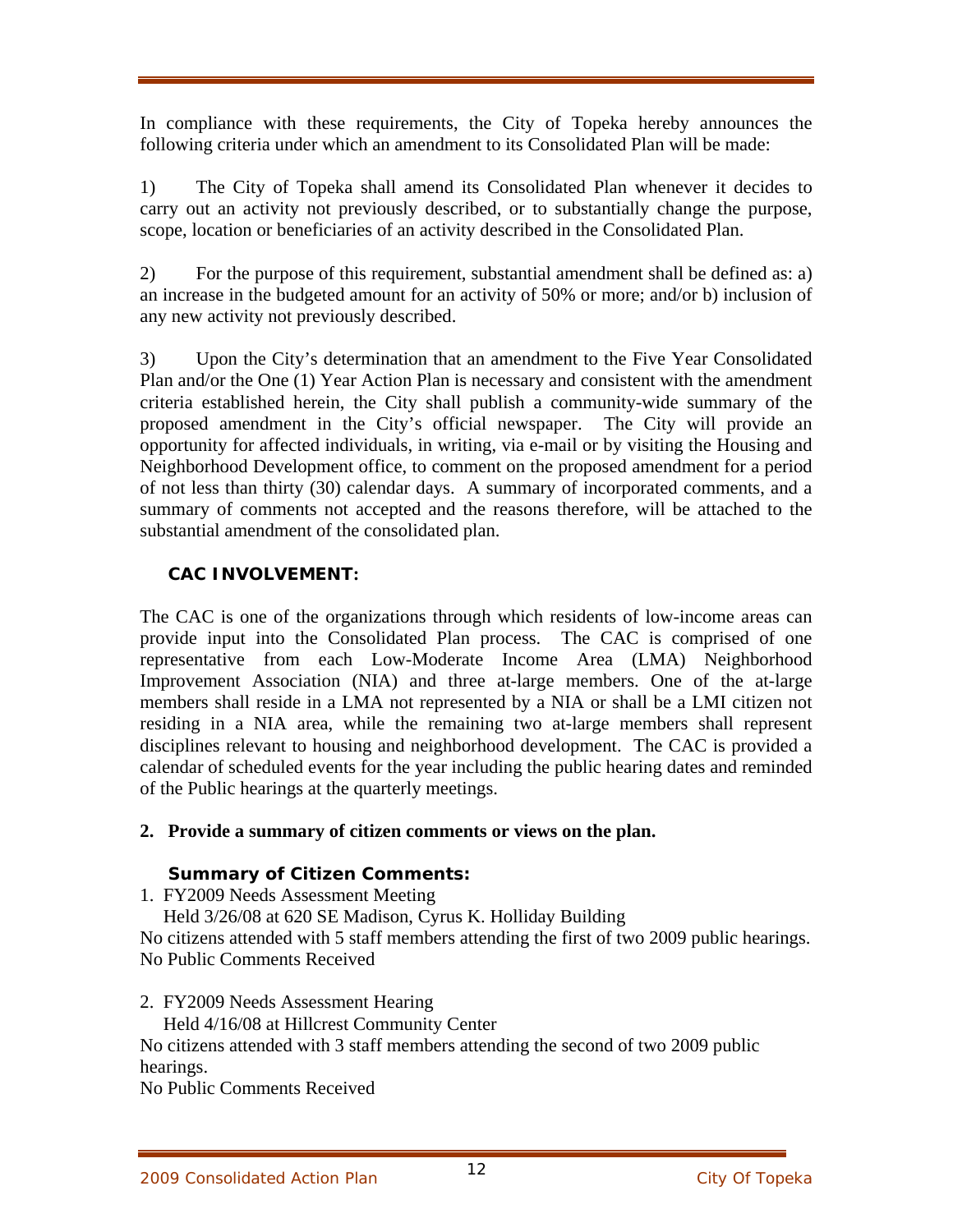Citizens unable to attend the needs assessment hearings or feel uncomfortable speaking in public are encouraged to submit their comments in writing. A summary of written comments received during the needs assessment process:

No Public Comments Received

Both opportunities were advertised in the official City Newspaper twice and once in the Topeka Capital Journal. Additionally, staff sent two mailings to the Neighborhood Improvement Associations (NIA's) reminding them of both meetings. The Citizens Advisory Council was advised of the public hearings and provided a written schedule of Events for 2008 for both meetings.

# 3. 30 Day Public Comment Period

The City of Topeka's 2009 draft Consolidated Action Plan will be made available to the public for written comments on June 23, 2008. The comment period will end July 23, 2008.

4. Final Public Hearing:

The 2009 Consolidated Action Plan final public hearing will be held at the regularly scheduled City of Topeka Council meeting July 28, 2008.

# • **Provide a summary of efforts made to broaden public participation in the development of the consolidated plan, including outreach to minorities and non-English speaking persons, as well as persons with disabilities.**

The City of Topeka encourages citizen input in the development, implementation and evaluation of this Consolidated Plan and will attempt to provide assistance as necessary in order to facilitate greater citizen involvement. If non-English speaking persons and/or persons with disabilities are in need of any assistance concerning this Consolidated Plan, they should contact the City's Department of Housing & Neighborhood Development. The City will take the most appropriate and necessary actions in an effort to meet their needs. These appropriate measures have included using staff or contracting with individuals to provide interpretation or other requested services. When practical and feasible, these requests should be submitted in writing to the HND Office five (5) business days prior to needing the requested service.

• **Provide a written explanation of comments not accepted and the reasons why these comments were not accepted.** 

Not Applicable.

# **Institutional Structure**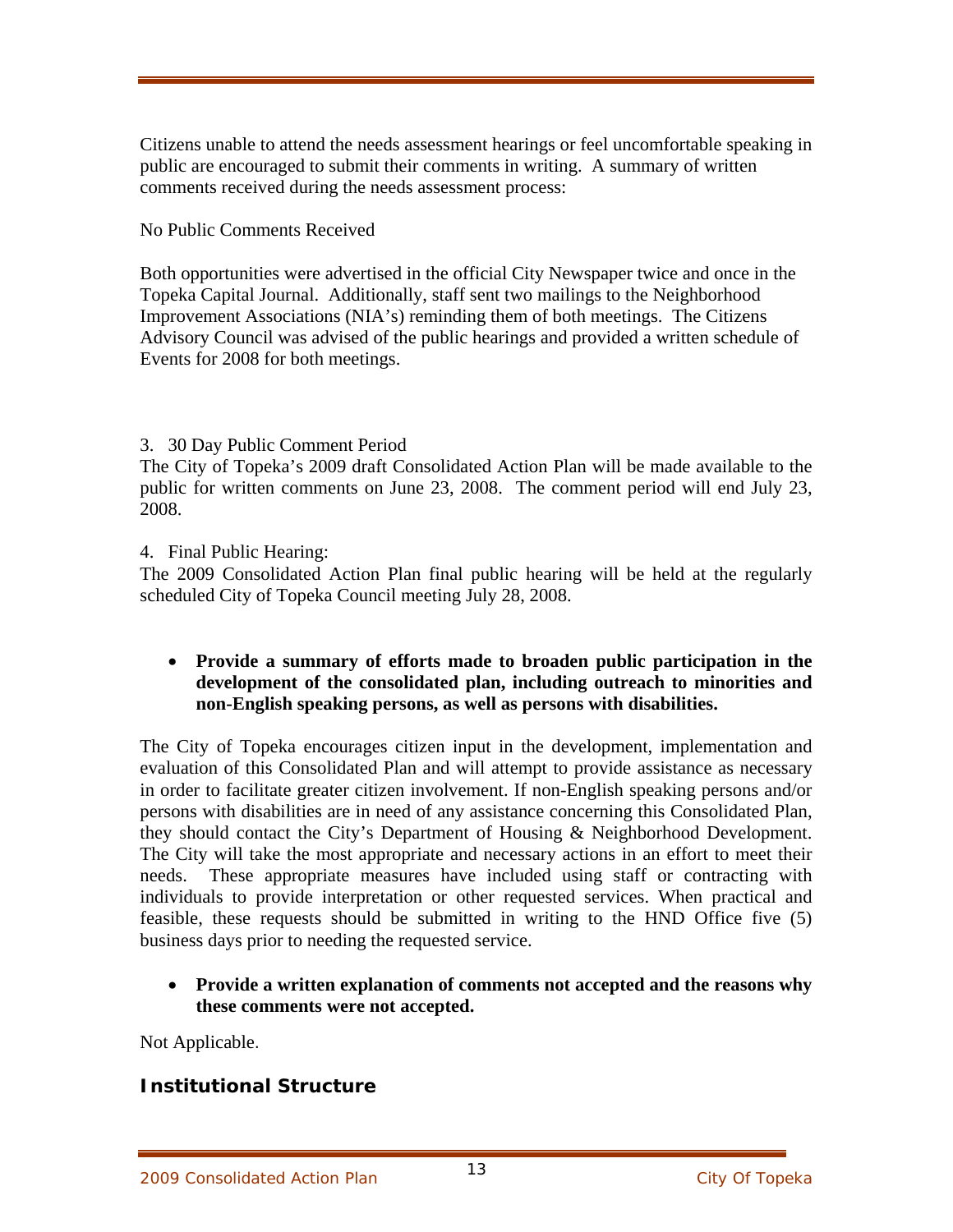#### **1. Describe actions that will take place during the next year to develop institutional structure.**

[Program year 4 A](#page-2-0)ction Plan Institutional Structure response: The Institutional Structure will remain the same for the next year. No action or changes are anticipated.

# **Monitoring**

**1. Describe actions that will take place during the next year to monitor its housing and community development projects and ensure long-term compliance with program requirements and comprehensive planning requirements.** 

[Program year 4 A](#page-2-0)ction Plan Monitoring response:

The City of Topeka has monitoring procedures with regard to funds provided by HUD. The procedures were developed to address federal, state and City statutory and regulatory requirements in addition to providing City staff with a system of ensuring project compliance and accomplishments. The City reports annually on the progress made toward meeting the goals established for assisting families.

The City has three major monitoring tools: policies, contract requirements and on-site monitoring. All projects are evaluated to determine if they are eligible, consistent with local, state and federal regulations and viable.

Projects funded through CDBG, HOME, ADDI and ESGP will be managed directly through the Department of Housing and Neighborhood Development. All contracts contain the federal, state and local program requirements by which each sub-grantee must abide. Contracts are mailed to the agencies for their review before being executed. Construction projects that require compliance with federal wage standards are to be monitored by the City's Purchasing Department and its contract compliance officers.

During the project year, City staff schedules monitoring visits with selected sub-grantees. During the site visit the monitor reviews and records any evidence of performance in the administration of the program, benefit to low-income households, procurement procedures and record keeping. The City has standardized procedures that are submitted to a HUD cash and management information system.

During the affordability period, the units and related rental documents are subject to regular inspection and review to ensure the units remain affordable to qualified tenants, and that units are maintained in program acceptable condition.

# **Lead-based Paint**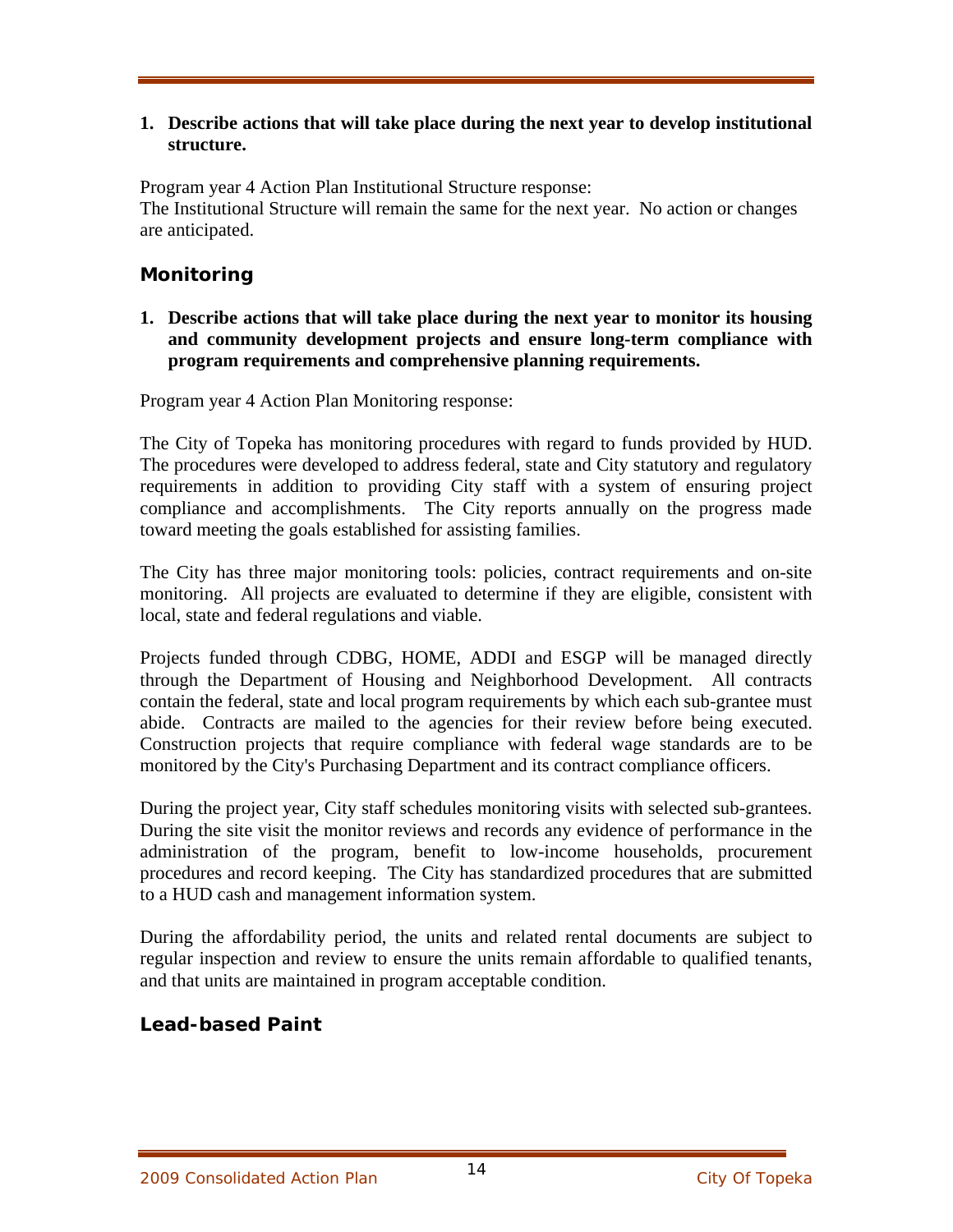**1. Describe the actions that will take place during the next year to evaluate and reduce the number of housing units containing lead-based paint hazards in order to increase the inventory of lead-safe housing available to extremely lowincome, low-income, and moderate-income families, and how the plan for the reduction of lead-based hazards is related to the extent of lead poisoning and hazards.** 

[Program year 4 A](#page-2-0)ction Plan Lead-based Paint response:

Federal lead-based paint regulations became effective in September 2000. These regulations require additional care be taken and work performed in order to provide lead hazard reduction in rehabilitation projects funded with federal money. Rehabilitation projects now require the use of formal paint testing, risk assessment, and planning. In addition, paint repair work requires the use of "trained workers." The City anticipates a substantial increase in the cost of rehabilitation projects when lead hazard reduction is included.

It is estimated that approximately 27,000 pre-1970 units are occupied by low-moderate income households that could contain lead-based paint hazards. The Section 8 rental program will also be affected under the new regulations. A substantial portion of the City's eight hundred (800) subsidized units are built before 1978 and therefore are potentially under the new regulations, particularly those units with children under the age of six (6) residing. Landlords will now be faced with repair of failing paint using "safe work practices" with "trained workers" and most importantly obtaining "clearance" standard lead levels after the work is completed.

The Shawnee County Health Agency serves Topeka and Shawnee County as a federally qualified health center. The Health Agency administers a lead poisoning prevention program for children. The Department of Housing & Neighborhood Development (HND) will continue to coordinate information with the Health Agency on the incidence of children with elevated blood lead levels (EBLs) so that we can identify the homes which may be causing the lead poisoning and whether these units are under any federally funded programs.

The connection among old housing stock, lead paint and lead poisoning has been clearly made on the national level for many years now. The challenge is to take reasonable actions that will result in lead hazard reduction. They are:

- Ensure meaningful notification of potential lead hazards is made to all persons using federally funded programs as required by regulation;
- Coordinate and share EBL information with the Health Agency to identify the source of lead poisoning;
- Apply the new lead paint regulations to federally funded rehab projects;
- Obtain staff training to have qualified Lead Inspectors and Risk Assessors available;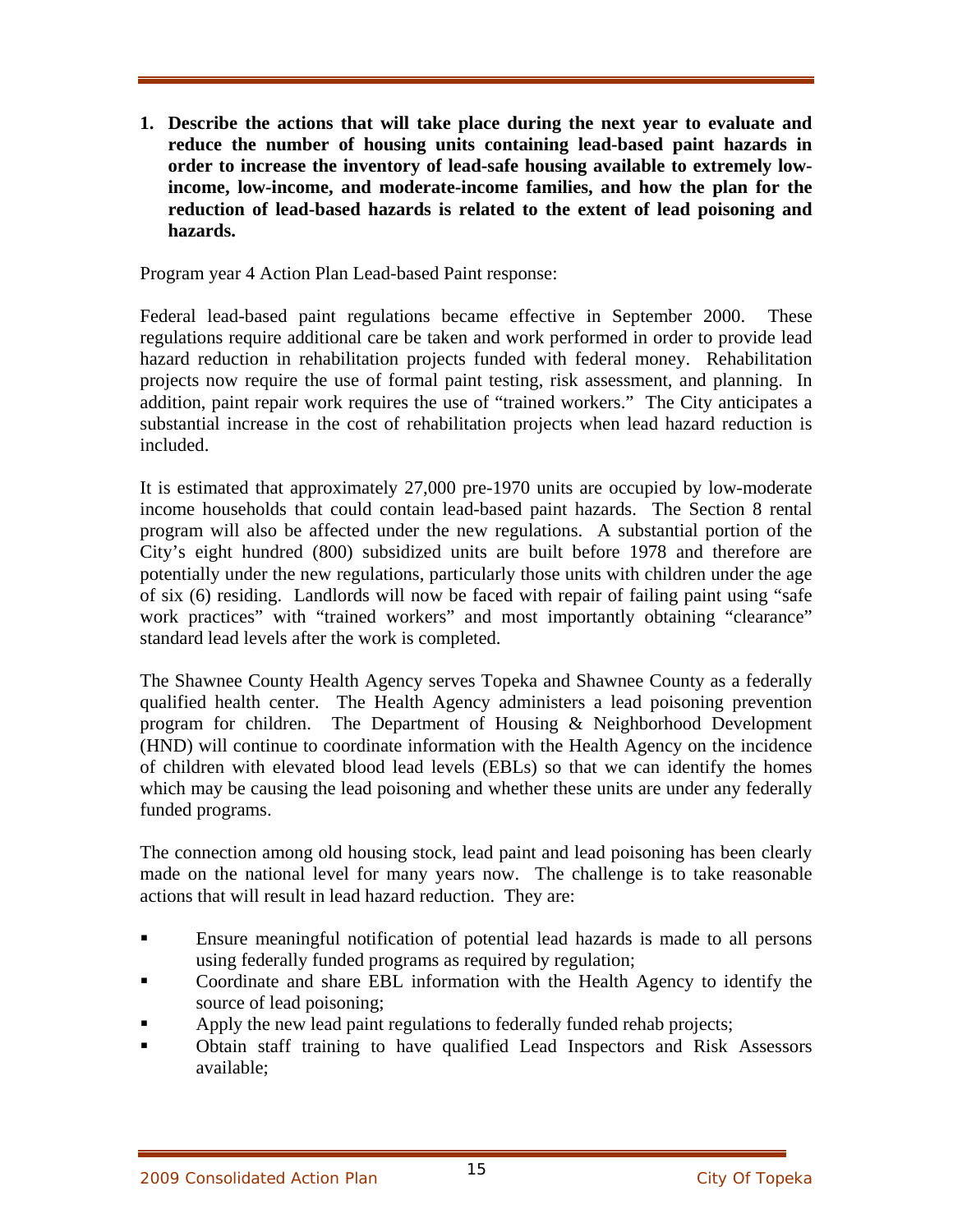- Since there currently are few "trained workers" available locally to carry out any necessary lead hazard reduction or interim controls, the City must participate actively in a program to sufficiently train workers in a relatively short time;
- Provide aggressive and continuing information on lead paint poisoning to the public, particularly low-income homeowners and tenants, to landlords, and to contractors. Anecdotal evidence indicates that through a lack of awareness many families are exposing themselves to serious lead poisoning as they undertake privately funded rehab activities on older homes many times with their own labor;
- Provide assistance to landlords of older subsidized units to defray the cost of lead hazard reduction.

In connection with the SORT model of targeting, housing units receiving rehabilitation work will receive lead-based paint interim control at no cost to the property owner.

# HOUSING

# **Specific Housing Objectives**

**\*Please also refer to the Housing Needs Table in the Needs.xls workbook.** 

- **1. Describe the priorities and specific objectives the jurisdiction hopes to achieve during the next year.**
- **2. Describe how Federal, State, and local public and private sector resources that are reasonably expected to be available will be used to address identified needs for the period covered by this Action Plan.**

[Program year 4 A](#page-2-0)ction Plan Specific Objectives response:

# **Objectives and Performance Measures**

| Objective: | <b>Enhance Suitable Living Environment</b>                    |
|------------|---------------------------------------------------------------|
| Measure:   | <b>Support Exterior Modifications Program</b>                 |
| Measure:   | Provide Social Service and Homeless Essential Service Funding |
| Measure:   | Support the Voluntary Demolition Program                      |
| Measure:   | <b>Support Anti-blight Activities</b>                         |
| Measure:   | Provide LMI Area Public Facility Funding                      |
| Measure:   | <b>Support LMI Area Neighborhood Services</b>                 |
|            |                                                               |
|            |                                                               |
| Objective: | <b>Enhance Homeownership and Rental Housing Opportunities</b> |
| Measure:   | Invest in Single Family Home Construction                     |
| Measure:   | Invest in Affordable Rental Housing                           |
| Measure:   | Fund TBRA Deposits for S+C Clients                            |
| Measure:   | <b>Support Homeless Shelters and Transitional Housing</b>     |
| Measure:   | Support Major Rehabilitation and Project                      |
| Measure:   | <b>Support Accessibility Modifications</b>                    |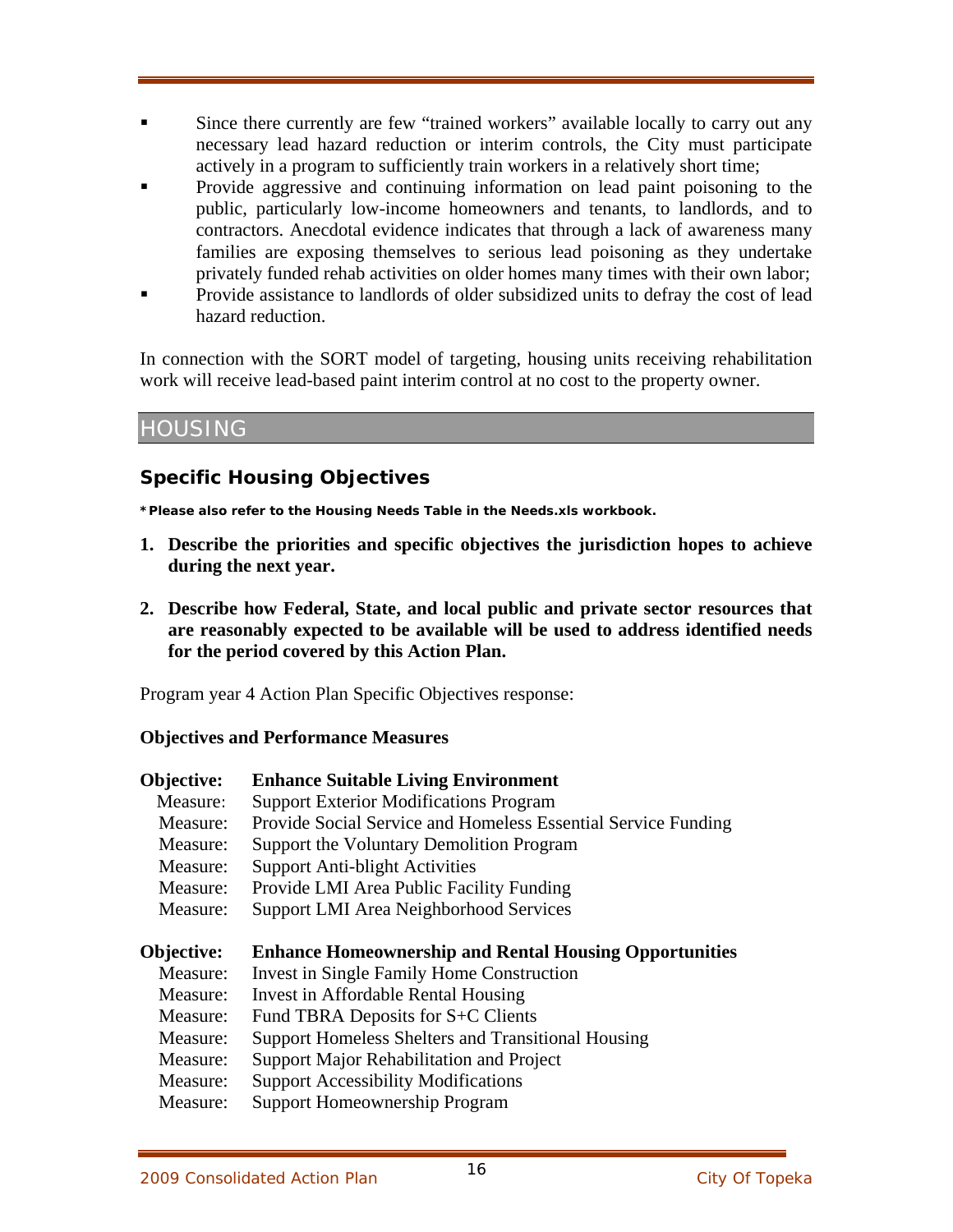| Measure:          | Provide Subsistence Payment Support                                |
|-------------------|--------------------------------------------------------------------|
| Measure:          | Maintain Emergency Rehabilitation Program                          |
| Measure:          | <b>Fund Homeownership Counseling</b>                               |
| <b>Objective:</b> | <b>Create Economic Opportunities</b>                               |
| Measure:          | Support Social Service and Homeless Employment Training            |
| Measure:          | <b>Fund Micro Business Activities</b>                              |
| Measure:          | Maintain Targeted Economic Development                             |
| Measure:          | Support child care for working Very-LMI households                 |
| <b>Objective:</b> | <b>Enhance Local Resources to Maximize Impact of Federal Funds</b> |
| Measure:          | Fund CIP Neighborhood Infrastructure                               |
| Measure:          | Generate Debt Capital Investment                                   |
| Measure:          | <b>Required HOME Match Provided</b>                                |
| Measure:          | <b>Non-Paid Citizen Volunteers</b>                                 |

# **Needs of Public Housing**

**1. Describe the manner in which the plan of the jurisdiction will help address the needs of public housing and activities it will undertake during the next year to encourage public housing residents to become more involved in management and participate in homeownership.** 

HND and the Topeka Housing Authority (THA) work cooperatively to encourage Public Housing residents to become involved in achieving the goal of homeownership. Public Housing residents are encouraged to become involved and to play leadership roles in Neighborhood Improvement Associations and neighborhood improvement activities supported and sponsored by HND. They are also encouraged to participate in Resident Organization activities supported and sponsored by THA. THA staff will routinely identify and refer participants in THA programs interested in homeownership to HND supported homeownership counseling and homeownership programs.

**2. If the public housing agency is designated as "troubled" by HUD or otherwise is performing poorly, the jurisdiction shall describe the manner in which it will provide financial or other assistance in improving its operations to remove such designation during the next year.** 

THA's Public Housing and Section 8 Programs are designated as "High Performing" by HUD standards.

# **Barriers to Affordable Housing**

**1. Describe the actions that will take place during the next year to remove barriers to affordable housing.**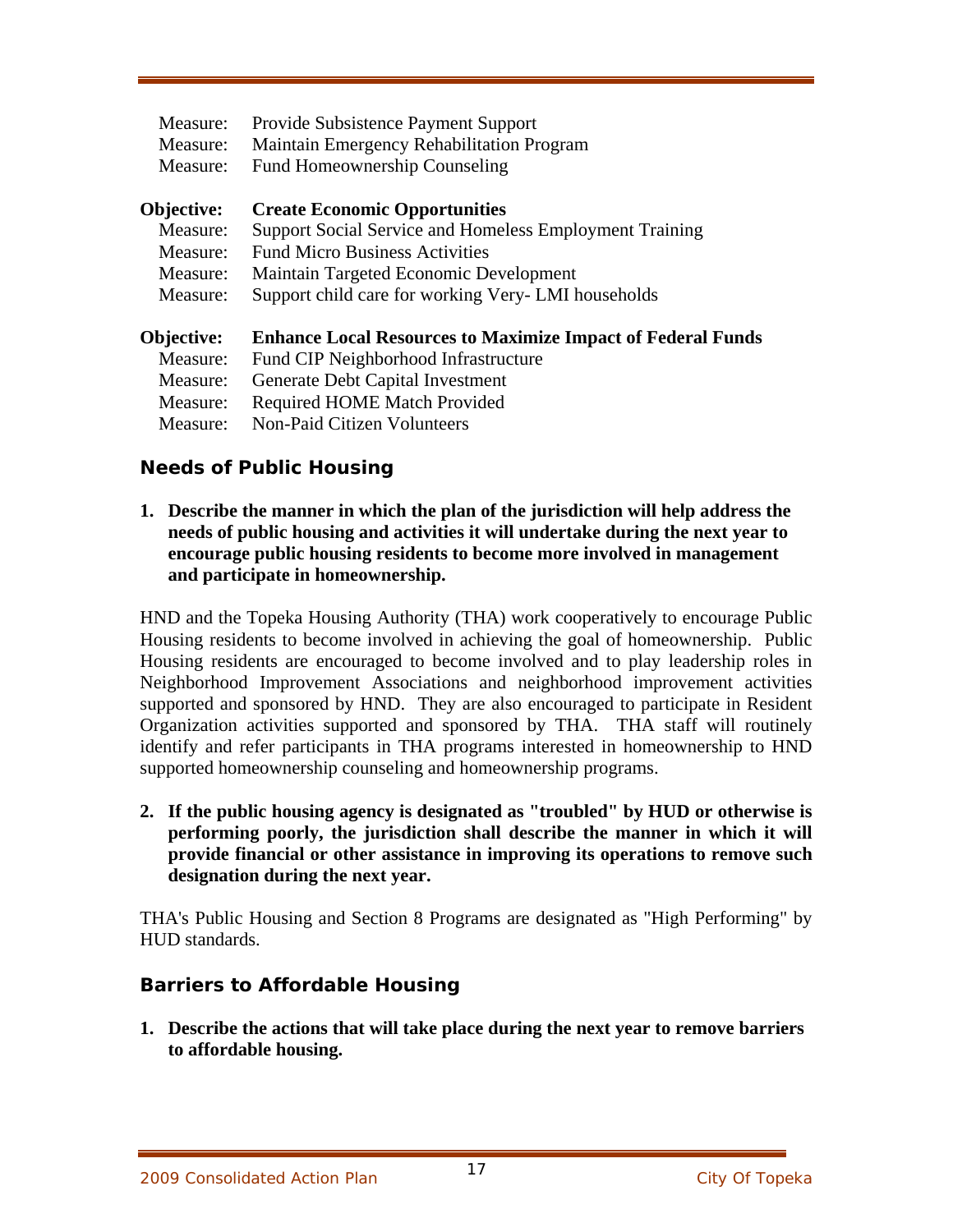In May 2007, at the request of the Mayor, the City of Topeka formed a committee to review previously identify and new local barriers to affordable housing. The committee created a position paper which identifies local barriers to affordable housing and recommend possible solutions. The report was submitted to the Mayor.

Beginning in May of 2007, a committee comprised of representatives from multiple notfor-profit agencies, government officials from the State of Kansas and the City of Topeka as well as area builders and realtors along with representatives of their trade organizations met to discuss Barriers to Affordable Housing in Topeka. The committee built upon the work of the previous Barriers Committees by identifying new factors related to the barriers found by the committee's predecessors. The committees also identified additional barriers not identified by earlier committees.

The 2007 Affordable Housing Committee found a continuation of previously recognized barriers to affordable housing found by the previous committees. The 2007 Committee felt it was important for the previous committees to work to again be recognized and not be recreated. Although attempts at reducing barriers have been made, in most instances the effort to reduce barriers has caused new barriers. The committee found barriers to affordable housing are created as a result of an action plan to protect or make life in Topeka better for citizens. The difficulty in implementing any plan of action is predicting and weighing all the unintended consequences of the plan against the good created in the implementation of the plan. The 2007 Committee discussed in detail ways to remove barriers to affordable housing but found that in doing so new barriers were created. It became apparent the City should consider what is an acceptable barrier to affordable housing through a larger scale forum than the 2007 Committee. The focus of the committee was to bring to light as many of the barriers to affordable housing as it could find.

**Zoning and Subdivision Regulations**- The City of Topeka's zoning regulations may hinder urban infill development by the application of restrictive suburban design principles to traditional neighborhood designs, in the core area of the City. Current requirements for lot widths, lot sizes, setbacks, parking, etc. increase the amount of land needed for housing which encourages a lower density, the expansion of infrastructure and higher housing costs. These dimensional standards are inconsistent with the dimensional standards found in older traditional neighborhoods and often times prohibit new development. The Comprehensive Plan's Neighborhood Element recommends amending zoning and subdivision regulations to remove barriers to urban-infill housing development and promote traditional neighborhood design features. To that end, the Planning Department has modified the zoning regulations to allow administrative variances to minimum lot sizes and front setbacks under certain conditions that allow greater flexibility for urban infill housing. The Department is also embarking on a process to develop a Unified Development Code that will recognize traditional neighborhood standards for in-fill and greenfield developments.

2007- Although improvements were noted in the willingness of zoning officials to modify requirements for lots widths, lot sizes, and set backs, the creation of "down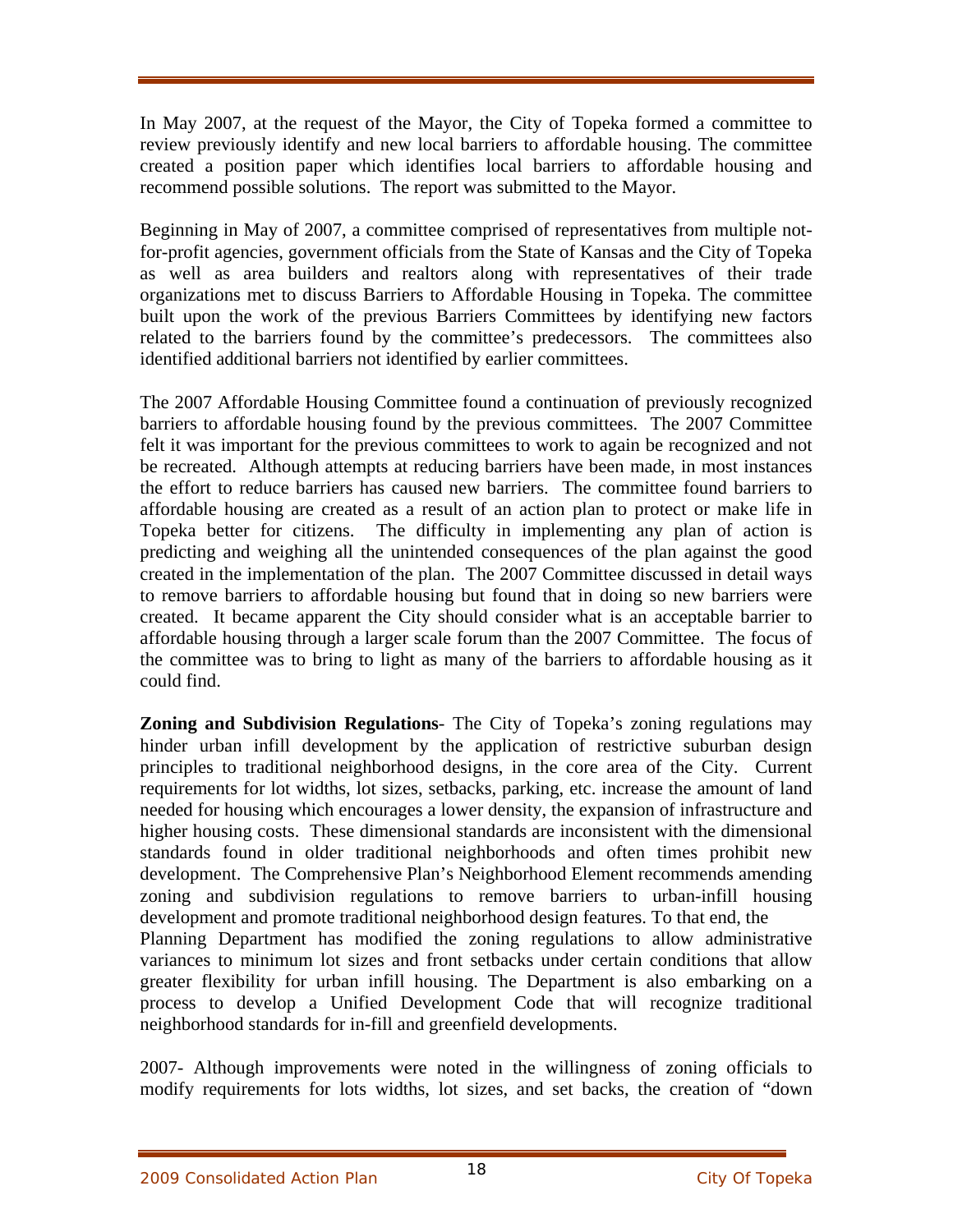zoning" has proven to be detrimental to affordable infill housing. Many neighborhood plans include provisions requiring properties to revert to single family occupancy thus prevent developers from achieving the cost savings created in the sharing of common walls and roofs, sewers, and utility connections as well as other related construction savings created be the building of multi-unit housing. Zoning requiring detached garages also contribute to higher construction cost for the builder than attached garages and less sense of security for housing occupants. The requirements of detached garages are in areas perceived as having high crimes rates adding to the occupants heightened awareness for security. The committee did see a need for developers to work with neighborhoods in creating infill housing that better matches the architectural elements of the existing housing.

**Building Codes**—In previous years, rehabilitation of some existing housing was frustrated by stringent requirements for moving or renovating older homes that were built prior to modern building codes. The City of Topeka addressed this issue by adopting code changes in 2000 that allows a moved home to meet "minimum building standards" instead of having everything be brought up to today's modern building code. In addition, the City adopted the Uniform Code for Building Conservation (UCBC) in 1997 to give greater code flexibility to older homes and buildings. City building review officials will utilize the UCBC more extensively, update as needed, and help educate the public not only on its effectiveness, but its mere presence.

2007 - Building Codes were not seen as a major barrier to affordable housing by the committee formed in 2007 but did note areas of concern associated with the building codes. The fees related to the construction of infill housing were a concern and is hindering development of affordable housing in the inter-city. The payment of fees for water and sewer connections has forced developers to reduce other project costs. Some developers are no longer building garages as a means to reduce cost. The savings is done as a means to offset what they see as HIGH connection and permit fees. Lack of garage creates a higher risk of theft of household items such as mowers, bicycle, and grills, etc because the occupants do not have a secure area to store such items. The removal of permit and connection fees for the development of infill housing in the City's Intensive Care and High Risk Neighborhoods would help developers create more affordable and marketable housing. Some neighborhoods have established covenants which limit the choice of building materials that can be utilize or the pitch of the roofs. Seen as a concern by the committee is the difference between the federal "Section 8" inspection standards and current City Housing Code regulations. The City's Housing Code is generally perceived to be a more stringed code and agencies utilizing the Section 8 standard could adopt the City Housing Code. The committee saw a need for all inspection agencies to inspect properties when complaints are received and that there should not be a jurisdictional reluctance based on the complaint being a Section 8 property. The committee recognized a need for access to properties for re-inspections once a violation is found. Violations are being closed because entry is denied to the inspector upon return to the property at the end of the period given for compliance. All housing must meet a standard of livability or they are not affordable.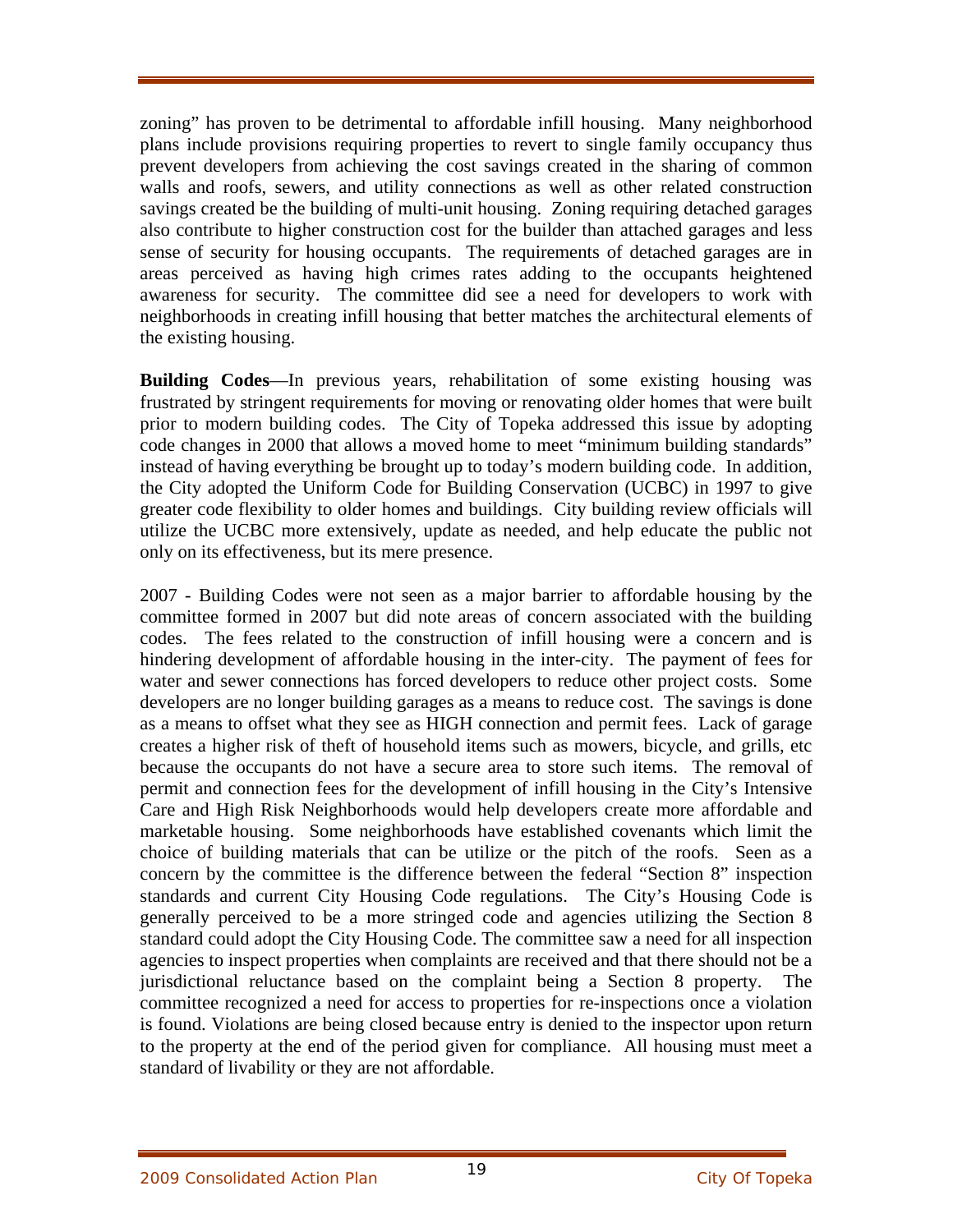**Property Tax Incentive Policies—Property tax costs are another hurdle in developing** and maintaining an affordable housing stock. Topeka's Neighborhood Revitalization Program (NRP) has been in effect since 1995. It encourages new investment in the more distressed areas of central, north, east and south Topeka by rebating 95% of the property tax on improvements over a 10-year period. The improvements must increase the value of the property by at least 5% for residential and 15% for commercial/ industrial. While the program has taken in \$88.5 million of property improvement applications, it lacks a genuine focus for the most needy areas. From 1997-2000, more applications for singlefamily residential improvements were approved for healthy and outpatient areas than atrisk or intensive care areas. Only SEVEN multi-family applications were approved. No incentives were tied to promoting mixed-income housing such as, affordable units in the healthy areas and market rate units in the intensive care areas. The Comprehensive Plan's Neighborhood Element recommends the taxing agencies adopt amendments to the NRP in 2001 that will provide more targeted incentives for intensive care/at-risk areas thereby making housing more affordable. These changes were approved.

2007 - The Neighborhood Revitalization Program is seen as a valuable resource to the creation of affordable housing and the committee encourages its continued use and enhancement.

**Lending Practices and Qualified Applicants**—All groups involved in providing affordable homeownership opportunities state the biggest reason more affordable owneroccupied housing is not built or renovated is because of the lack of qualified applicants. Too often, a low-moderate income household has excessive credit problems that limit their ability to obtain private financing on the open market. Lack of a down payment is also a problem. Topeka's only low to moderate income homeownership program (TOTO) relies on the private market for the sale and financing of an applicant's home and because of this, only a handful of neighborhoods benefit. Some neighborhoods in Central and North Topeka have little, if any, TOTO homes. These same neighborhoods are also receiving the lowest home loan approval rates. Strategies to improve financing of affordable housing projects include: encouraging private lenders to increase their capacity for affordable housing lending, making in-roads to establish more lending at the CDC level where "character loans" and flexible underwriting can occur and supporting both efforts by increasing the amount of assistance for homeownership counseling.

2007- The Toto II Homebuyer Program and its credit and housing education components are seen as vital to the creation of affordable housing in Topeka. Approximately 20 affordable housing units had been purchased and rehabilitated each year while utilizing this program. Many of these homes were in the City's inner core. These low to moderate income families are able to share in the American dream of owning their home. The rehabilitation standards for the TOTO II Program were modified to make for a more affordable and sustainable housing unit. The cost associated with these changes are generally not reflected in an increased after rehab appraisal of the property. Because of the changes in rehab standards, fewer homes are meeting the threshold required to make for a viable, affordable project. The changes in the rehab standards to remove a barrier in affordable housing is a factor in the reduced number of approved TOTO II Projects,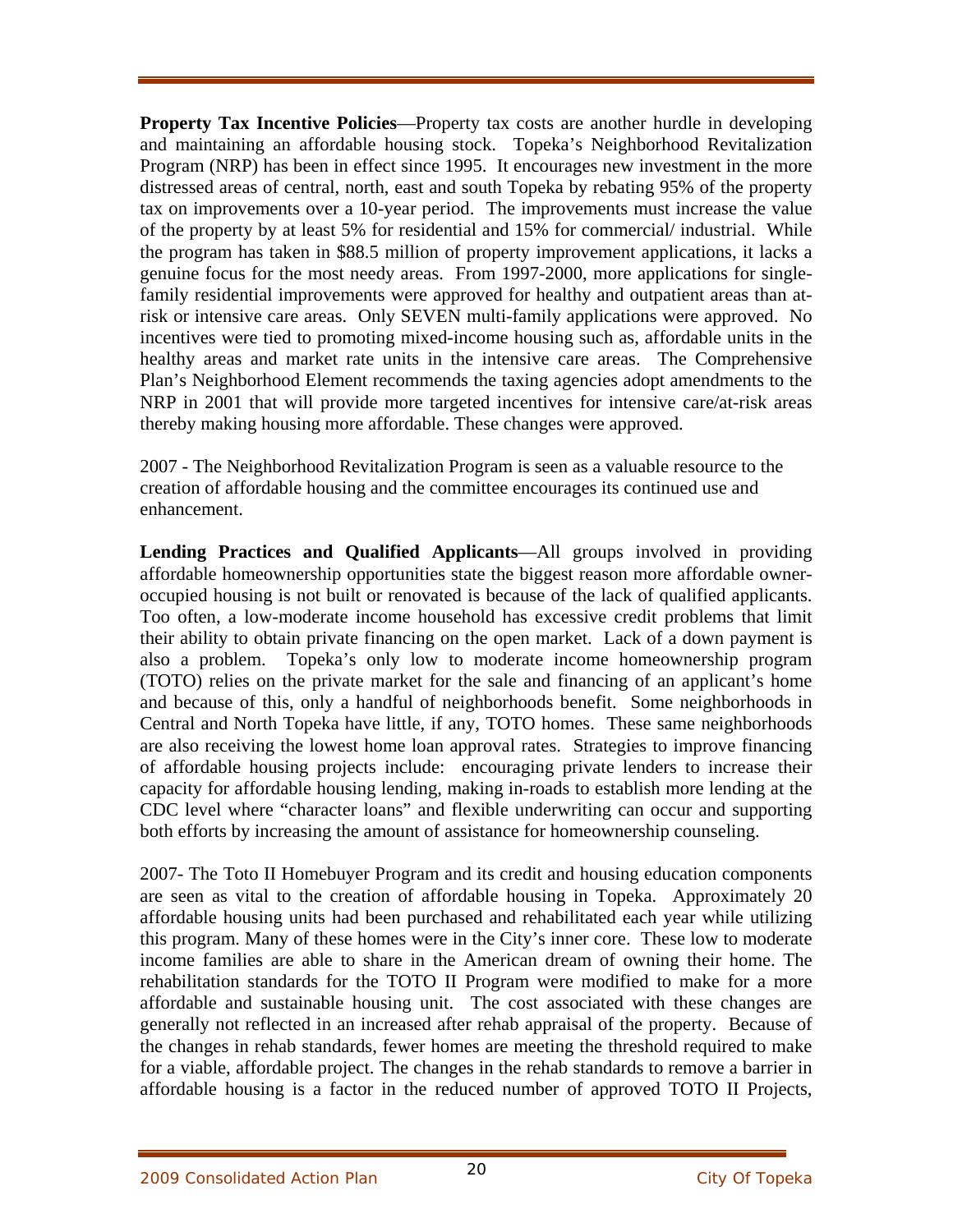which is in itself a barrier to affordable housing. Predatorily Lending Practices and Payday Loans were sited as barriers to affordable housing. Mass mailings and the internet have made if easy for lenders to make inappropriate loans in an attempt to maximize there profits by charging interest well above market norms. The committee members are seeing a rise in the number family's lured into loan terms on first and/or second mortgages that later make their loan payments unaffordable. These loans often have triggering mechanisms that raise the interest rate and increase charges for fees if even one payment is late. There is also an increase in the use of payday loan companies by families that can least afford to utilize this type of service. Payday loan companies have high interest rates and exurbanite late fees. The payments and fees drain funding away from rent or housing payments and often lead to families being evicted for nonpayment. The lack of a more reasonable means for families to be given credit was seen by the committee as a barrier to affordable housing.

**Lack of Adequate Tenant-Landlord Counseling Program**—Families living in affordable rental units are continually challenged with keeping their unit livable and expenses low. Knowing their legal rights and appropriate courses of action with a landlord helps to save them from the time and expense of moving. Likewise, landlords experience unruly tenants who damage property and make the cost of housing higher or less livable. Housing and Credit Counseling, Inc. provides counseling for tenants and landlords to help prevent or resolve conflicts that compromise the likelihood of a housing unit staying affordable for the family and the landlord.

**Lack of Redevelopment Agency**—Non-profit and private affordable housing providers are often frustrated in their effort to acquire land that ultimately drives up their costs when private landowners refuse to sell or only SELL at an inflated price. Providers have to resort to donation of property or opportunistic purchases that limit their development to one parcel at a time. In order to facilitate larger developments that are more costeffective, the Neighborhood Element is recommending creation of a redevelopment agency in part to reduce the cost of development for affordable housing.

2007- The concept of a Land Bank is recommended to serve as a clearing house for vacant lots which then can be utilized for infill housing. A Land Bank would be a means to control property that historically has been a problem for the City's Code Compliance Division. The properties controlled by the Land Bank would be maintained and therefore reduce the opportunity for nuisance conditions to thrive. Developers wishing to build would be able to have one database to select available suitable properties from. The State and County must be involved for a Land Bank to reach its full potential. Delinquent property taxes should not be collected by the County when transferring donated property to the Land Bank. Properties managed by a Land Bank would be exempt from property taxes. Buildable, neglected properties or properties in collection for taxes are a drain to the community and a better means to dispose of these, other than a tax sale to speculators, is needed. Several issues with this concept sounds good on the surface but costs to maintain, eligibility for tax exemption status, title problems that accompany these parcels and placing back into the community quickly are issues that must be overcome.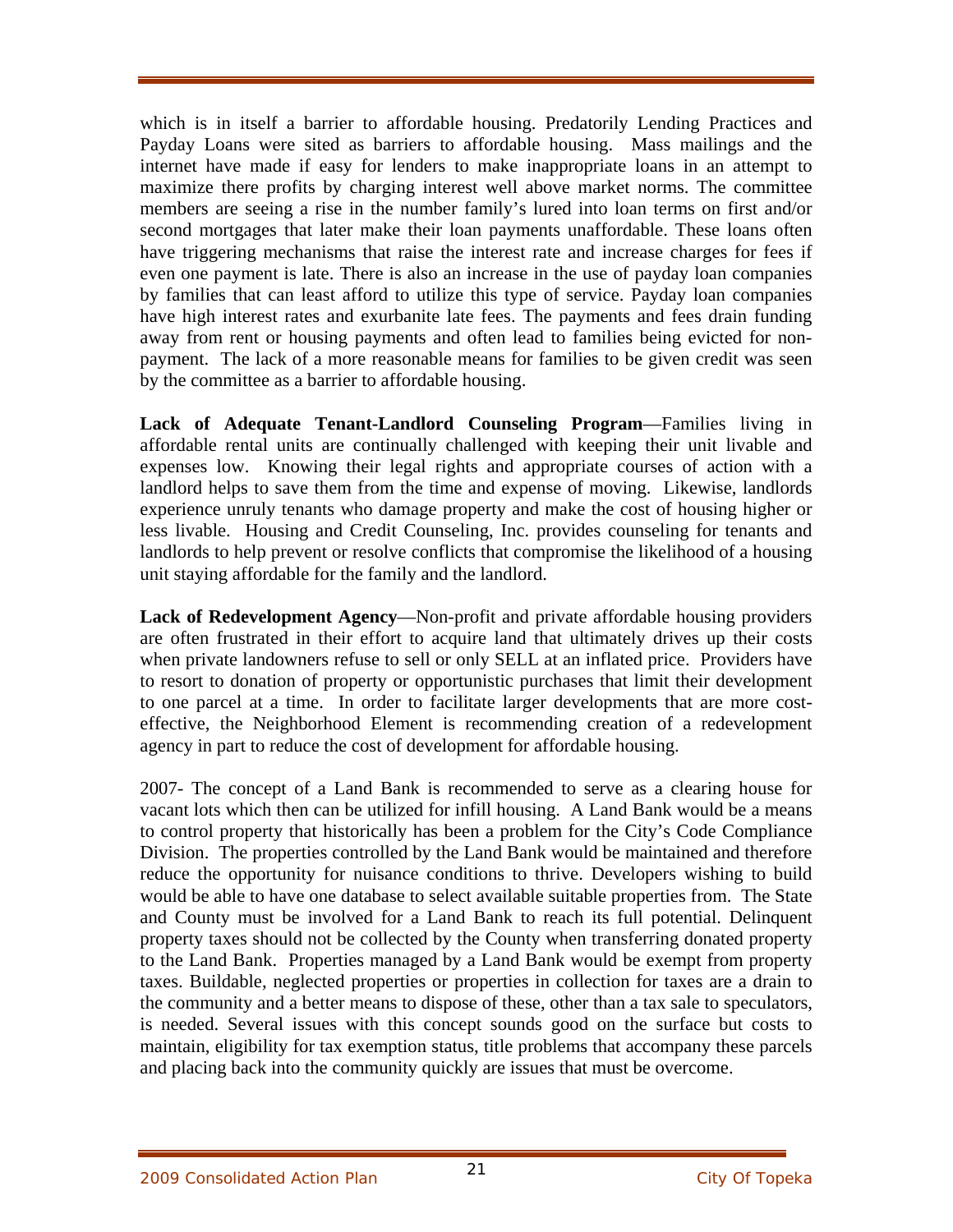**NIMBYism**—The "Not In My Back Yard" syndrome regarding placement of affordable housing is persistent in all communities today. The major obstacles to overcoming NIMBYism typically fall to the design and concentration of affordable units in a development. Many people in the community have poor images of low cost housing, whether it is a public housing project, a mobile home or a "Levittown" house. The poor quality of design immediately stigmatizes the unit(s) and hence the area around it. Likewise, concentration of too many low-income units into one block or area only portends social ills and blight in the future as new market rate investment is discouraged. As is recommended in the Neighborhood Element, design standards for affordable in-fill housing developments must be implemented and mixed-income developments must be promoted to de-stigmatize affordable housing and help it obtain the necessary community support to blend back into our old neighborhoods and out into our new neighborhoods.

2007- The 2007 Committee continues to recognize strong NIMBYism in our community. More involvement is needed by the City, developers, and other organizations to demonstrate the need and the positive effects of creating affordable housing throughout Topeka. A more aggressive position must be taken to negate the misconceptions the community has on the perceived negative effects of affordable housing in our neighborhoods. The true need is for affordable rental housing. Yet this is not a popular concept and rentals are viewed by the community as "problem properties and neighbors" and not wanted in my back yard.

Crime- 2007- The actual and perceived crime rates of Topeka have a significant effect on the ability of developers to create affordable housing in some of our neighborhoods. Many neighborhoods are perceived to be high crime rates and in fact some are not. This unjustified stigma reduces the value of property and this negatively affects the families that would be willing to move into the area. With fewer families wishing to locate to these areas, developers are less willing to take the risk necessary for development in our inner City. Developers also fear that stolen materials and tools will add more expenses to the cost of creating affordable housing. The City must utilize all of its resources to reduce crime and give the Citizens of Topeka a feeling of security. The City must lead the way and encourage other groups and organizations such as the media, churches, civic groups, schools, etc. in reducing crime and improving our self image of Topeka. The community must take ownership of Topeka and not look for government to solve all of the problems. New, ground breaking activities must take place to gain the involvement of negative, untrue and inappropriate messages about Topeka's neighborhoods and these same organizations should differenciate the serious crime from less serious nuisance crimes.

Enticing Young Adults to Stay- 2007- The 2007 Committee recognizes a trend that young adults are moving away from Topeka after college or not returning to the Topeka area after receiving their degree from a college outside Topeka. Committee members attributed this trend in part to the lack of amenities in Topeka which interest the 22 to 30 year old age group. This age group historically accepts entry-level positions and are at the low end of the employer's pay scale. As such there has always been a strong need for affordable housing as this age group begins their careers. For Topeka to remain vibrant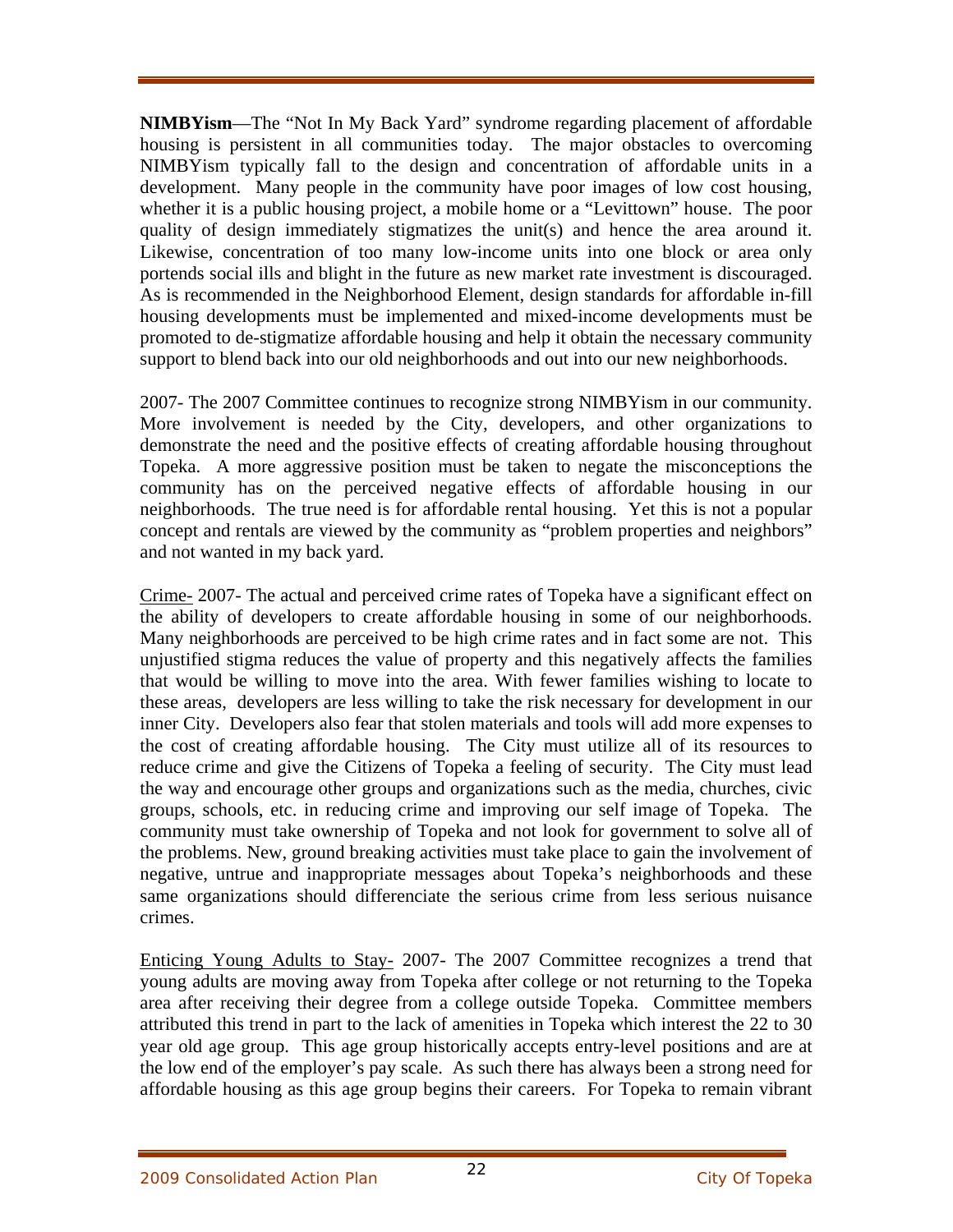and progressive, more effort is needed in satisfying the needs of this age group. Trendy, contemporary, and green were the descriptive words used while describing what young adults want in a community. With cable and satellite services offering over 150 channels and the internet allowing for instantaneous knowledge of worldwide current events, young adults want what they see in other communities. Topeka must compete with other cities if it wishes to keep its young adults from moving away. The committee cited the need for places that young adults can gather such as athletic venues and retail spaces. Members of the committee believe that young adults are looking for entertainment that offer outdoor patio areas which are visible to pedestrians and offer many food, drink, and activity choices. The committee was unaware of areas or venues in Topeka that draw large numbers of you adults. An additional factor in keeping and attracting you adults mentioned by the committee was "Green." The term "Green" is used to describe a lifestyle that is natural and sustainable. Young adults have an interest in "Green Buildings" which are environmentally responsible in the use of design, building materials, and energy efficiency. Topeka has very few commercial structures that could be seen as "Green.". The City has provided funding for fourteen Energy Star\* Certified housing units for low-income families. The saving in energy costs for these houses makes them more affordable for low-income families to live in. The committee also sees a need for green spaces such as parks, trails, etc. in newer neighborhoods. Young adults want locations to play and exercise that are close to their home. Lack of green space is seen as a factor in young adults moving away from Topeka. Committee sees the need to build green to reduce barriers to affordable housing and they also recognize that the additional cost of building "Green" is a barrio to affordable housing.

# **HOME/ American Dream Down payment Initiative (ADDI)**

**1. Describe other forms of investment not described in § 92.205(b).** 

Not Applicable.

**2. If the participating jurisdiction (PJ) will use HOME or ADDI funds for homebuyers, it must state the guidelines for resale or recapture, as required in § 92.254 of the HOME rule.** 

The City of Topeka uses mortgages to ensure that housing utilizing HOME funds remain affordable to low-income persons as required, and no longer uses deed restrictions.

The Topeka Opportunity to Own (TOTO is the homebuyer program for the purchase and rehabilitation of Topeka's existing housing stock. The TOTO program (utilizes a mortgage as the means to assure compliance to HUD's "Recapture" provisions (as opposed to "Resale" provisions) as allowed by the HOME Program. The City of Topeka has specifically selected the following method of recapture for HOME funds: 1) The City initially forgives the portion of the HOME deferred loan (the Second Mortgage) when the amount of the HOME deferred loan combined with the First Mortgage (private bank loan) exceeds the after rehabilitation appraised value of the property; 2) During the affordability period the City reduces the deferred loan on a pro-rata basis of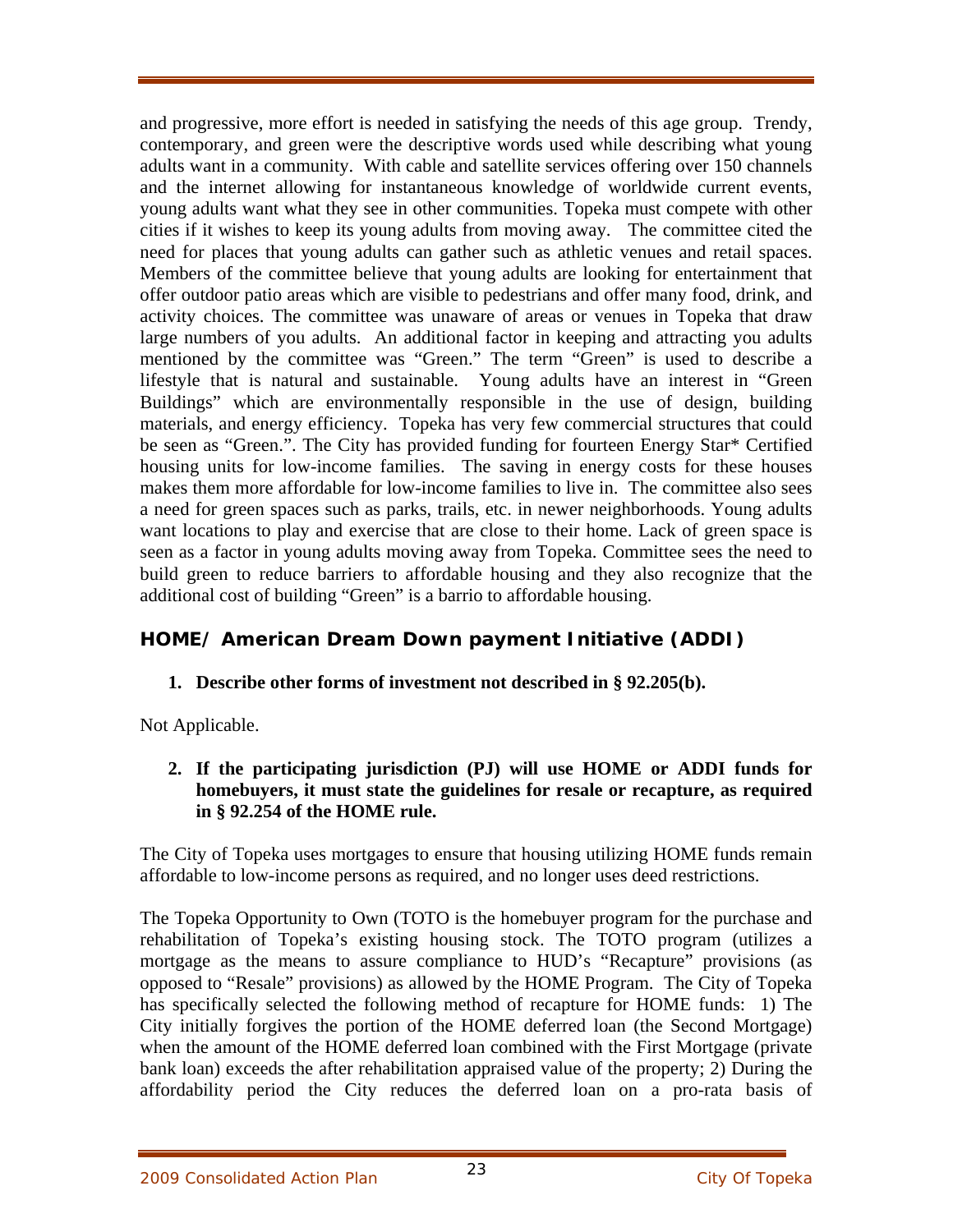approximately seven percent (7 %) per year for seven years. A minimum of 50% of the mortgaged amount shall be due to the City at the time the property is sold, transferred or refinanced. The City reserves the right to subordinate its position if all proceeds of the new private mortgage are utilized to improve the property, and; 3) In the event of a foreclosure the City has chosen to "share the net proceeds" available from the sale in the following manner after the first mortgage is retired: The TOTO homeowner recovers their \$500 down-payment first and all remaining net proceeds shall be recovered by the City.

The In-Fill Housing, new construction homeownership program also uses a mortgage as the method to apply the Affordability period and the selected "Recapture" (not "Resale") provisions allowed by the HOME Program. Specifically selected is the following recapture method for HOME funds: 1) The City initially forgives a portion of the HOME deferred loan that is equal to the amount the First Mortgage (private bank loan) and the Second Mortgage (HOME deferred loan) which exceeds the "after construction" appraised value, 2) During the affordability period the City reduces the deferred loan on a pro-rata basis of four percent (4%) per year for a period of twenty years, 3) In the event of a foreclosure the City has chosen to "share the net proceeds" available from the sale in the following manner: The homeowner may recover their \$500 down-payment first; all remaining net proceeds shall be recovered by the City.

The City of Topeka provides the local required match for HOME funds (25%) and HOME funded projects by allocating \$200,000 of its capital improvement program (CIP) funds as shown in the budget. This CIP money is used in addition to other match sources such as lender participation in the TOTO program and prisoner labor housing rehabilitation program.

- **3. If the PJ will use HOME funds to refinance existing debt secured by multifamily housing that is being rehabilitated with HOME funds, it must state its refinancing guidelines required under § 92.206(b). The guidelines shall describe the conditions under which the PJ will refinance existing debt. At a minimum these guidelines must:** 
	- **a. Demonstrate that rehabilitation is the primary eligible activity and ensure that this requirement is met by establishing a minimum level of rehabilitation per unit or a required ratio between rehabilitation and refinancing.**
	- **b. Require a review of management practices to demonstrate that disinvestments in the property has not occurred; that the long-term needs of the project can be met; and that the feasibility of serving the targeted population over an extended affordability period can be demonstrated.**
	- **c. State whether the new investment is being made to maintain current affordable units, create additional affordable units, or both.**
	- **d. Specify the required period of affordability, whether it is the minimum 15 years or longer.**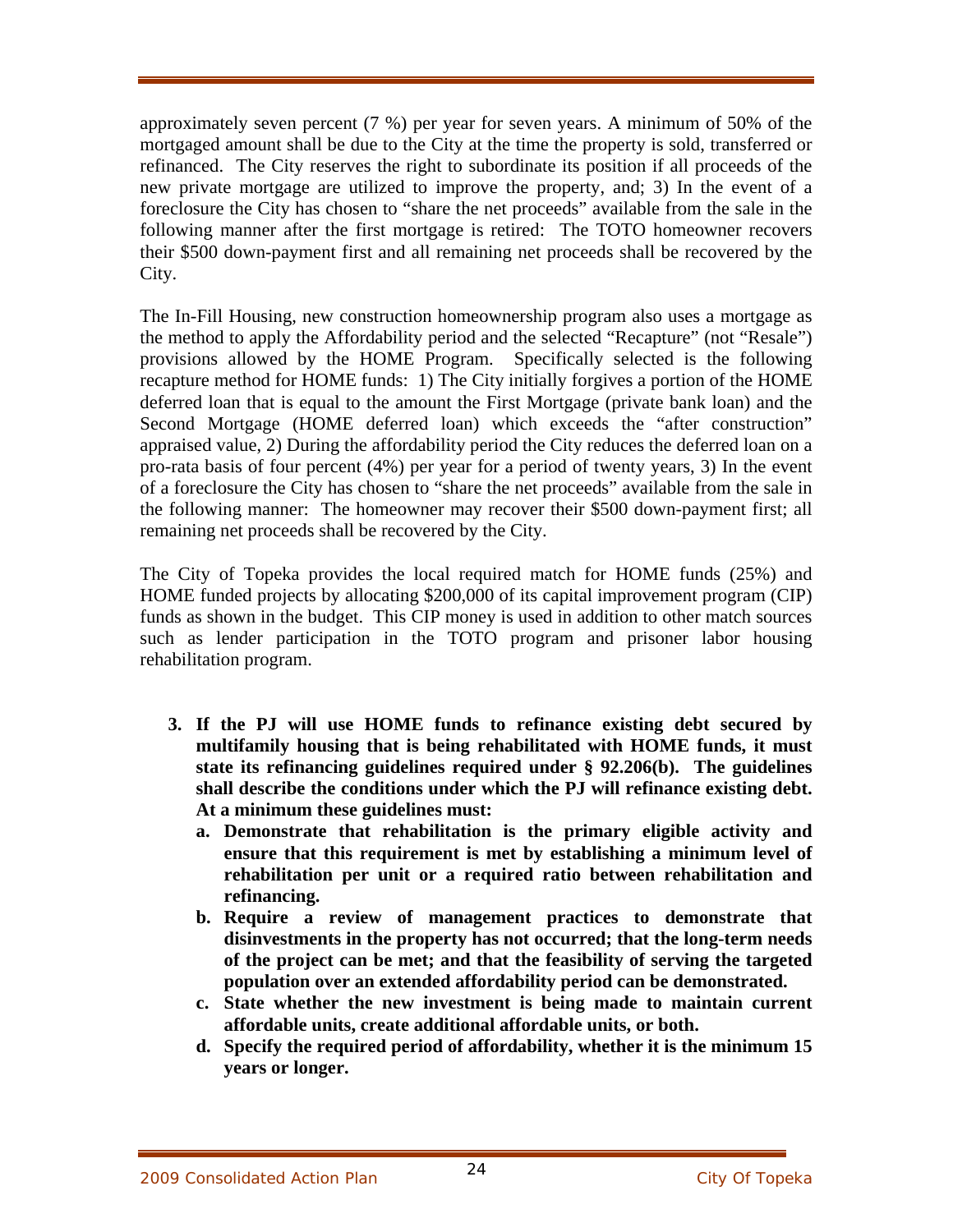- **e. Specify whether the investment of HOME funds may be jurisdiction-wide or limited to a specific geographic area, such as a neighborhood identified in a neighborhood revitalization strategy under 24 CFR 91.215(e)(2) or a Federally designated Empowerment Zone or Enterprise Community.**
- **f. State that HOME funds cannot be used to refinance multifamily loans made or insured by any federal program, including CDBG.**

Not Applicable.

- **4. If the PJ is going to receive American Dream Down payment Initiative (ADDI) funds, please complete the following narratives:** 
	- **a. Describe the planned use of the ADDI funds.**
	- **b. Describe the PJ's plan for conducting targeted outreach to residents and tenants of public housing and manufactured housing and to other families assisted by public housing agencies, for the purposes of ensuring that the ADDI funds are used to provide down payment assistance for such residents, tenants, and families.**
	- **c. Describe the actions to be taken to ensure the suitability of families receiving ADDI funds to undertake and maintain homeownership, such as provision of housing counseling to homebuyers.**

# **HOMELESS**

# **Specific Homeless Prevention Elements**

**\*Please also refer to the Homeless Needs Table in the Needs.xls workbook.** 

**1. Sources of Funds—Identify the private and public resources that the jurisdiction expects to receive during the next year to address homeless needs and to prevent homelessness. These include the McKinney-Vento Homeless Assistance Act programs, other special federal, state and local and private funds targeted to homeless individuals and families with children, especially the chronically homeless, the HUD formula programs, and any publicly-owned land or property. Please describe, briefly, the jurisdiction's plan for the investment and use of funds directed toward homelessness.** 

The City receives entitlement Emergency Shelter Grant funding, competitive Kansas Emergency Shelter Grant funding and Continuum of Care funding. The Shawnee County Homeless Task Force is the City's network for identifying and aiding persons who are homeless.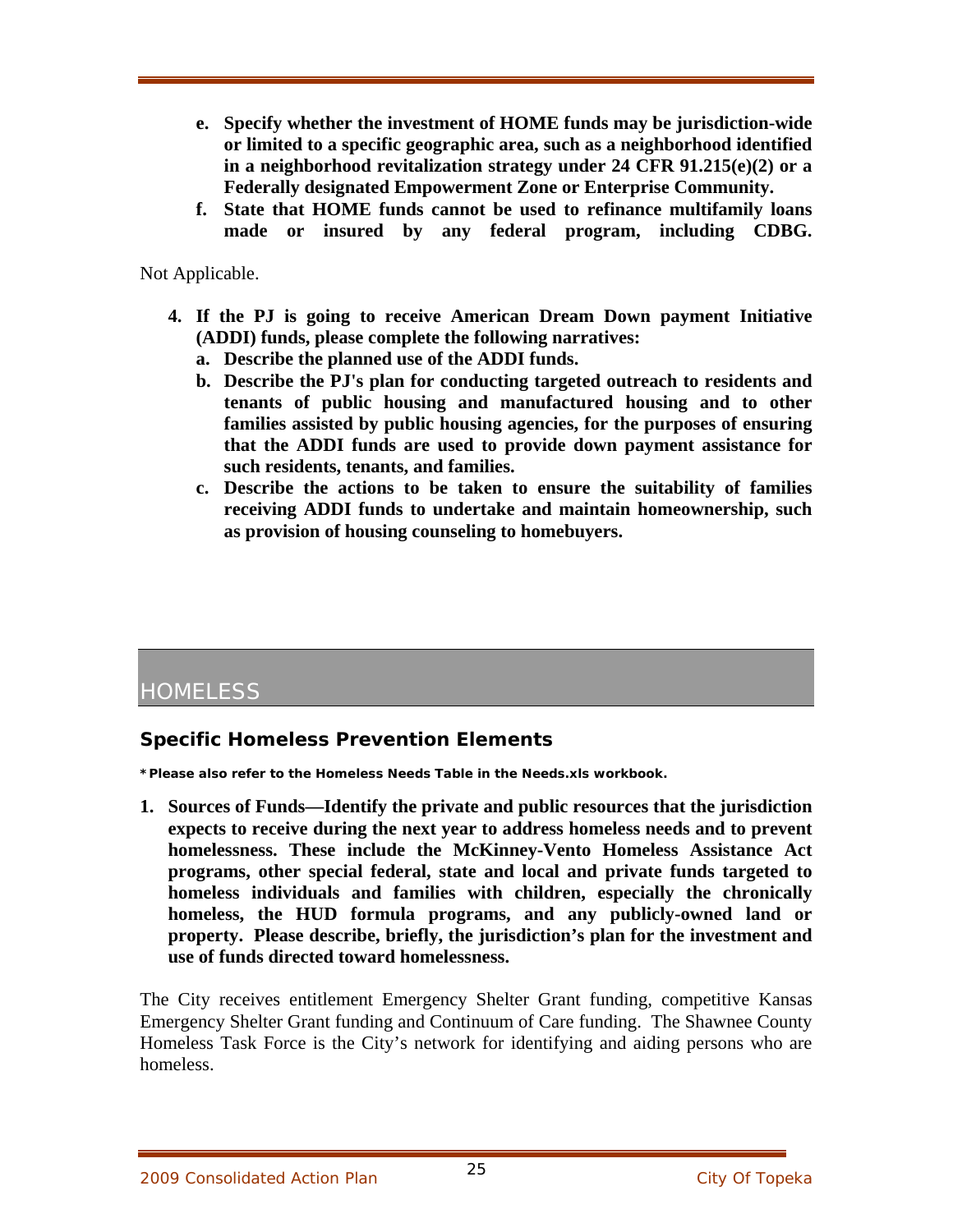The Shawnee County Homeless Task Force is a group of community participants from both the public and private sector whose goal is to help individuals and families experiencing homelessnes or at-risk of becoming homeless have access to a variety of safe, appropriate emergency shelter, transitional and affordable permanent housing, as well as the support services necessary to maintain such housing. This group is also responsible for writing the Continuum of Care grant for the jurisdiction. These McKinney-Vento funds are allocated to the homeless population in full. In the upcoming year, the Shelter Plus Care program will provide housing for households who are homeless with a disability, Housing and Credit Counseling will provide tenant and landlord counseling, Community Action will provide a supportive housing program and Kansas Legal Services will provide job preparation for individuals and families who are homeless. Additionally, HND of Topeka funds some of these agencies instead of providing homeless services directly. Various non-profit and CHDO agencies help lowincome residents who are at risk of becoming homeless find affordable housing.

#### **2. Chronic homelessness—The jurisdiction must describe the specific planned action steps it will take over the next year aimed at eliminating chronic homelessness by 2012. Again, please identify barriers to achieving this.**

The Emergency Rehabilitation Program run by the Department of Housing and Neighborhood Development rehabilitates owner-occupied homes in emergency situations, thereby reducing the likelihood of those residents becoming homeless.

One significant barrier in transitioning a homeless person into rental housing is the requirement for significant utility deposits to secure gas, electric, telephone, water, sewer and other utilities. Through the City's ESGP, State-ESGP and the City and CDBG funded Social Service programs, sub-recipients are able to provide a number of homeless persons with this level of assistance each year.

Since HUD's definition of homelessness has changed this year, the Shelter Plus Care program will only consider a household homeless if they are living at the homeless shelter or in a place not meant for human habitation. This change will directly impact the referrals being made and many more referrals will be from an individual who is chronically homeless. The potential to serve more chronically homeless individuals in the next year will continue to increase due to this change.

**3. Homelessness Prevention—The jurisdiction must describe its planned action steps over the next year to address the individual and families with children at imminent risk of becoming homeless.**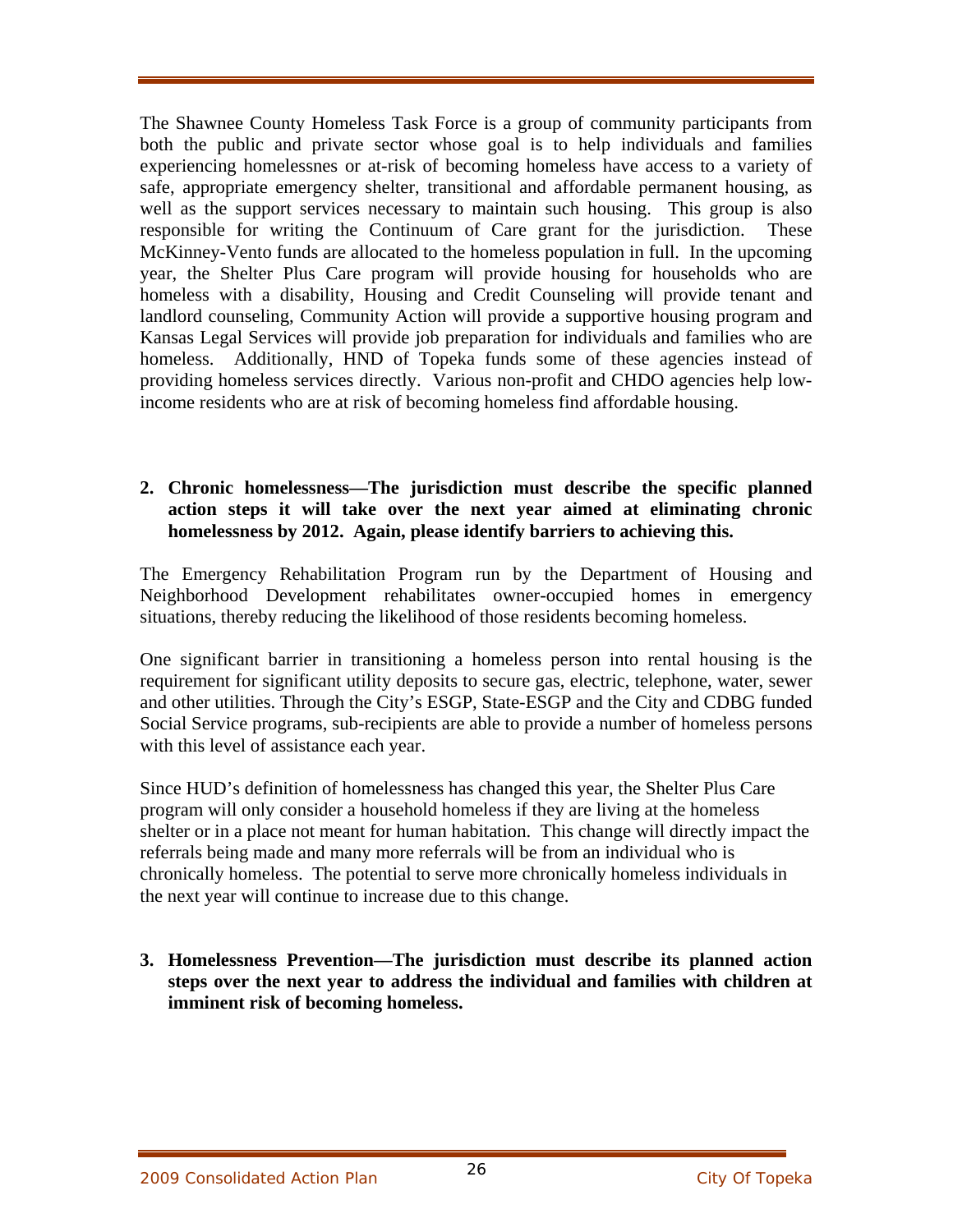Three programs help deter individuals and families with children in imminent risk of becoming homeless. First, the Emergency Rehabilitation Program run by the Department of Housing and Neighborhood Development rehabilitates owner-occupied homes in emergency situations. These situations include, but are not limited to, broken furnaces, water heaters, and/or broken sewer lines. Second, the Emergency Shelter Program funds those agencies that provide services to renters and owners at risk of becoming homeless. These situations include, but are not limited to, mortgage and/or utility payments. Finally, the Shelter Plus Care Program uses vouchers to place previously homeless individuals into housing. Furthermore, individuals housed through the Shelter Plus Care Program are monitored to lessen the possibility they return to homelessness.

# **4. Discharge Coordination Policy—Explain planned activities to implement a cohesive, community-wide Discharge Coordination Policy, and how, in the coming year, the community will move toward such a policy.**

Housing and Urban Development (HUD) requires States and local communities applying for the McKinney-Vento Act Homeless Assistance Funds to ensure that a discharge policy for persons leaving publicly funded institutions or systems of care is being developed and implemented to prevent the discharge of persons to homelessness and requiring assistance from HUD homeless programs. SRS's policy preventing discharges into homelessness was approved in December 2006. The policy is as follows: Policy to Ensure Housing Options are Available to Homeless Individuals Upon Discharge from a State funded institution or system of care. The SRS Mission Statement is to protect children and promote adult self-sufficiency in Kansas. The policy is to ensure to the maximum extent practical and when appropriate that all individuals who are discharged from State funded institutions or systems of care have housing options available in order to prevent being discharged into homelessness. If a homeless individual exercises the right to refuse treatment and/or aid with placement, or prefers to be discharged to a homeless shelter, the institution or system of care staff should document all efforts before discharge takes place. Whenever possible, outreach efforts should continue by community service providers. For purposes of this policy, a homeless individual is defined as: (1) an individual who lacks a fixed, regular, and adequate nighttime residence; and  $(2)$  an individual who has a primary nighttime residence that is— $(A)$  a supervised publicly or privately operated shelter designed to provide temporary living accommodations (including welfare hotels, congregate shelters, and transitional housing for the mentally ill); (B) an institution that provides a temporary residence for individuals intended to be institutionalized; or (C) a public or private place not designed for, or ordinarily used as, a regular sleeping accommodation for human beings. The term "homeless individual" does not include any individual imprisoned or otherwise detained pursuant to an Act of Congress or a state law.

# **Emergency Shelter Grants (ESG)**

**(States only) Describe the process for awarding grants to State recipients, and a description of how the allocation will be made available to units of local government.**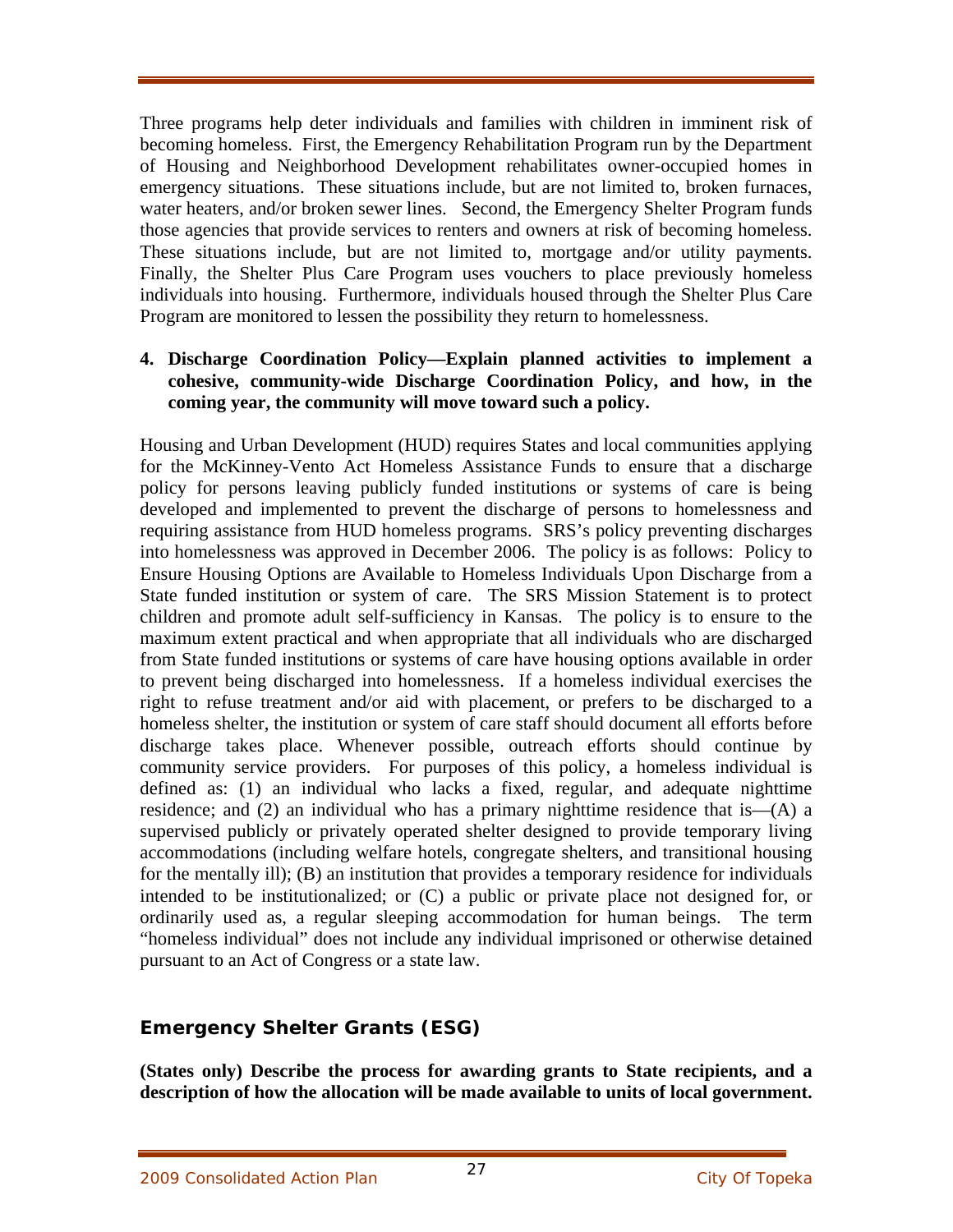[Program year 4 A](#page-2-0)ction Plan ESG response:

Not Applicable.

# COMMUNITY DEVELOPMENT

# **Community Development**

**\*Please also refer to the Community Development Table in the Needs.xls workbook.** 

**1. Identify the jurisdiction's priority non-housing community development needs eligible for assistance by CDBG eligibility category specified in the Community Development Needs Table (formerly Table 2B), public facilities, public improvements, public services and economic development.** 

Economic development within low-income areas of the City will be the jurisdiction's primary non-housing community development activity. The strategies to create economic opportunities within low-income areas will be to provide homeless employee training and to fund micro-business activities.

**2. Identify specific long-term and short-term community development objectives (including economic development activities that create jobs), developed in accordance with the statutory goals described in section 24 CFR 91.1 and the primary objective of the CDBG program to provide decent housing and a suitable living environment and expand economic opportunities, principally for low- and moderate-income persons.** 

**\*Note: Each specific objective developed to address a priority need, must be identified by number and contain proposed accomplishments, the time period (i.e., one, two, three, or more years), and annual program year numeric goals the jurisdiction hopes to achieve in quantitative terms, or in other measurable terms as identified and defined by the jurisdiction.**

[Program year 4 A](#page-2-0)ction Plan Community Development response:

Program funds will support micro-business growth. Micro-business is defined as a business venture having five or fewer employees. In addition to loans, HND will provide a "traditional" micro-business support program through which owners and prospective owners of micro-businesses will receive business plan development, product and service design, market analysis, sales, records and record keeping, and financing information and support.

The Neighborhood Empowerment Initiative funds will be used to support a variety of neighborhood designed and based public facility projects. Grants will be limited to \$50,000 and will encourage a match by the neighborhood organization or a match generated by the neighborhood organization in the form of volunteer labor. NIA's whom receive funding for 2009 Target Areas shall not be eligible for this program. The final allocations of these project funds are made by the City Council.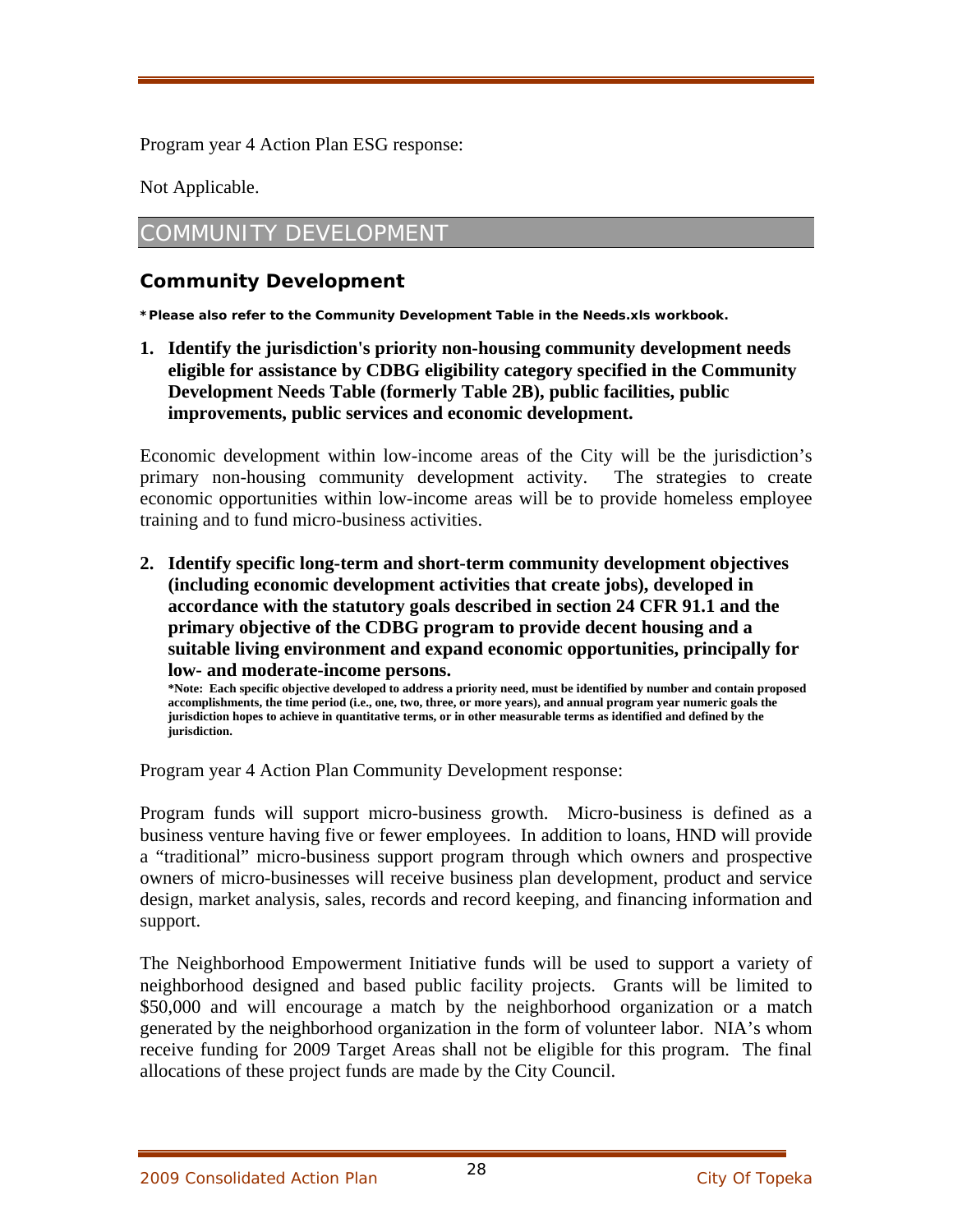# **Anti-Poverty Strategy**

# **1. Describe the actions that will take place during the next year to reduce the number of poverty level families.**

[Program year 4 A](#page-2-0)ction Plan Antipoverty Strategy response:

The Consolidated Plan strategies and priorities will be implemented by the City of Topeka in cooperation with neighborhood-based groups, local non-profits, other service providers and the private sector. The public institutions involved in this housing and community development strategy include the City and its various departments, the Topeka Housing Authority, the State of Kansas and HUD. The Topeka Housing Authority provides access to Section 8 housing improvement to public housing projects and a tenant based rental assistance program. HUD provides the majority of funding of all housing and community development assistance with the state and City making some contributions. The State of Kansas provides funding for our local community housing development organizations.

When THA's Millennium Plan implementation efforts (see appendices) complement those described in the Consolidated Plan, care will be taken to ensure that THA and CDBG resources are jointly utilized for maximum effect.

The City works closely with local non-profits. Non-profits implement a portion of the Consolidated Plan. Examples are the CHDOs, East Topeka Action Program and Habitat for Humanity, Big Brother/Big Sister, Community Action, Florence Crittenton Service, YMCA, YWCA, Topeka Youth Project, Housing and Credit Counseling, Inc. etc. The City of Topeka provides housing opportunities to create personal wealth and equity through homeownership programs.

The private sector is involved in the following areas:

1) Local financial institutions actively participate in the first-time homebuyer program by providing loans at reduced cost. One lending institution is providing acquisition funds to rental programs administered by CHDOs. Another lender provides funds to Cornerstone for their lease purchase program. To date, private lenders have provided 4.7 million dollars in mortgage financing for the first time homebuyer program.

2) The local Board of Realtors works with the low to moderate income homebuyers with affordable housing opportunities.

3) The private sector via the low-income housing tax-credit programs provides affordable rental units.

4) The City issues multi-family housing revenue bonds to renovate rental units for low-income families.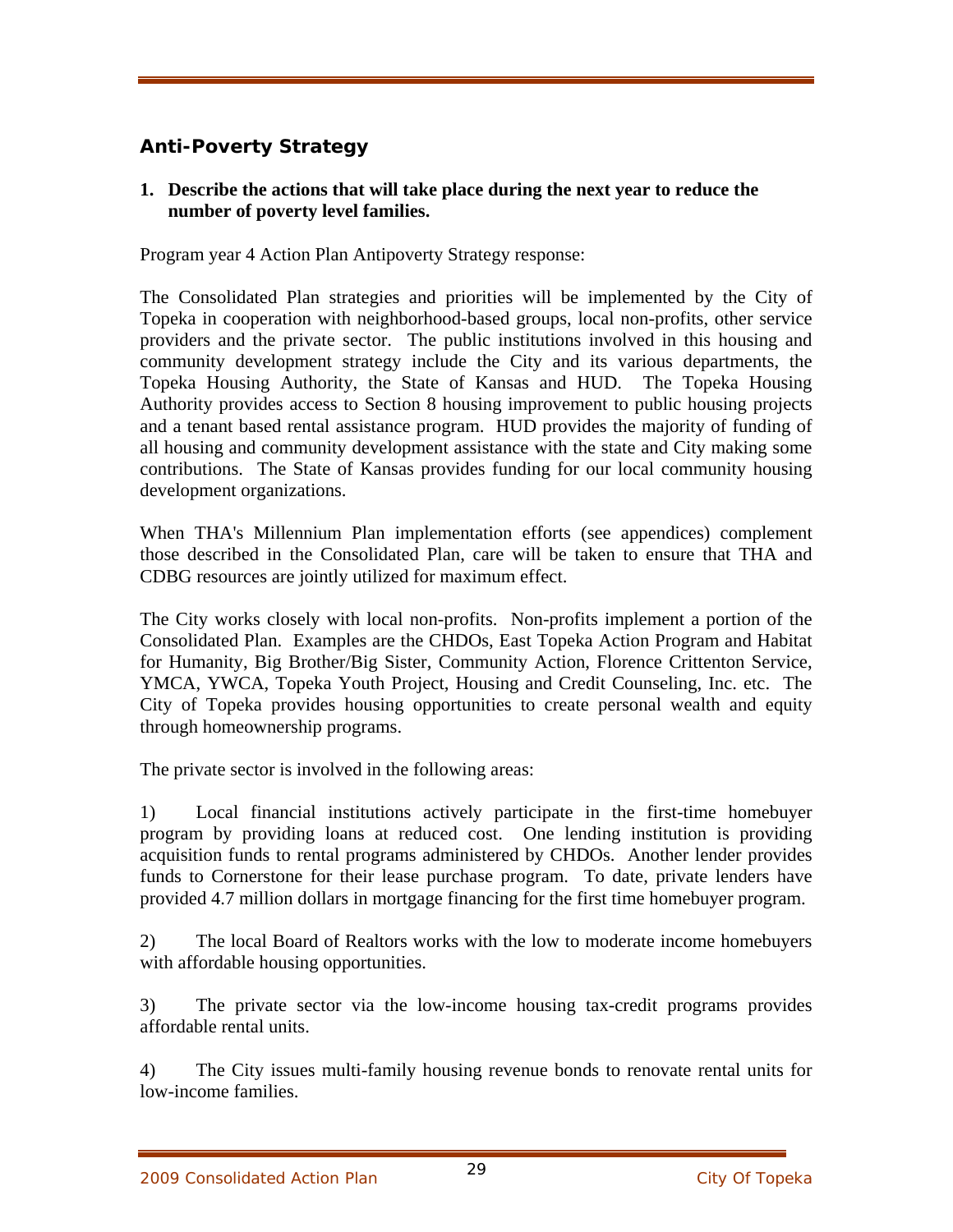5) The private sector and the City's partnership with the State of Kansas Department of Corrections also provide funding, equipment and volunteers to clean up inner-City neighborhoods.

# **Government Coordination**

The coordination of efforts between the City of Topeka and assisted housing providers, social service agencies, neighborhoods, and the private sector is being accomplished through the Neighborhood Element process for the Comprehensive Plan. This will also be annually reviewed with the same groups to ensure goals, priorities and actions are being achieved.

# NON-HOMELESS SPECIAL NEEDS HOUSING

# **Non-homeless Special Needs (91.220 (c) and (e))**

**\*Please also refer to the Non-homeless Special Needs Table in the Needs.xls workbook.** 

- **1. Describe the priorities and specific objectives the jurisdiction hopes to achieve for the period covered by the Action Plan.**
- **2. Describe how Federal, State, and local public and private sector resources that are reasonably expected to be available will be used to address identified needs for the period covered by this Action Plan.**

[Program year 4 A](#page-2-0)ction Plan Specific Objectives response:

The primary supportive housing need exists in the elderly subpopulation. According to figures from the Topeka Shawnee County Health Agency, there are 700 frail elderly and 1,000 elderly persons needing supportive services and an additional 2,000 elderly in nursing homes. There are approximately 10 privately owned Section 8 or Section 202 housing projects in Topeka that provide approximately 1200 units to persons over age 55 who are capable of independent living.

A secondary supportive housing need identified is the frail elderly. In addition to the services already mentioned, a new program via SRS called Community Re-entry Program will assist nursing home residents who reside in nursing facilities and wish to return home.

Under the objective of enhancing the suitable living environment for targeted Topeka neighborhoods and residents, HND of Topeka will work to provide accessibility modifications to existing structures, provide services for people with special needs and to support various agencies within the City that provide services to individuals with special needs.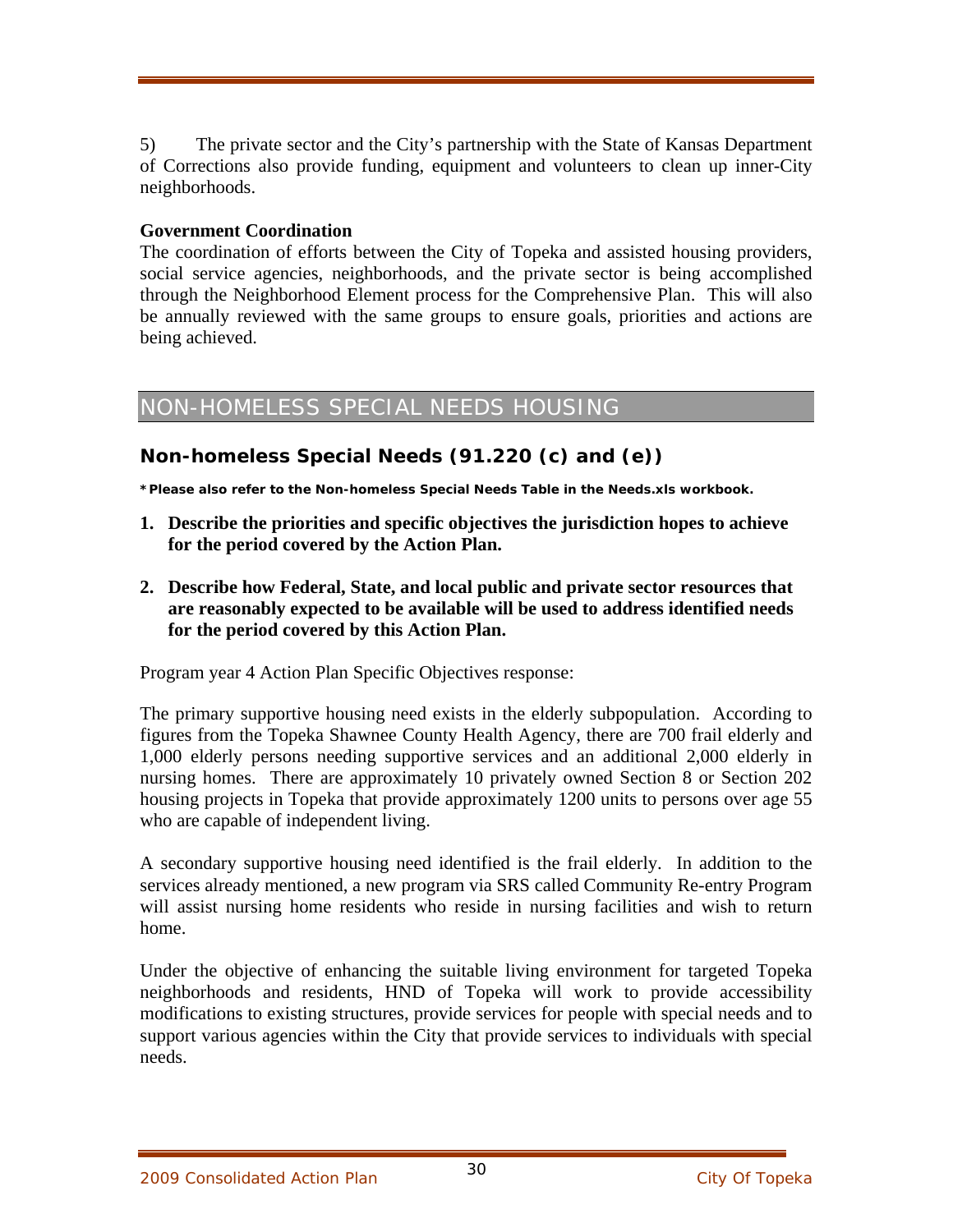# **Housing Opportunities for People with AIDS**

- **1. Provide a Brief description of the organization, the area of service, the name of the program contacts, and a broad overview of the range/ type of housing activities to be done during the next year.**
- **2. Report on the actions taken during the year that addressed the special needs of persons who are not homeless but require supportive housing, and assistance for persons who are homeless.**
- **3. Evaluate the progress in meeting its specific objective of providing affordable housing, including a comparison of actual outputs and outcomes to proposed goals and progress made on the other planned actions indicated in the strategic and action plans. The evaluation can address any related program adjustments or future plans.**
- **4. Report on annual HOPWA output goals for the number of households assisted during the year in: (1) short-term rent, mortgage and utility payments to avoid homelessness; (2) rental assistance programs; and (3) in housing facilities, such as community residences and SRO dwellings, where funds are used to develop and/or operate these facilities. Include any assessment of client outcomes for achieving housing stability, reduced risks of homelessness and improved access to care.**
- **5. Report on the use of committed leveraging from other public and private resources that helped to address needs identified in the plan.**
- **6. Provide an analysis of the extent to which HOPWA funds were distributed among different categories of housing needs consistent with the geographic distribution plans identified in its approved Consolidated Plan.**
- **7. Describe any barriers (including non-regulatory) encountered, actions in response to barriers, and recommendations for program improvement.**
- **8. Please describe the expected trends facing the community in meeting the needs of persons living with HIV/AIDS and provide additional information regarding the administration of services to people with HIV/AIDS.**
- **9. Please note any evaluations, studies or other assessments that will be conducted on the local HOPWA program during the next year.**

[Program year 4 A](#page-2-0)ction Plan HOPWA response:

Not Applicable.

2009 Consolidated Action Plan 2009 31 and 2009 Consolidated Action Plan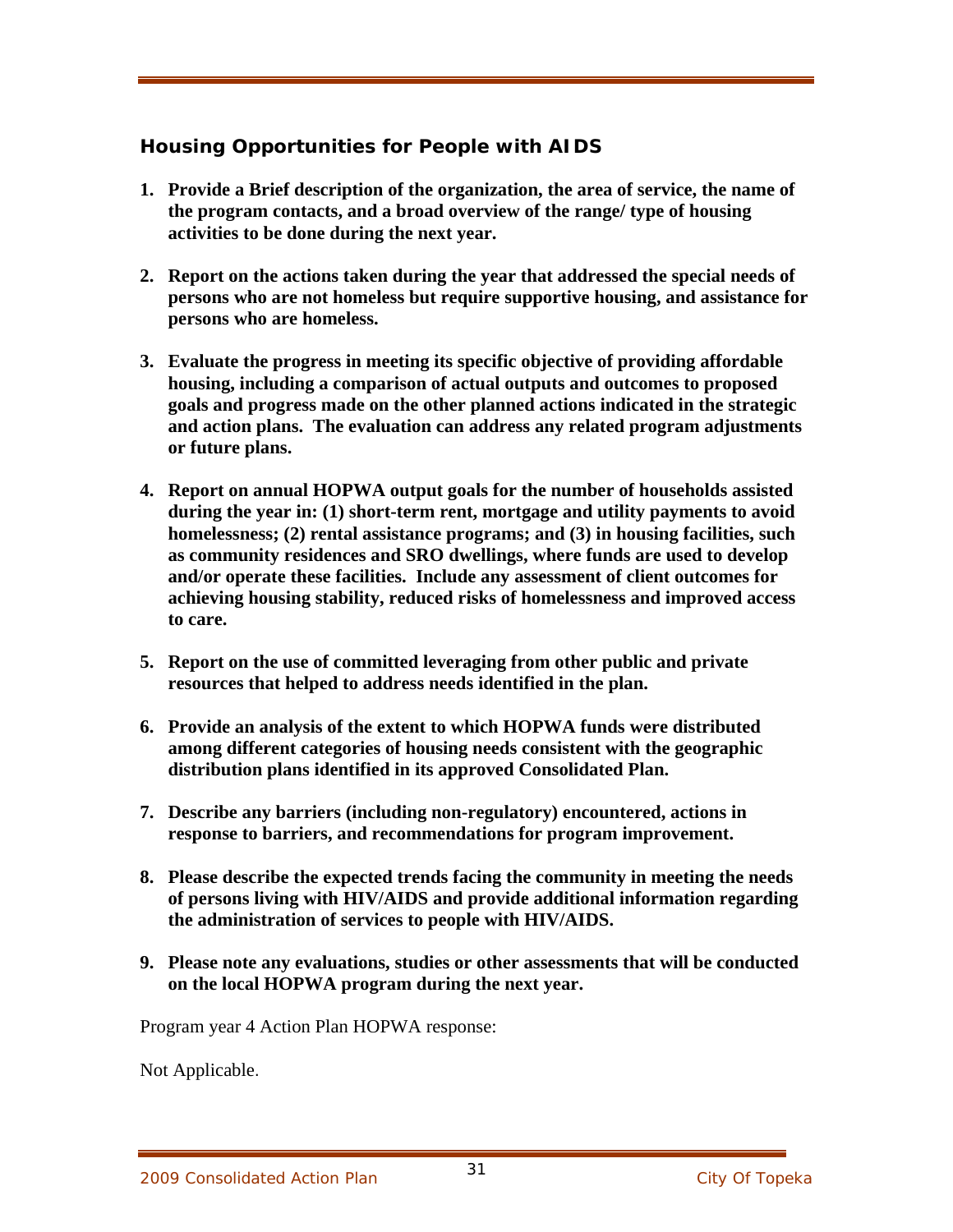# **Specific HOPWA Objectives**

**Describe how Federal, State, and local public and private sector resources that are reasonably expected to be available will be used to address identified needs for the period covered by the Action Plan.** 

[Program year 4 S](#page-2-0)pecific HOPWA Objectives response:

Not Applicable*.*

# Other Narrative

**Include any Action Plan information that was not covered by a narrative in any other section.** 

Not Applicable.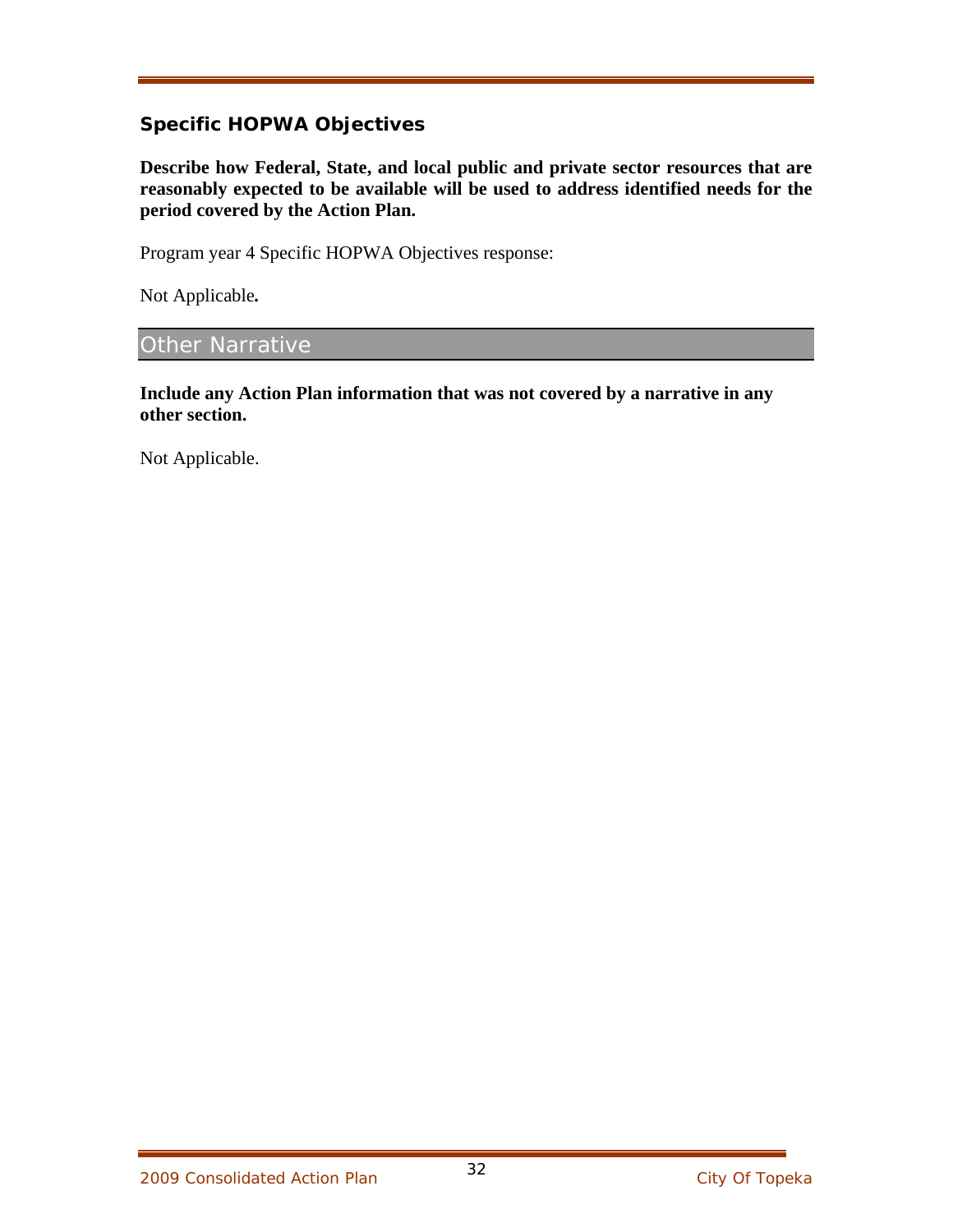# **APPENDIX**

| <b>SOURCES</b>                                                |             |  |  |
|---------------------------------------------------------------|-------------|--|--|
| Federal                                                       |             |  |  |
| <b>Community Development Block Grant Program Entitlement</b>  | \$1,921,423 |  |  |
| Community Development Block Grant Program: Program Income     | \$60,000    |  |  |
| Community Development Block Grant Program: Reprogrammed Funds | \$123,463   |  |  |
| HOME Investment Partnership Program Entitlement               | \$677,918   |  |  |
| <b>HOME</b> Program Income                                    | \$80,000    |  |  |
| <b>Emergency Shelter Grant Program Entitlement</b>            | \$87,994    |  |  |
| <b>Total Federal Resources</b>                                | \$2,950,798 |  |  |
|                                                               |             |  |  |
| <b>Local Resources</b>                                        |             |  |  |
| Community Improvement Program - Affordable Housing            | \$200,000   |  |  |
| Community Improvement Program - Shelter plus Care             | \$20,000    |  |  |
| Community Improvement Program - Neighborhood Infrastructure   | \$1,400,000 |  |  |
| City General Funds Youth and Social Service                   | \$280,029   |  |  |
| <b>Total Other Resources</b>                                  | \$1,900,029 |  |  |
| TOTAL CONSOLIDATED PLAN FUNDING AMOUNT                        | \$4,850,827 |  |  |

#### **USES (Major Activity and Subprogram Descriptions)**

The following section identifies Consolidated Plan funding and major activity/subprogram descriptions for Housing Development, Economic Development, Community Development and Neighborhood Services categories.

The City's approved neighborhood plans establish the general framework for which funding decisions are considered. To the extent possible, HND will concentrate resources geographically to entice collaborative investment from the private sector. A major emphasis will be to promote identifiable impacts and enhanced neighborhood wealth. Where prior and ongoing financial investment is present, HND will invest to enhance current and future success.

#### *Housing Development (\$2,039,807) activity; formatting continues below)*

Funding for this category is directed at housing improvements, including necessary infrastructure, primarily within high priority neighborhoods that are coordinated to maximize positive impact on the health of a neighborhood. The goal is to commit approximately 60% of the funding/results to high priority neighborhoods classified as intensive care or at-risk.

#### **Housing infill/subdivision development (**\$10,000 *subprogram):*

These funds will be used to facilitate and support housing development by providing infrastructure development, land acquisition, clearance, demolition, site development, housing construction, soft-second mortgages, closing cost assistance and construction-related associated costs. New construction is CDBG eligible if undertaken by a Community Based Development Organization (CBDO) as defined by HUD. Additionally, re-construction of new housing is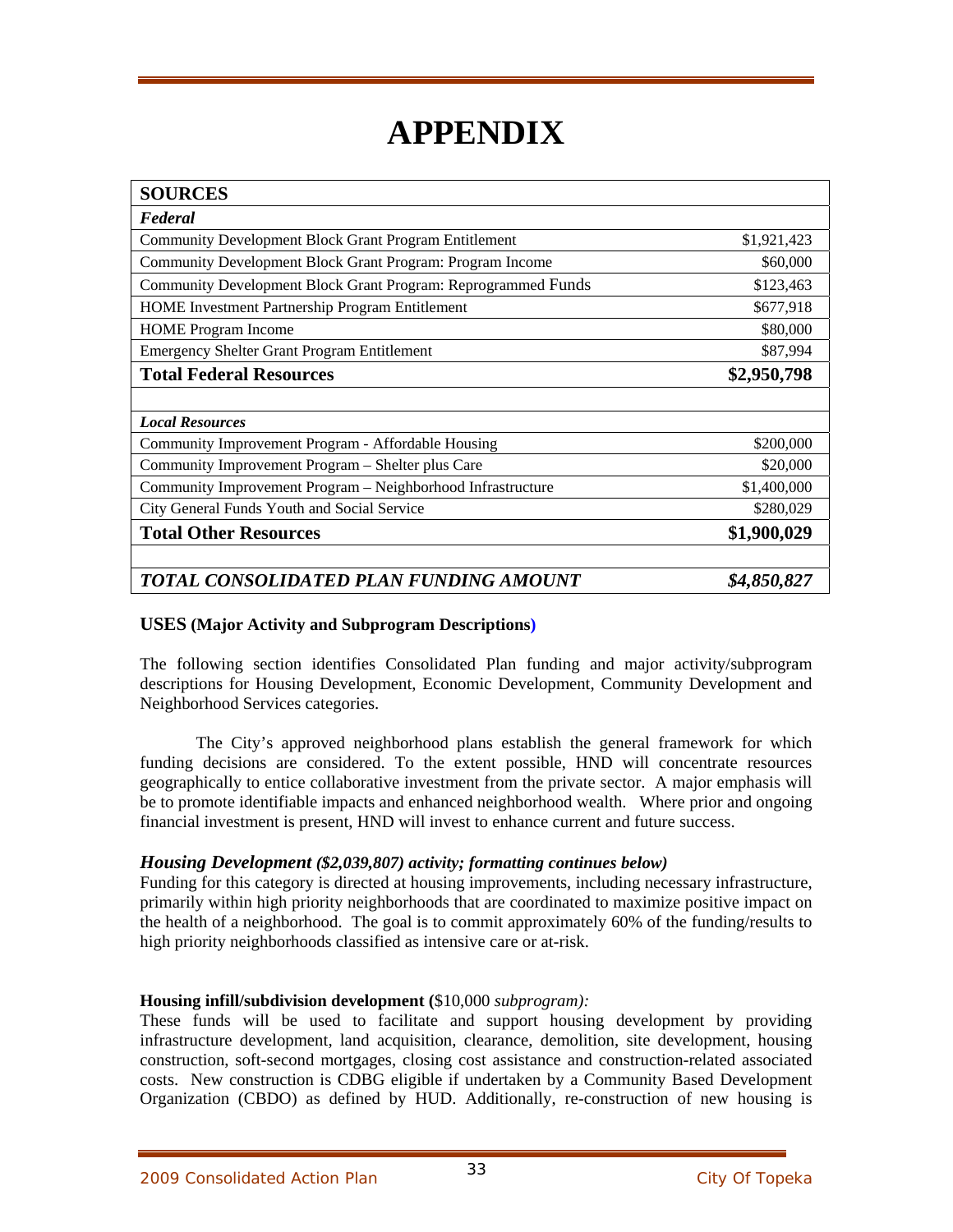CDBG eligible, if a unit was in-place at the time of funding commitment. This would involve the demolition and reconstruction of a housing unit on the same lot. When possible, persons above LMI will be encouraged to invest in these areas and market rate housing will be provided without CDBG or HOME assistance. Therefore, efforts will be made to accommodate mixed-income housing. The project(s) will be market driven and will be of a size and scope necessary to attract private sector financing. Available City funds will be leveraged with funds from other public and private resources to accomplish program objectives. Preference will be given to high priority neighborhoods with City-adopted plans. Neighborhood perspectives will be solicited as part of the application review process. The CDBG funded revolving loan fund shall be utilized in order to assist in this re-development activity. This will eliminate construction interest charges and reduce the costs of each unit, thus reducing the cost to homebuyers. A Rental Conversion Program will also be used, where possible, to convert vacant rental properties into renovated homes in the \$40,000 to \$60,000 price range, which will then be offered to homeowner occupants. This pilot program will be initiated in the Chesney Park, Central Park, and Old Town neighborhoods as well as the targeted areas of Highland Crest and East Topeka North.

#### **Existing Housing/Rehabilitation (***\$1,005,000 subprogram):*

Three primary programs shall be available for the general rehabilitation of existing rental properties and single-family housing (as defined by HUD). These programs shall be structured as much as practicable to support Infill Housing activities and areas, improvement of Intensive Care and At-risk areas of the City, and improving housing quality for very low-income owneroccupants and tenants.

#### **Major Rehabilitation** (\$487,000):

Primarily intended for owner-occupied properties in selected areas. However, up to thirty percent (30%) may be set aside for the rehabilitation of rental properties subject to selection by an RFP process. Up to \$25,000.00 in assistance may be provided using the Department of Housing and Neighborhood Development's Minimum Property Rehabilitation Standards and Residential Rehabilitation Standards to prioritize the needed work. Up to \$7,500 of additional funds may be provided to assist with lead-paint controls and weatherproofing. Eligible families are those at 80% of HUD Median income or less. Repayment of the assistance provided shall be by means of a deferred loan model.

#### **Exterior Rehabilitation** (\$206,000):

Project is intended for LMI owner-occupied housing units and rental units occupied by LMI occupants in designated areas who need significant exterior repairs of the existing structure. Maximum assistance shall be \$7,500. Up to \$5,000 of additional funds may be provided to assist with lead-paint controls. Also, local funds may be substituted to reduce federal funds for the purpose of complying with lead-paint regulations. Repayment of the assistance provided shall be by means of a deferred loan model. The assistance may be available for properties, which have documented historic significance and are in need of exterior repairs.

#### **Emergency Repairs** (\$267,000):

Emergency home repair assistance (primarily repairs that are of an immediate health or safety nature) for owner-occupant within the City, whose incomes are at or below 60% of the Median. This assistance is intended for higher cost, major emergency repairs. Minor maintenance and repairs remain the primary responsibility of the homeowner.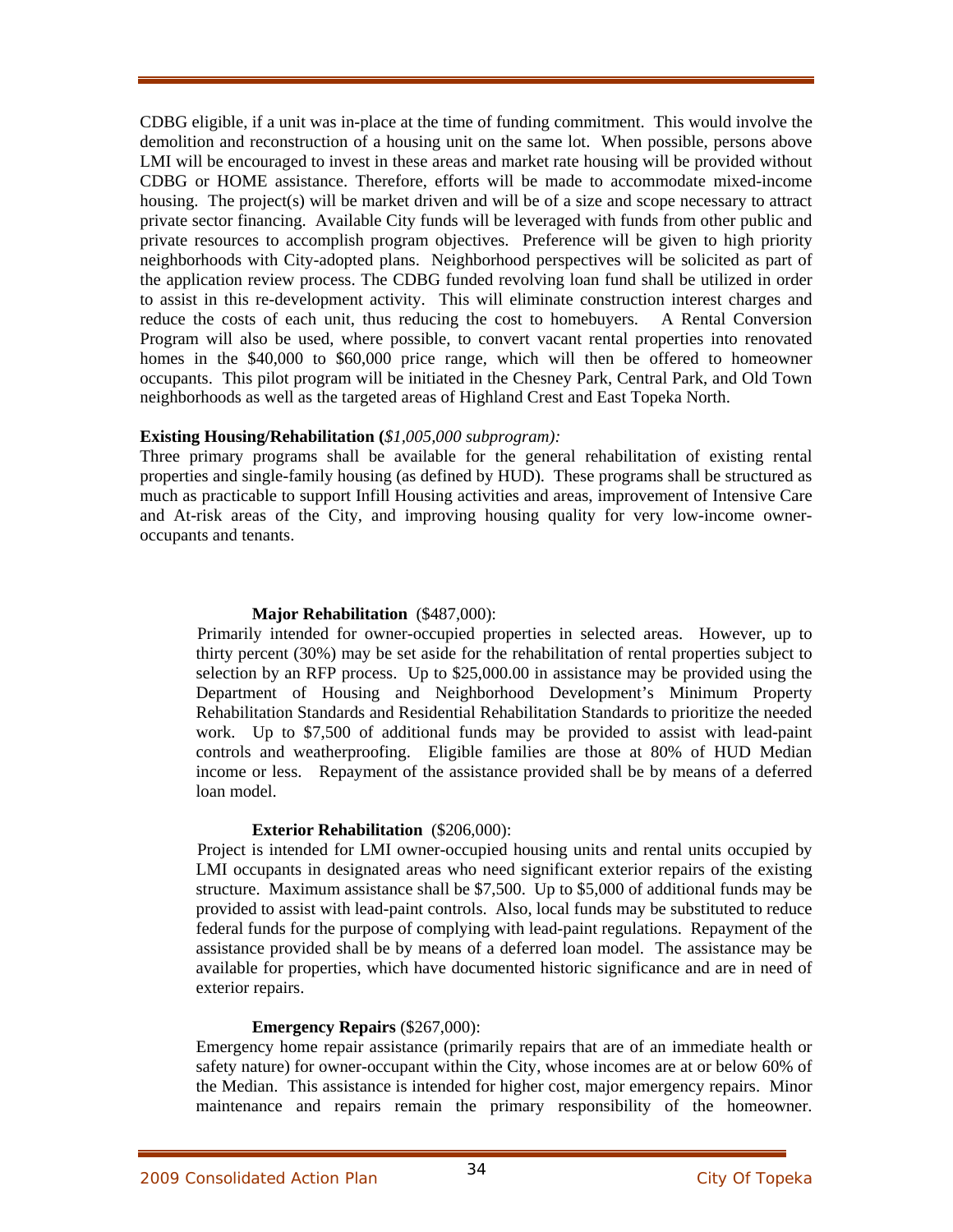\$50,000.00 of this fund shall be kept available, at least through the month of October, as emergency repair assistance for a community wide natural disaster. Projects costing above \$1,500.00 shall repay the assistance by a deferred loan model. Local funds may be substituted for Federal funds in order to help comply with lead-paint regulations.

#### **Accessibility Modifications** (\$30,000):

 This assistance is available to persons with disabilities throughout the City whose incomes are at or below 80% of Median, whether they are owner-occupants or tenants. This assistance is intended to provide access into and out of the home. The priority is to build exterior ramps and widen the main entranceway. Maximum total assistance shall be \$4,000 for homeowners and renters.

#### **Voluntary Demolition** (\$15,000):

These funds are intended to pay for the demolition of substantially deteriorated, vacant structures primarily located within the at-risk and intensive care areas. The intent is to remove those structures of a blighted nature that are beyond feasible repair. For those structures that are privately owned, the City may institute a method of repayment for the demolition services provided.

#### **Homeownership** (\$373,418 *subprogram):*

Encouraging home ownership among lower-income sectors, minority groups, and in specific areas of the City needing stabilization and improvement remains a primary objective. While TOTO-II remains the primary program to assist new home ownership the City may continue to experiment with other initiatives such as purchasing and converting vacant housing, moving houses, using the KDOC women prisoner rehab training program and the like to make homeownership more affordable. Homeownership counseling and home maintenance training continues to be an integral part of the success of the homeownership program. Each successful TOTO homebuyer places twenty-five dollars per month in escrow for five years, to be utilized for home maintenance and repairs. Lending institutions participate by managing the maintenance escrow.

#### **TOTO-II** (\$285,418):

Assistance is provided as a  $2<sup>nd</sup>$  mortgage, deferred loan subsidizing the purchase cost and rehab (when applicable) of a home for families at or below 80% of Median income. While the program is available Citywide, it is structured, by means of a higher subsidy, to encourage home purchase in at-risk and intensive care areas. Affordability and recapture provisions for HOME funds are included in the deferred loan and mortgage used in this program. Ten hours of homeownership training are provided in addition to home maintenance training. Homeownership and debt counseling assistance are provided. A five-year maintenance escrow is established and on-going counseling assistance is available.

#### **Homeownership Counseling** (\$88,000):

 These funds will support individual homeownership counseling in both English and Spanish. Pre-qualified buyers must attend a series of homeownership classes before a contract can be written on a home. The classes cover budgeting, hazard insurance, realtors, real estate contract, home inspections, neighborhood information, lenders and other pertinent information. A second series of required classes cover home maintenance, repair, landscaping, painting and decorating.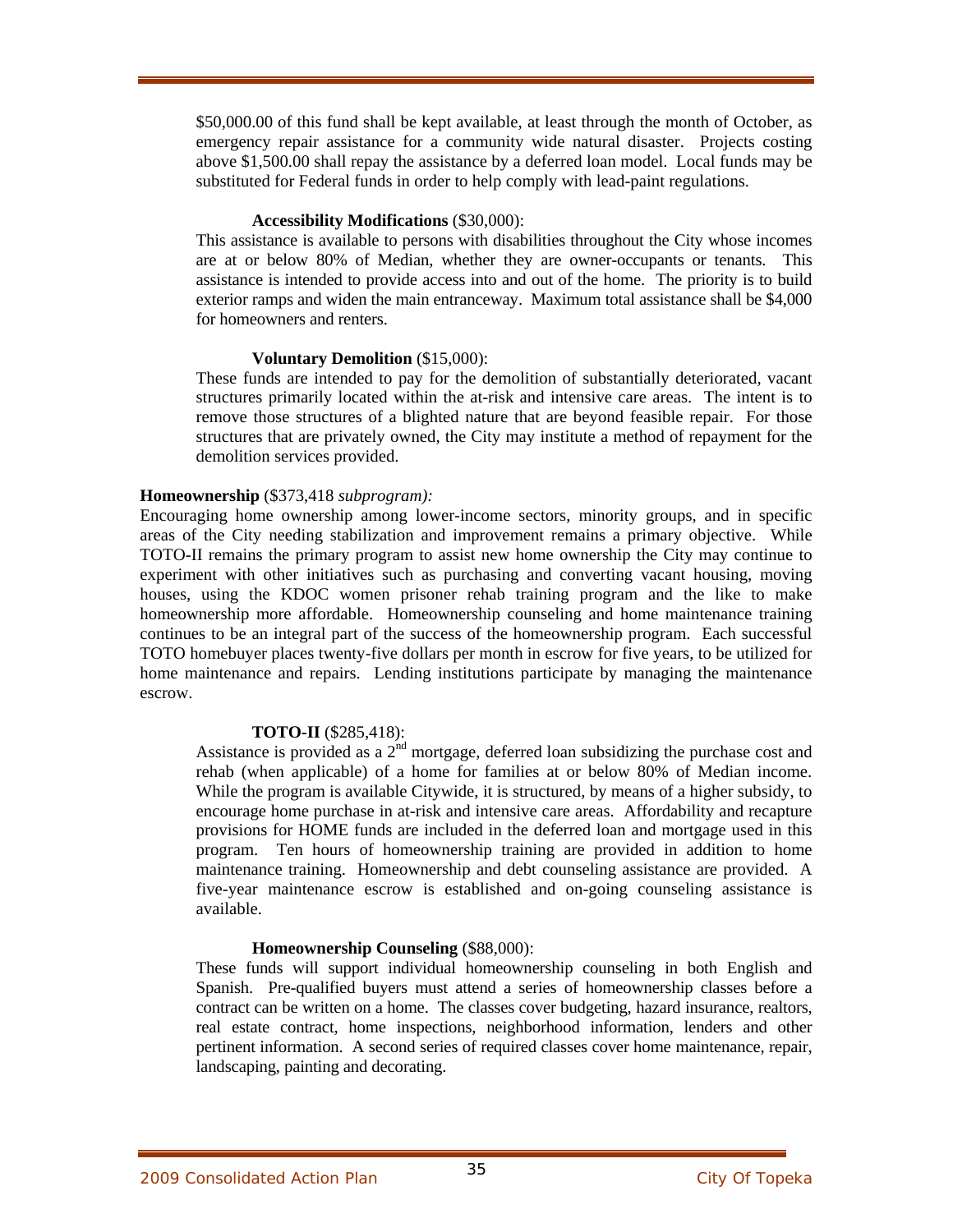#### **CHDO Non-Profit Set-Aside and Rental Rehabilitation** (\$165,000 *subprogram*):

HOME set-aside assistance for viable CHDO organizations and CDBG funds for non-CHDO non-profits or for-profit organizations are to provide affordable, quality rental housing for lowincome tenants.

#### **CHDO Non-Profit Rental Rehabilitation Set-Aside** (\$101,500):

CHDO funds may be used for purchase, rehab and/or the construction of rental housing for a required period meeting stipulated affordability requirements. Recapture of assistance may be by means of deferred loans. Priority will be given to projects located in "Intensive Care"/"At-Risk" designated areas

#### **Rental Rehabilitation** (\$30,000)

 Assistance is for viable not-for-profit organizations and/or for-profit developers to provide or maintain affordable, quality rental housing for low-income tenants.

#### **CHDO Non-Profit Operating Subsidy** (\$33,500):

HOME funds are available for CHDO organizations' valid operational expenses.

#### **Utility Deposit Assistance (**\$10,000 *subprogram):*

Most of the participants in the City's Shelter Plus Care program require assistance with utility deposits at the time of rental. This program, funded from HOME dollars, allows the City to offer utility deposit assistance on a one time grant to qualifying individuals. Assistance will not be provided to existing tenants.

#### **Housing Rehabilitation Program Delivery** (\$476,389 *subprogram):*

These funds support a broad range of housing program implementation activities including but not limited to the design of HND housing rehabilitation projects, bidding and oversight of housing rehabilitation work, periodic inspections of work performed, and final approval of work completed under contract.

#### *Economic Development \$ 5,000 (activity, formatting continues below)*

Funding for this category is directed at economic development activities primarily within high priority neighborhoods that are coordinated to maximize positive impact on the health of a neighborhood.

#### **Micro Business Loans** (\$5,000 *revolving loan subprogram):*

Program funds will support micro-business growth. Micro-business is defined as a business venture having five or fewer employees. In addition to loans, HND will provide a "traditional" micro-business support program through which owners and prospective owners of microbusinesses will receive business plan development, product and service design, market analysis, sales, records, and record keeping, and financing information and support.

Funds remaining in the Child Care Provider revolving loan project were transferred to the Micro Business Loan Program in the 2004 program year. Furthermore, all future funds returned to the City as repayment of the Economic Development loans made to the Highland Crest Mini-Warehouse project, the Eastborough Shopping Center and the Santa Fe Independent Living apartments shall be rolled into each respective year's Micro Business Loan Program. These funds will be used to support the micro-business loan program or other economic development activities.

#### *Community Development \$237,000 (activity; formatting continues below)*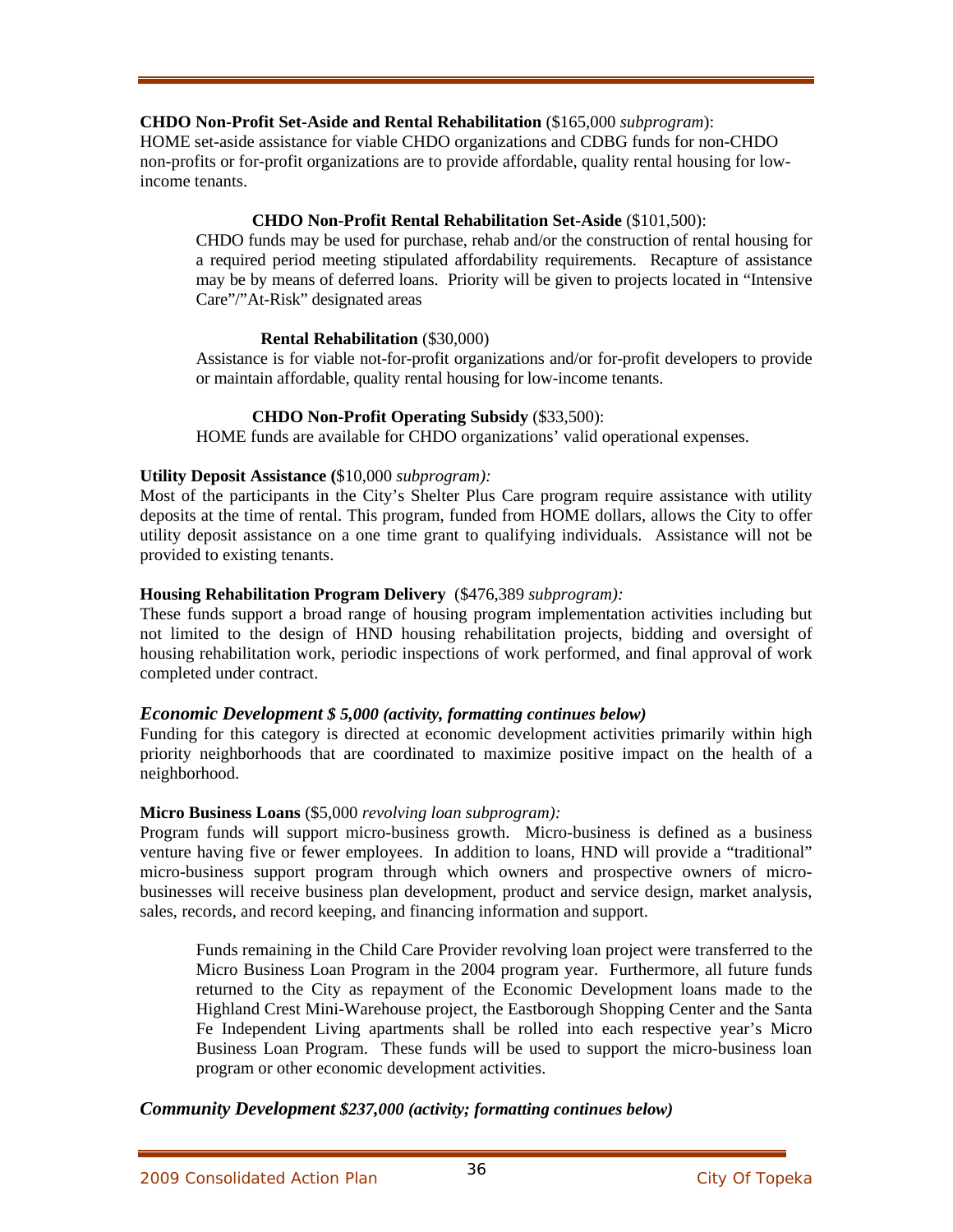Funding for this category is directed at neighborhood projects, and the affordable housings program. This funding is not necessarily targeted for high priority neighborhoods.

#### **Neighborhood Empowerment Initiative (**\$150,000 *subprogram):*

These funds will be used to support a variety of neighborhood designed and based public facility projects. Grants will be limited to \$50,000 and will encourage a match by the neighborhood organization or a match generated by the neighborhood organization in the form of volunteer labor. NIA's who contain 2009 Target Areas that receive 2009 funding may not be eligible for this program. The final allocations of these project funds are made by the City Council.

#### **KDOC Affordable Housing (**\$99,000 *subprogram):*

Project is a cooperative venture with the Kansas Department of Corrections, in which KDOC provides women inmates, tools and equipment to form two (2) crews for the rehabilitation of affordable housing units and Low-Mod Income Area infrastructure sidewalk improvements. These funds provide the salaries for two foremen who supervise and train the women inmates in the construction trades. The City assigns these crews to affordable housing projects and sidewalk repair projects. This program provides training for inmates in various construction, repair and post incarceration employment opportunities.

#### *Services for Neighborhood Residents \$660,886 (activity; formatting continues below)*

Funding for this category is directed for services to assist qualifying individuals with specific needs, such as neighborhood organization support, nuisance prevention, social and youth services and homeless needs.

#### **Neighborhood Improvement Association Support (**\$50,000 *public service subprogram):*

Low/Mod-Income area neighborhood organizations will use these funds for office materials and support, miscellaneous printing, the preparation and distribution of meeting notices, costs associated with record keeping or any other public service activity allowed under federal regulation.

#### **Anti-Blight Activities/Nuisance Prevention (**\$65,853 *public service subprogram):*

These funds are earmarked for Anti-Blight programs. Anti-Blight programs are: Low/Mod Income area neighborhood clean-up dumpster program; Kansas Department of Corrections public infrastructure clean-up program; and the Topeka Tool Library program. The Tool Library will rent tools to residents of Low/Mod-Income area neighborhoods and are available to all Low/Mod income households in Topeka. KDOC supervisor and women prisoners shall be provided access to the HND Neighborhood Action Team, trailer, and tools for Low/Mod Income neighborhood clean-up activities. The crews will clean rights-of-way, curbs and gutters, sidewalks, trim trees, brush, weeds and grass in LMI areas. Dumpsters are provided to Low/Mod Income area organizations for area-wide anti-blight citizen clean-up activities.

#### **Social and Youth Services** (\$181,360 and \$280,029*-*City GF *public service subprogram):*

Grants are made to social and youth service provider agencies following a RFP process. These CDBG funds are leveraged with City General funds. These grants are classified as public service expenditures and are counted against the public services cap. The final allocation of funds to individual program is made by the City Council.

#### **Emergency Shelter Grant Activities** (\$83,644 *subprogram):*

The Emergency Shelter Grant (ESG) Program serves homeless individuals and families. Funds can only be used only for a limited range of HUD specified activities. Grants are made to provider agencies following a RFP process.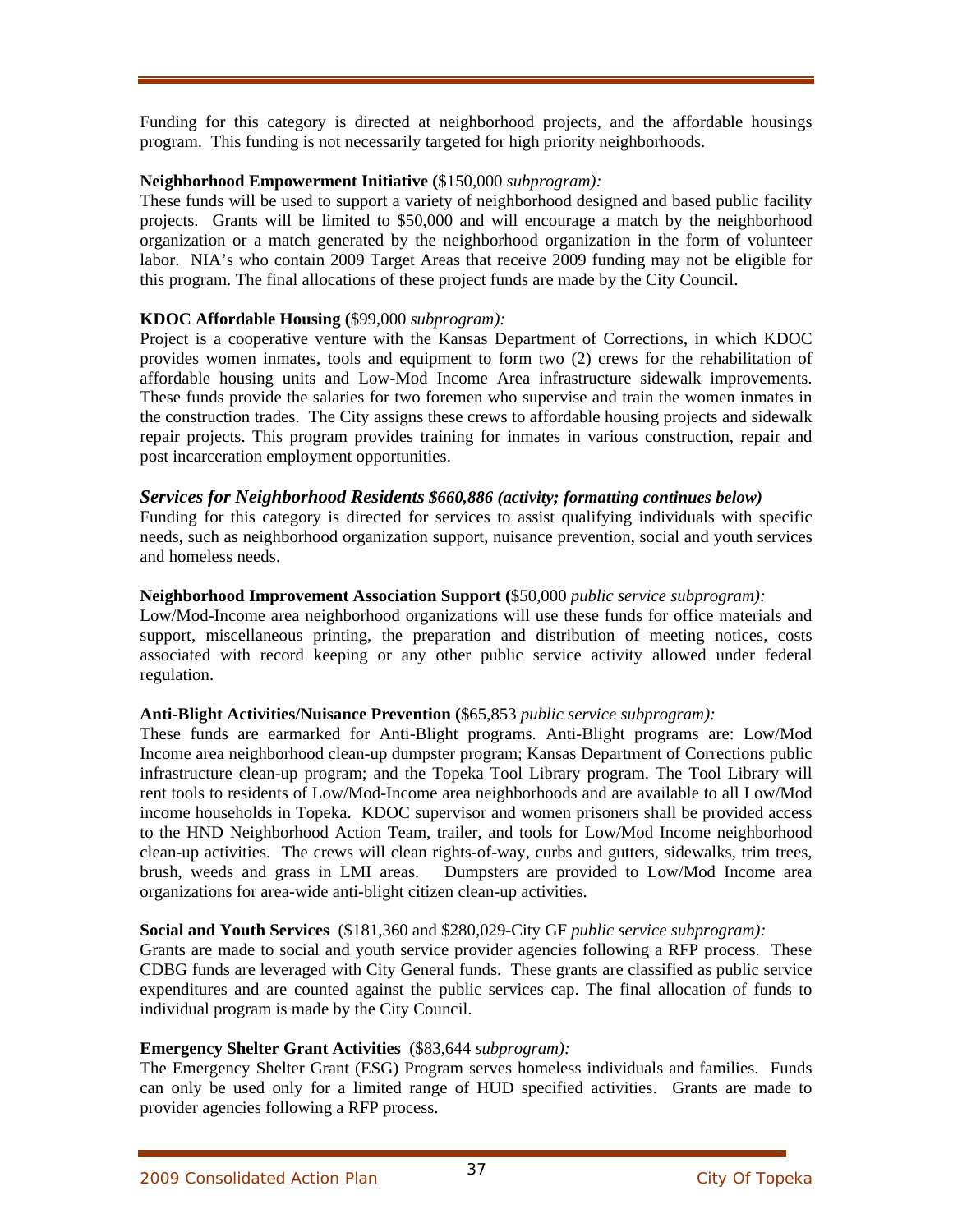#### *Administration \$496,134*

These funds support a broad range of financial management, planning, monitoring and evaluation, and personnel recruitment and management activities. Funding in this category pays staff salaries, rent, utilities, and related costs associated with administering the federal and local dollars used in these programs. Administration costs are limited to 20% of the CDBG entitlement plus program income, 10% of HOME entitlement plus program income and 5% of Emergency Shelter Grant entitlement. \$20,000 of City GF will help support the administration of the Shelter Plus Care Program.

#### *Neighborhood Infrastructure \$1,400,000*

If funded, Capital Improvement Program (CIP), Neighborhood Infrastructure funds shall be earmarked primarily for Targeted Redevelopment Areas or Neighborhoods and/or Intensive Care or At Risk Neighborhoods as defined by the 2003 Neighborhood Health Map and identified in this Consolidated Action Plan.

#### *TOTAL USES OF FUNDS AMOUNT \$4,850,827*